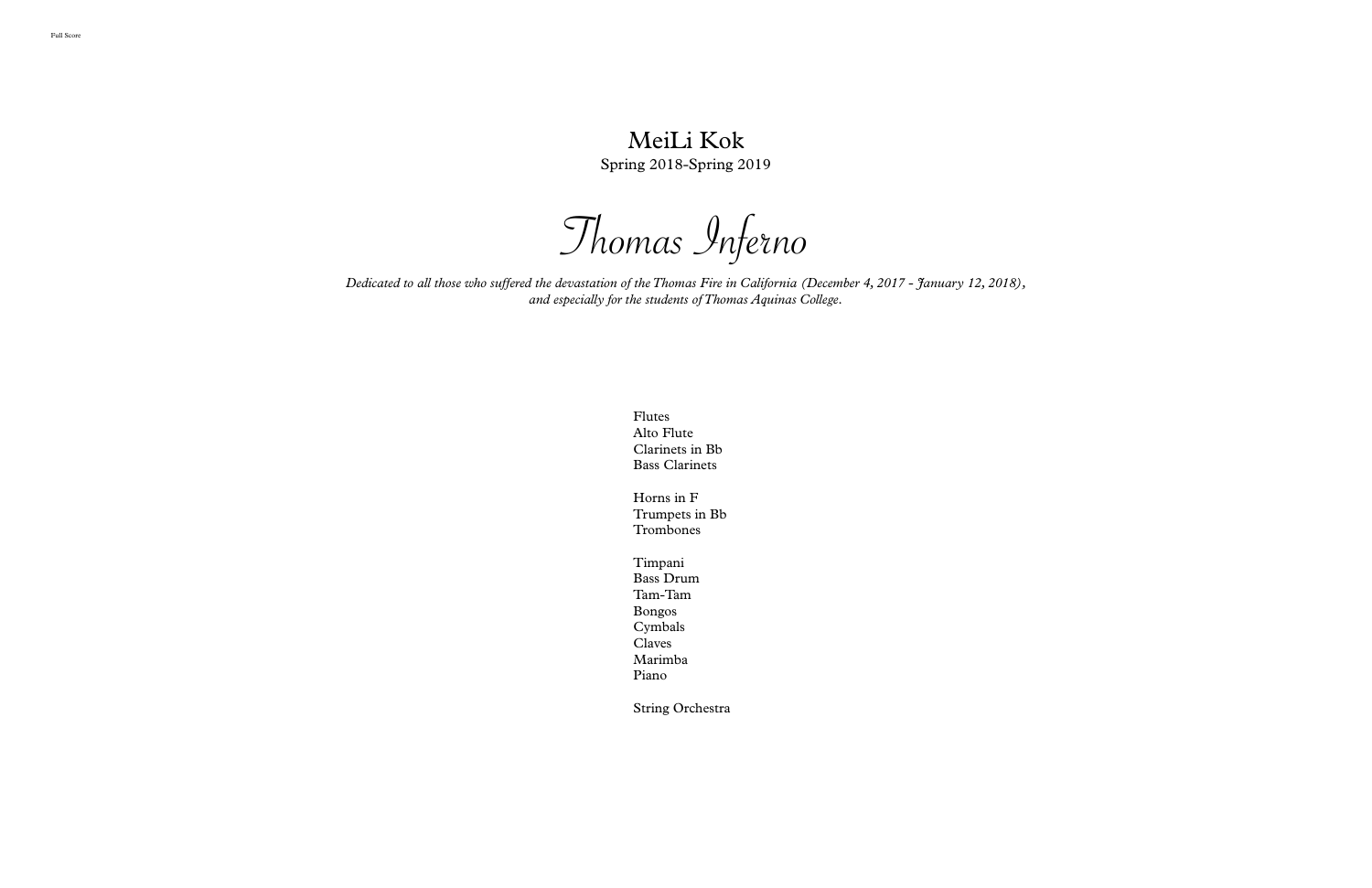You took our name, the name of our sanctuary— Our peaceful pillar high above the Ojai Valley. We the young truth-seekers sat in circles speaking thoughts theological, philosophical, scientific, linguistic, and mathematic. The wind once whispered the answers to our wonder, sifting through the grass of the soft green hills we crossed between class.

2

But that night the wind wanted to settle all scores, not content to contend with us by gentle rapping on our window panes and doors. As the stars tried to tuck the campus into bed, begging us thinkers to rest our metaphysically-fazed heads, You peaked your fiery eyes over the black hill behind my dorm, gentle at first, like candles light the sacred rites priests perform. Some of us marveled at your advent, others ignored you as you lit yellow the black hills and inched your way toward our sanctuary dedicated to liberal arts and our Triune Lord.

That's when you grew stronger, like a fiery army ready for war. No longer creeping over red-hued hills, you now charged forward. Your menacing hot rays turned a dreamy campus night to day. Someone rang the chapel bells like it could your anger stay. Alarms. They squealed like animals about to be slaughtered as the wind gave your beastly hunger what seemed like more fodder. Students sprinting to cars, books, clothes, personals in hand: fifteen minutes to save what we can. As you prepared to devour our home into your fiery lips like a scene from St. John's apocalypse, students who earlier tried to a semester into their brains cram, now huddled in the commons for the school's evacuation plan. The Dean wanted everyone to find a ride with someone who'd be so kind to keep their fellow man in need in mind. But no one needed the help nor was in a bind to find ride, for the students had already made sure no one would be left behind.

and prayed.

Our caravan of cars departed as your flames licked the sky and pounded the school's brush-covered property line. Our alma mater covered in a demonically orange glow, and everyone wanted to know if we'd ever see this our home again or if you the Thomas Inferno would try to make this moment a final good bye. I stared at the Chapel once so white but now in deadly red light bathed. I thought of all the things I couldn't take with me that in my dorm stayed. I thought of the memories with friends and moments on this campus made. I thought of the millions that generous benefactors had over the decades paid to in some way our mission of pursuing the true, good, and beautiful aid. I drove North away from you, Thomas.

And, as your frightening visage began to fade in my rearview mirror, I swallowed my fear, remembered my Faith, I hoped if this was the end our future was secure, that the students of this school would endure. And like a Phoenix from the ashes, humbled and purer, g r o w s t r o n g e r fr o m t h i s , renewed, ever newer.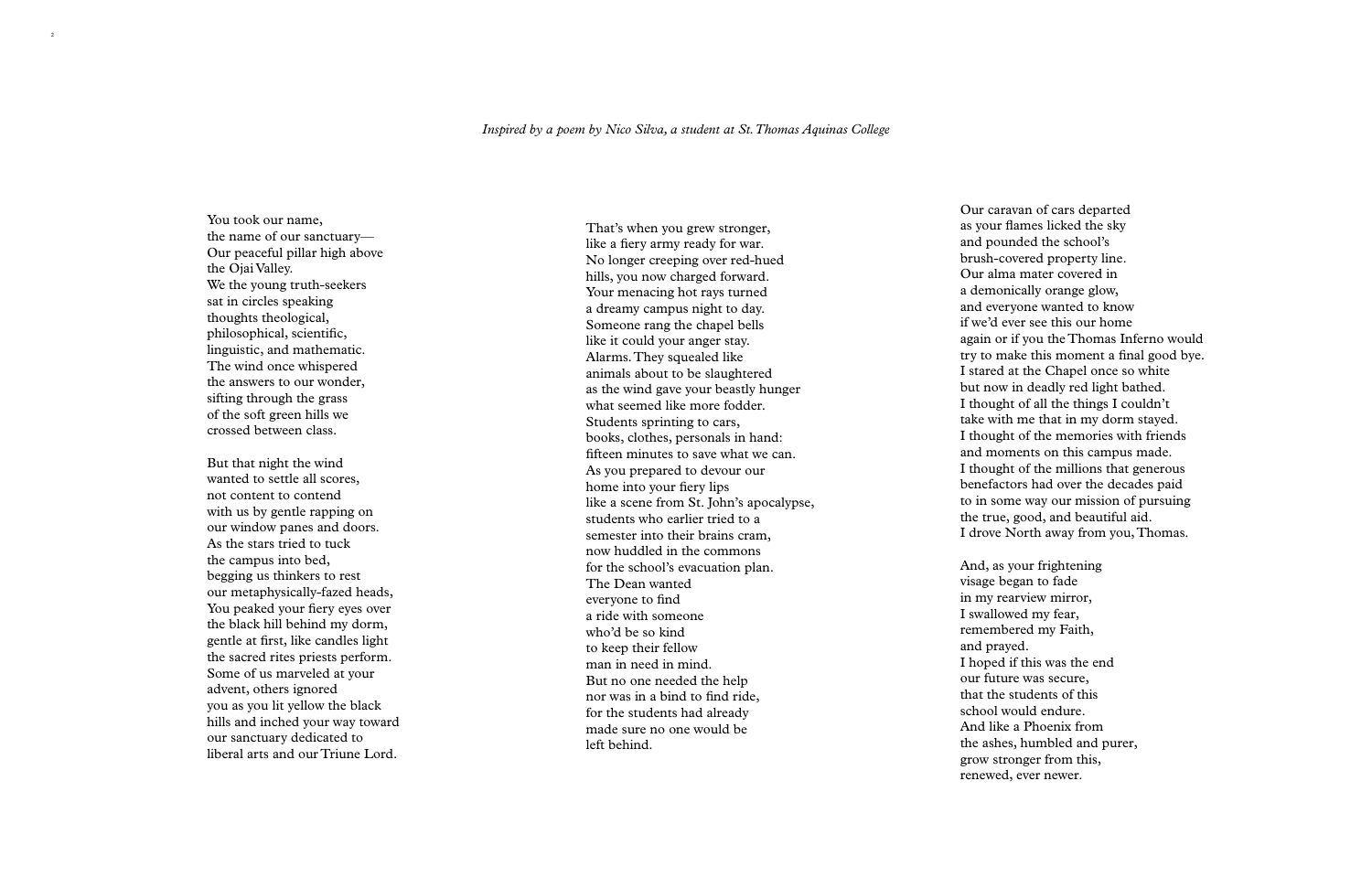|                                                      | rit.                                                                                                                                                                                                                                                                                                                                                                                                 |                                  | $\boxed{\mathbf{B}}$                                                                                                                                                                                                                                                                                                                                                                                                                                          |                                                                                                                                                                                                                                                                                                                                                                                                                                                             |                                                                     |                                                                                                                                                       |                                      |                                |                                                                                     |                          |                                      | $\boxed{\textbf{C}}$ Con moto $l = 100$                                                                       |
|------------------------------------------------------|------------------------------------------------------------------------------------------------------------------------------------------------------------------------------------------------------------------------------------------------------------------------------------------------------------------------------------------------------------------------------------------------------|----------------------------------|---------------------------------------------------------------------------------------------------------------------------------------------------------------------------------------------------------------------------------------------------------------------------------------------------------------------------------------------------------------------------------------------------------------------------------------------------------------|-------------------------------------------------------------------------------------------------------------------------------------------------------------------------------------------------------------------------------------------------------------------------------------------------------------------------------------------------------------------------------------------------------------------------------------------------------------|---------------------------------------------------------------------|-------------------------------------------------------------------------------------------------------------------------------------------------------|--------------------------------------|--------------------------------|-------------------------------------------------------------------------------------|--------------------------|--------------------------------------|---------------------------------------------------------------------------------------------------------------|
| $8 + 1$                                              |                                                                                                                                                                                                                                                                                                                                                                                                      | Swell                            | $\mathbb{N}$ , $\mathbb{N}$                                                                                                                                                                                                                                                                                                                                                                                                                                   |                                                                                                                                                                                                                                                                                                                                                                                                                                                             |                                                                     |                                                                                                                                                       |                                      |                                |                                                                                     |                          |                                      |                                                                                                               |
|                                                      |                                                                                                                                                                                                                                                                                                                                                                                                      |                                  |                                                                                                                                                                                                                                                                                                                                                                                                                                                               |                                                                                                                                                                                                                                                                                                                                                                                                                                                             |                                                                     | $\mathbb{E}\left[\left[\mathcal{V}_{\sigma}\right]\right]\mathbb{V}_{\sigma}\left[\left[\mathcal{V}_{\sigma}\right]\right]\mathbb{V}_{\sigma}\right]$ | mp                                   |                                | $\Rightarrow$ ppp                                                                   |                          |                                      |                                                                                                               |
|                                                      |                                                                                                                                                                                                                                                                                                                                                                                                      |                                  |                                                                                                                                                                                                                                                                                                                                                                                                                                                               |                                                                                                                                                                                                                                                                                                                                                                                                                                                             |                                                                     |                                                                                                                                                       |                                      |                                |                                                                                     |                          |                                      |                                                                                                               |
| 6.17                                                 | $\overline{f}$ , $\overline{f}$                                                                                                                                                                                                                                                                                                                                                                      |                                  | $\frac{1}{2} \sqrt{\frac{1}{2} \left( \frac{1}{2} \left( \frac{1}{2} \left( \frac{1}{2} \left( \frac{1}{2} \left( \frac{1}{2} \left( \frac{1}{2} \right) - \frac{1}{2} \left( \frac{1}{2} \right) \right) \right) + \frac{1}{2} \left( \frac{1}{2} \left( \frac{1}{2} \left( \frac{1}{2} \right) - \frac{1}{2} \left( \frac{1}{2} \right) \right) \right) + \frac{1}{2} \left( \frac{1}{2} \left( \frac{1}{2} \left( \frac{1}{2} \left( \frac{1}{$<br>والوالة |                                                                                                                                                                                                                                                                                                                                                                                                                                                             |                                                                     | $\vec{y}$ , $\vec{f}$ , $\vec{f}$ , $\vec{f}$ , $\vec{f}$ , $\vec{f}$ , $\vec{f}$ , $\vec{f}$ , $\vec{f}$                                             |                                      |                                |                                                                                     |                          |                                      |                                                                                                               |
|                                                      | - pp                                                                                                                                                                                                                                                                                                                                                                                                 |                                  |                                                                                                                                                                                                                                                                                                                                                                                                                                                               |                                                                                                                                                                                                                                                                                                                                                                                                                                                             |                                                                     |                                                                                                                                                       | $\mathfrak{m}p$                      | $\frac{1}{2}$ mf               | $\neq_{\it PPP}$                                                                    |                          |                                      |                                                                                                               |
|                                                      |                                                                                                                                                                                                                                                                                                                                                                                                      |                                  |                                                                                                                                                                                                                                                                                                                                                                                                                                                               |                                                                                                                                                                                                                                                                                                                                                                                                                                                             |                                                                     | 戶<br>厚                                                                                                                                                |                                      |                                |                                                                                     |                          |                                      |                                                                                                               |
|                                                      | $633.2$ report of                                                                                                                                                                                                                                                                                                                                                                                    |                                  | ËŤ,                                                                                                                                                                                                                                                                                                                                                                                                                                                           |                                                                                                                                                                                                                                                                                                                                                                                                                                                             |                                                                     | نور کو                                                                                                                                                |                                      |                                |                                                                                     |                          |                                      |                                                                                                               |
|                                                      |                                                                                                                                                                                                                                                                                                                                                                                                      |                                  |                                                                                                                                                                                                                                                                                                                                                                                                                                                               | mf                                                                                                                                                                                                                                                                                                                                                                                                                                                          |                                                                     |                                                                                                                                                       | mp                                   | $=$ mf                         | $=$ $ppp$                                                                           |                          |                                      |                                                                                                               |
|                                                      |                                                                                                                                                                                                                                                                                                                                                                                                      |                                  |                                                                                                                                                                                                                                                                                                                                                                                                                                                               | --------------------                                                                                                                                                                                                                                                                                                                                                                                                                                        |                                                                     | $F_{2}$<br>臣<br>币币<br>币.                                                                                                                              |                                      |                                |                                                                                     |                          |                                      |                                                                                                               |
|                                                      | $\frac{1}{2}$                                                                                                                                                                                                                                                                                                                                                                                        |                                  | والزالة                                                                                                                                                                                                                                                                                                                                                                                                                                                       | $\frac{1}{\sqrt{2}}\left[\frac{1}{\sqrt{2}}\left(\frac{1}{\sqrt{2}}\left(\frac{1}{\sqrt{2}}\right)^2+\frac{1}{\sqrt{2}}\left(\frac{1}{\sqrt{2}}\right)^2+\frac{1}{\sqrt{2}}\left(\frac{1}{\sqrt{2}}\right)^2+\frac{1}{\sqrt{2}}\left(\frac{1}{\sqrt{2}}\right)^2+\frac{1}{\sqrt{2}}\left(\frac{1}{\sqrt{2}}\right)^2+\frac{1}{\sqrt{2}}\left(\frac{1}{\sqrt{2}}\right)^2+\frac{1}{\sqrt{2}}\left(\frac{1}{\sqrt{2}}\right)^2+\frac{1}{\sqrt{2}}\left(\frac$ |                                                                     | 7 2 7 2 7 2 7 2 7 2 7 2                                                                                                                               | ⊤o⊷                                  | o-                             |                                                                                     |                          |                                      |                                                                                                               |
|                                                      | $\frac{1}{1}$                                                                                                                                                                                                                                                                                                                                                                                        |                                  |                                                                                                                                                                                                                                                                                                                                                                                                                                                               | = mf                                                                                                                                                                                                                                                                                                                                                                                                                                                        |                                                                     |                                                                                                                                                       |                                      | $\sim$                         | $=$ $ppp$                                                                           |                          |                                      |                                                                                                               |
|                                                      |                                                                                                                                                                                                                                                                                                                                                                                                      |                                  |                                                                                                                                                                                                                                                                                                                                                                                                                                                               |                                                                                                                                                                                                                                                                                                                                                                                                                                                             |                                                                     |                                                                                                                                                       |                                      |                                | .                                                                                   | ----                     |                                      |                                                                                                               |
|                                                      |                                                                                                                                                                                                                                                                                                                                                                                                      | $\overline{\phantom{a}}$<br>ਵੀ⊺ਵ | $\mathbb{P}^1$                                                                                                                                                                                                                                                                                                                                                                                                                                                |                                                                                                                                                                                                                                                                                                                                                                                                                                                             |                                                                     |                                                                                                                                                       | $\overline{\phantom{a}}$<br>بلحي لهم | $\overline{r}$<br>ण्ट्         |                                                                                     | $\overline{\phantom{a}}$ | $\overline{\phantom{a}}$<br>∄ भ्वैष् |                                                                                                               |
|                                                      |                                                                                                                                                                                                                                                                                                                                                                                                      |                                  |                                                                                                                                                                                                                                                                                                                                                                                                                                                               |                                                                                                                                                                                                                                                                                                                                                                                                                                                             |                                                                     |                                                                                                                                                       |                                      | $\equiv$ mf                    | $=$ $ppp$                                                                           |                          |                                      |                                                                                                               |
| 【命令】                                                 |                                                                                                                                                                                                                                                                                                                                                                                                      |                                  |                                                                                                                                                                                                                                                                                                                                                                                                                                                               |                                                                                                                                                                                                                                                                                                                                                                                                                                                             |                                                                     |                                                                                                                                                       |                                      | $air$ ----------               | _____                                                                               |                          |                                      |                                                                                                               |
|                                                      |                                                                                                                                                                                                                                                                                                                                                                                                      |                                  |                                                                                                                                                                                                                                                                                                                                                                                                                                                               |                                                                                                                                                                                                                                                                                                                                                                                                                                                             |                                                                     |                                                                                                                                                       |                                      |                                | ppp                                                                                 |                          |                                      |                                                                                                               |
|                                                      |                                                                                                                                                                                                                                                                                                                                                                                                      |                                  |                                                                                                                                                                                                                                                                                                                                                                                                                                                               | $m f \equiv$                                                                                                                                                                                                                                                                                                                                                                                                                                                |                                                                     |                                                                                                                                                       |                                      |                                |                                                                                     |                          |                                      |                                                                                                               |
| 合字                                                   |                                                                                                                                                                                                                                                                                                                                                                                                      |                                  | $\int_0^{\frac{\sqrt{2}}{\sqrt{2}}} \frac{e^{i\frac{2\pi}{2}}}{(1-e^{i\frac{2\pi}{2}})^2} e^{i\frac{2\pi}{2}} e^{i\frac{2\pi}{2}} e^{i\frac{2\pi}{2}} e^{i\frac{2\pi}{2}} e^{i\frac{2\pi}{2}} e^{i\frac{2\pi}{2}} e^{i\frac{2\pi}{2}} e^{i\frac{2\pi}{2}} e^{i\frac{2\pi}{2}} e^{i\frac{2\pi}{2}} e^{i\frac{2\pi}{2}} e^{i\frac{2\pi}{2}} e^{i\frac{2\pi}{2}} e^{i\frac{2\pi}{2}} e^{$                                                                        |                                                                                                                                                                                                                                                                                                                                                                                                                                                             |                                                                     |                                                                                                                                                       |                                      |                                |                                                                                     |                          |                                      |                                                                                                               |
|                                                      |                                                                                                                                                                                                                                                                                                                                                                                                      |                                  |                                                                                                                                                                                                                                                                                                                                                                                                                                                               |                                                                                                                                                                                                                                                                                                                                                                                                                                                             |                                                                     |                                                                                                                                                       |                                      |                                | $ ppp\rangle$                                                                       |                          |                                      |                                                                                                               |
|                                                      |                                                                                                                                                                                                                                                                                                                                                                                                      |                                  |                                                                                                                                                                                                                                                                                                                                                                                                                                                               |                                                                                                                                                                                                                                                                                                                                                                                                                                                             |                                                                     |                                                                                                                                                       |                                      |                                |                                                                                     |                          |                                      |                                                                                                               |
| $\frac{2}{2}$                                        |                                                                                                                                                                                                                                                                                                                                                                                                      |                                  | $\frac{1}{2}$<br>والرائز<br>$-$                                                                                                                                                                                                                                                                                                                                                                                                                               |                                                                                                                                                                                                                                                                                                                                                                                                                                                             |                                                                     |                                                                                                                                                       |                                      |                                | --<br>--                                                                            |                          |                                      |                                                                                                               |
|                                                      |                                                                                                                                                                                                                                                                                                                                                                                                      |                                  | <b>Telesia dipertuan dengan di Sant</b>                                                                                                                                                                                                                                                                                                                                                                                                                       | mf                                                                                                                                                                                                                                                                                                                                                                                                                                                          |                                                                     |                                                                                                                                                       |                                      |                                |                                                                                     |                          |                                      |                                                                                                               |
|                                                      |                                                                                                                                                                                                                                                                                                                                                                                                      |                                  |                                                                                                                                                                                                                                                                                                                                                                                                                                                               |                                                                                                                                                                                                                                                                                                                                                                                                                                                             |                                                                     |                                                                                                                                                       |                                      |                                |                                                                                     |                          |                                      |                                                                                                               |
| $\mathcal{L}$                                        |                                                                                                                                                                                                                                                                                                                                                                                                      |                                  | $\frac{1}{\sqrt{\left(\frac{1}{2}\int_{0}^{2}\frac{1}{2}e^{2\lambda t}e^{2\lambda t}e^{2\lambda t}e^{2\lambda t}e^{2\lambda t}e^{2\lambda t}e^{2\lambda t}e^{2\lambda t}e^{2\lambda t}e^{2\lambda t}e^{2\lambda t}e^{2\lambda t}e^{2\lambda t}e^{2\lambda t}e^{2\lambda t}e^{2\lambda t}e^{2\lambda t}e^{2\lambda t}e^{2\lambda t}e^{2\lambda t}e^{2\lambda t}e^{2\lambda t}e^{2\lambda t}e^{2\lambda t}e^{2\lambda t}e^{2\lambda t}e^{2\lambda t}e^{$<br>ËË, |                                                                                                                                                                                                                                                                                                                                                                                                                                                             |                                                                     |                                                                                                                                                       |                                      |                                |                                                                                     |                          |                                      |                                                                                                               |
|                                                      |                                                                                                                                                                                                                                                                                                                                                                                                      |                                  |                                                                                                                                                                                                                                                                                                                                                                                                                                                               | $\equiv$ mf                                                                                                                                                                                                                                                                                                                                                                                                                                                 |                                                                     |                                                                                                                                                       |                                      | PPP                            |                                                                                     |                          |                                      |                                                                                                               |
|                                                      |                                                                                                                                                                                                                                                                                                                                                                                                      |                                  | $air -$                                                                                                                                                                                                                                                                                                                                                                                                                                                       |                                                                                                                                                                                                                                                                                                                                                                                                                                                             |                                                                     |                                                                                                                                                       |                                      | o_air                          |                                                                                     |                          |                                      |                                                                                                               |
| $\mathcal{O}(\mathcal{P}_{\mathcal{P}_{\mathsf{B}}}$ |                                                                                                                                                                                                                                                                                                                                                                                                      |                                  | M.<br>≂                                                                                                                                                                                                                                                                                                                                                                                                                                                       |                                                                                                                                                                                                                                                                                                                                                                                                                                                             |                                                                     |                                                                                                                                                       |                                      |                                | $\rightarrow$ $ -$                                                                  |                          |                                      |                                                                                                               |
|                                                      |                                                                                                                                                                                                                                                                                                                                                                                                      |                                  | $8^{ab}$ .<br>$pp = \vert \psi \vert$                                                                                                                                                                                                                                                                                                                                                                                                                         |                                                                                                                                                                                                                                                                                                                                                                                                                                                             |                                                                     |                                                                                                                                                       |                                      |                                | <b>PPP</b>                                                                          |                          |                                      |                                                                                                               |
| $2_{\nu}$                                            |                                                                                                                                                                                                                                                                                                                                                                                                      |                                  | air                                                                                                                                                                                                                                                                                                                                                                                                                                                           |                                                                                                                                                                                                                                                                                                                                                                                                                                                             |                                                                     |                                                                                                                                                       |                                      |                                | $\cdot$ $-$                                                                         |                          |                                      |                                                                                                               |
|                                                      |                                                                                                                                                                                                                                                                                                                                                                                                      |                                  | $R^{ab}$                                                                                                                                                                                                                                                                                                                                                                                                                                                      |                                                                                                                                                                                                                                                                                                                                                                                                                                                             |                                                                     |                                                                                                                                                       |                                      |                                | $-\,ppp$                                                                            |                          |                                      |                                                                                                               |
|                                                      |                                                                                                                                                                                                                                                                                                                                                                                                      |                                  | $pp\!=\!m\!f$                                                                                                                                                                                                                                                                                                                                                                                                                                                 |                                                                                                                                                                                                                                                                                                                                                                                                                                                             | mf                                                                  |                                                                                                                                                       |                                      | soft mallets                   |                                                                                     |                          |                                      |                                                                                                               |
|                                                      |                                                                                                                                                                                                                                                                                                                                                                                                      |                                  |                                                                                                                                                                                                                                                                                                                                                                                                                                                               |                                                                                                                                                                                                                                                                                                                                                                                                                                                             |                                                                     |                                                                                                                                                       |                                      |                                |                                                                                     |                          |                                      |                                                                                                               |
|                                                      |                                                                                                                                                                                                                                                                                                                                                                                                      |                                  | $\tilde{F}$                                                                                                                                                                                                                                                                                                                                                                                                                                                   | 'n                                                                                                                                                                                                                                                                                                                                                                                                                                                          | $\tilde{\mathbf{E}}$<br>$\tilde{\mathbf{D}}$ ) $\tilde{\mathbf{D}}$ |                                                                                                                                                       |                                      |                                |                                                                                     |                          |                                      |                                                                                                               |
|                                                      |                                                                                                                                                                                                                                                                                                                                                                                                      |                                  | $\mathbf{m}$                                                                                                                                                                                                                                                                                                                                                                                                                                                  |                                                                                                                                                                                                                                                                                                                                                                                                                                                             |                                                                     | fп                                                                                                                                                    |                                      |                                |                                                                                     |                          |                                      |                                                                                                               |
|                                                      |                                                                                                                                                                                                                                                                                                                                                                                                      |                                  |                                                                                                                                                                                                                                                                                                                                                                                                                                                               |                                                                                                                                                                                                                                                                                                                                                                                                                                                             |                                                                     |                                                                                                                                                       |                                      |                                |                                                                                     |                          |                                      |                                                                                                               |
|                                                      |                                                                                                                                                                                                                                                                                                                                                                                                      |                                  |                                                                                                                                                                                                                                                                                                                                                                                                                                                               | <del>.</del>                                                                                                                                                                                                                                                                                                                                                                                                                                                |                                                                     |                                                                                                                                                       |                                      |                                |                                                                                     |                          |                                      | $\frac{1}{4}$ , $\frac{1}{4}$ , $\frac{1}{4}$ , $\frac{1}{4}$ , $\frac{1}{4}$ , $\frac{1}{4}$ , $\frac{1}{4}$ |
|                                                      |                                                                                                                                                                                                                                                                                                                                                                                                      |                                  |                                                                                                                                                                                                                                                                                                                                                                                                                                                               | $m f$ $\equiv$                                                                                                                                                                                                                                                                                                                                                                                                                                              |                                                                     |                                                                                                                                                       |                                      |                                |                                                                                     |                          |                                      |                                                                                                               |
|                                                      |                                                                                                                                                                                                                                                                                                                                                                                                      |                                  |                                                                                                                                                                                                                                                                                                                                                                                                                                                               |                                                                                                                                                                                                                                                                                                                                                                                                                                                             | <u>נולות ותחות ורוח</u> ל                                           |                                                                                                                                                       |                                      |                                |                                                                                     |                          |                                      |                                                                                                               |
|                                                      |                                                                                                                                                                                                                                                                                                                                                                                                      |                                  |                                                                                                                                                                                                                                                                                                                                                                                                                                                               |                                                                                                                                                                                                                                                                                                                                                                                                                                                             |                                                                     |                                                                                                                                                       |                                      |                                |                                                                                     |                          |                                      |                                                                                                               |
|                                                      |                                                                                                                                                                                                                                                                                                                                                                                                      |                                  | تاتا                                                                                                                                                                                                                                                                                                                                                                                                                                                          |                                                                                                                                                                                                                                                                                                                                                                                                                                                             |                                                                     |                                                                                                                                                       |                                      |                                |                                                                                     |                          |                                      |                                                                                                               |
|                                                      |                                                                                                                                                                                                                                                                                                                                                                                                      |                                  |                                                                                                                                                                                                                                                                                                                                                                                                                                                               |                                                                                                                                                                                                                                                                                                                                                                                                                                                             |                                                                     |                                                                                                                                                       |                                      |                                |                                                                                     |                          |                                      |                                                                                                               |
| $\frac{1}{2}$                                        |                                                                                                                                                                                                                                                                                                                                                                                                      |                                  | ky –                                                                                                                                                                                                                                                                                                                                                                                                                                                          | $\frac{1}{2}$<br>$\frac{1}{mp}$<br>$\frac{1}{2}$<br>31                                                                                                                                                                                                                                                                                                                                                                                                      |                                                                     |                                                                                                                                                       |                                      |                                | --<br>$  -$                                                                         |                          |                                      |                                                                                                               |
|                                                      |                                                                                                                                                                                                                                                                                                                                                                                                      |                                  |                                                                                                                                                                                                                                                                                                                                                                                                                                                               |                                                                                                                                                                                                                                                                                                                                                                                                                                                             |                                                                     |                                                                                                                                                       |                                      |                                |                                                                                     |                          |                                      |                                                                                                               |
|                                                      |                                                                                                                                                                                                                                                                                                                                                                                                      |                                  | $\mathbb{R}^n$ , and $\mathbb{R}^n$                                                                                                                                                                                                                                                                                                                                                                                                                           | $\frac{1}{2}$                                                                                                                                                                                                                                                                                                                                                                                                                                               |                                                                     |                                                                                                                                                       |                                      |                                |                                                                                     |                          |                                      | 9.14                                                                                                          |
|                                                      | $\left( \frac{2}{9} + \frac{1}{3} + \frac{1}{3} + \frac{1}{3} + \frac{1}{3} + \frac{1}{3} + \frac{1}{3} + \frac{1}{3} + \frac{1}{3} + \frac{1}{3} + \frac{1}{3} + \frac{1}{3} + \frac{1}{3} + \frac{1}{3} + \frac{1}{3} + \frac{1}{3} + \frac{1}{3} + \frac{1}{3} + \frac{1}{3} + \frac{1}{3} + \frac{1}{3} + \frac{1}{3} + \frac{1}{3} + \frac{1}{3} + \frac{1}{3} + \frac{1}{3} + \frac{1}{3} + \$ |                                  | $_{\it mp}$                                                                                                                                                                                                                                                                                                                                                                                                                                                   |                                                                                                                                                                                                                                                                                                                                                                                                                                                             |                                                                     |                                                                                                                                                       |                                      |                                |                                                                                     |                          |                                      |                                                                                                               |
|                                                      |                                                                                                                                                                                                                                                                                                                                                                                                      | $_{pp}$<br>$\sim$                |                                                                                                                                                                                                                                                                                                                                                                                                                                                               |                                                                                                                                                                                                                                                                                                                                                                                                                                                             |                                                                     |                                                                                                                                                       |                                      |                                |                                                                                     |                          |                                      | mf                                                                                                            |
| $\frac{2}{9}$                                        |                                                                                                                                                                                                                                                                                                                                                                                                      |                                  | $ -$<br>₩₩                                                                                                                                                                                                                                                                                                                                                                                                                                                    |                                                                                                                                                                                                                                                                                                                                                                                                                                                             | ゾーー                                                                 |                                                                                                                                                       |                                      |                                |                                                                                     |                          |                                      |                                                                                                               |
|                                                      |                                                                                                                                                                                                                                                                                                                                                                                                      |                                  |                                                                                                                                                                                                                                                                                                                                                                                                                                                               |                                                                                                                                                                                                                                                                                                                                                                                                                                                             | €€                                                                  | FOR<br>┋                                                                                                                                              |                                      |                                |                                                                                     |                          |                                      |                                                                                                               |
|                                                      | rit. Swell                                                                                                                                                                                                                                                                                                                                                                                           |                                  | $\boxed{\mathbf{B}}$                                                                                                                                                                                                                                                                                                                                                                                                                                          |                                                                                                                                                                                                                                                                                                                                                                                                                                                             |                                                                     |                                                                                                                                                       |                                      |                                |                                                                                     |                          |                                      | $\sqrt{\frac{1}{2}}$ Con moto $l = 100$                                                                       |
| $6 - 1$                                              |                                                                                                                                                                                                                                                                                                                                                                                                      |                                  |                                                                                                                                                                                                                                                                                                                                                                                                                                                               |                                                                                                                                                                                                                                                                                                                                                                                                                                                             |                                                                     |                                                                                                                                                       |                                      |                                |                                                                                     |                          |                                      |                                                                                                               |
|                                                      |                                                                                                                                                                                                                                                                                                                                                                                                      |                                  |                                                                                                                                                                                                                                                                                                                                                                                                                                                               |                                                                                                                                                                                                                                                                                                                                                                                                                                                             |                                                                     |                                                                                                                                                       |                                      |                                |                                                                                     |                          |                                      |                                                                                                               |
| 6, 1                                                 |                                                                                                                                                                                                                                                                                                                                                                                                      |                                  | HH,                                                                                                                                                                                                                                                                                                                                                                                                                                                           |                                                                                                                                                                                                                                                                                                                                                                                                                                                             | $\frac{1}{p}$                                                       |                                                                                                                                                       | ——                                   | $ -$                           | $\frac{1}{2}$ $\frac{1}{2}$ $\frac{1}{2}$ $\frac{1}{2}$ $\frac{1}{2}$ $\frac{1}{2}$ |                          |                                      |                                                                                                               |
|                                                      |                                                                                                                                                                                                                                                                                                                                                                                                      | $p = pp$                         |                                                                                                                                                                                                                                                                                                                                                                                                                                                               |                                                                                                                                                                                                                                                                                                                                                                                                                                                             |                                                                     |                                                                                                                                                       |                                      |                                | mf $\,$                                                                             | $\mathrel{=}$            | $\lnot\vert pp$                      |                                                                                                               |
| 633.1                                                |                                                                                                                                                                                                                                                                                                                                                                                                      | —                                | <b>King</b>                                                                                                                                                                                                                                                                                                                                                                                                                                                   |                                                                                                                                                                                                                                                                                                                                                                                                                                                             | 藉                                                                   |                                                                                                                                                       |                                      | --                             | ∣≨.                                                                                 |                          |                                      |                                                                                                               |
|                                                      |                                                                                                                                                                                                                                                                                                                                                                                                      | $p\leq P$                        |                                                                                                                                                                                                                                                                                                                                                                                                                                                               |                                                                                                                                                                                                                                                                                                                                                                                                                                                             |                                                                     |                                                                                                                                                       |                                      | mp                             | mf $\,$                                                                             | $\!=$                    | pp                                   |                                                                                                               |
| $\mathbb{B}^{1}$                                     |                                                                                                                                                                                                                                                                                                                                                                                                      |                                  | H.<br>$\sim$ $\sim$                                                                                                                                                                                                                                                                                                                                                                                                                                           |                                                                                                                                                                                                                                                                                                                                                                                                                                                             |                                                                     |                                                                                                                                                       |                                      | --<br>$\overline{\phantom{a}}$ |                                                                                     |                          |                                      |                                                                                                               |
|                                                      |                                                                                                                                                                                                                                                                                                                                                                                                      | $\frac{p}{\sqrt{p}}$             |                                                                                                                                                                                                                                                                                                                                                                                                                                                               |                                                                                                                                                                                                                                                                                                                                                                                                                                                             | $\frac{1}{p}$                                                       |                                                                                                                                                       |                                      | $\boldsymbol{m}\boldsymbol{p}$ | $\vert$ mf $\vert$                                                                  | $=$ $=$ $p$              |                                      |                                                                                                               |
| $B^{3}$                                              |                                                                                                                                                                                                                                                                                                                                                                                                      |                                  | --                                                                                                                                                                                                                                                                                                                                                                                                                                                            |                                                                                                                                                                                                                                                                                                                                                                                                                                                             |                                                                     |                                                                                                                                                       |                                      |                                |                                                                                     |                          | $\sim$                               |                                                                                                               |
|                                                      | $=p$                                                                                                                                                                                                                                                                                                                                                                                                 | $p \equiv pp$                    |                                                                                                                                                                                                                                                                                                                                                                                                                                                               |                                                                                                                                                                                                                                                                                                                                                                                                                                                             | $\frac{1}{p}$                                                       |                                                                                                                                                       |                                      | $\it mp$                       | $\frac{1}{m}$                                                                       | $=$ $p$<br>$\!=$         |                                      |                                                                                                               |
| $\mathfrak{I} \sharp \sharp_\mathfrak{p}$            |                                                                                                                                                                                                                                                                                                                                                                                                      |                                  |                                                                                                                                                                                                                                                                                                                                                                                                                                                               |                                                                                                                                                                                                                                                                                                                                                                                                                                                             |                                                                     |                                                                                                                                                       |                                      |                                |                                                                                     |                          |                                      |                                                                                                               |
|                                                      |                                                                                                                                                                                                                                                                                                                                                                                                      | $p \equiv pp$                    | 轟                                                                                                                                                                                                                                                                                                                                                                                                                                                             | $\overline{m}$                                                                                                                                                                                                                                                                                                                                                                                                                                              | $\sum_{p=1}^{n} \frac{1}{p}$                                        |                                                                                                                                                       |                                      | mp                             | $m f$ $\geq$                                                                        | $\equiv$<br>$=$ $p$      |                                      |                                                                                                               |
|                                                      |                                                                                                                                                                                                                                                                                                                                                                                                      | $\hat{ }$                        | $\sim$ $\sim$                                                                                                                                                                                                                                                                                                                                                                                                                                                 |                                                                                                                                                                                                                                                                                                                                                                                                                                                             |                                                                     | $f\!p$<br>$\bm{fp}$                                                                                                                                   |                                      | ≂                              |                                                                                     |                          | $\sim$                               |                                                                                                               |
| 2337                                                 |                                                                                                                                                                                                                                                                                                                                                                                                      |                                  | $\mathbf{h}^{\text{h}}\mathbf{h}^{\text{h}}$                                                                                                                                                                                                                                                                                                                                                                                                                  | $\overline{J}$ , $\overline{J}$ , $\overline{J}$ , $\overline{J}$ , $\overline{J}$<br>∕₹<br>妻<br>⇁<br>$\overline{\phantom{a}}$<br>ากีท                                                                                                                                                                                                                                                                                                                      | $\frac{1}{p}$<br><b>TI J.J.</b>                                     | $\frac{1}{\sqrt{p}}$<br>$\overline{fp^*}$                                                                                                             |                                      | ∹<br>$_{mp}$                   | $m f$ $\geq$                                                                        | $\>=$                    | pp                                   | $\frac{\Theta}{m}$                                                                                            |
|                                                      |                                                                                                                                                                                                                                                                                                                                                                                                      | $p = pp$                         | --                                                                                                                                                                                                                                                                                                                                                                                                                                                            |                                                                                                                                                                                                                                                                                                                                                                                                                                                             |                                                                     |                                                                                                                                                       |                                      |                                |                                                                                     |                          | $\sim$                               |                                                                                                               |
| $2_{\rm BB}$                                         |                                                                                                                                                                                                                                                                                                                                                                                                      |                                  | <u>i î î î î î î</u>                                                                                                                                                                                                                                                                                                                                                                                                                                          | <u>i ji ji</u><br>च्च्                                                                                                                                                                                                                                                                                                                                                                                                                                      | $\frac{1}{p}$                                                       |                                                                                                                                                       |                                      |                                |                                                                                     | $\overline{\rho}$        |                                      |                                                                                                               |
|                                                      |                                                                                                                                                                                                                                                                                                                                                                                                      | $p = pp$                         |                                                                                                                                                                                                                                                                                                                                                                                                                                                               |                                                                                                                                                                                                                                                                                                                                                                                                                                                             |                                                                     | $f\!p$<br>$\bm{fp}$                                                                                                                                   |                                      | $_{\it mp}$                    | $\equiv$ mf $\>=$                                                                   |                          | $_{pp}$                              | $\frac{\Theta}{m f}$                                                                                          |

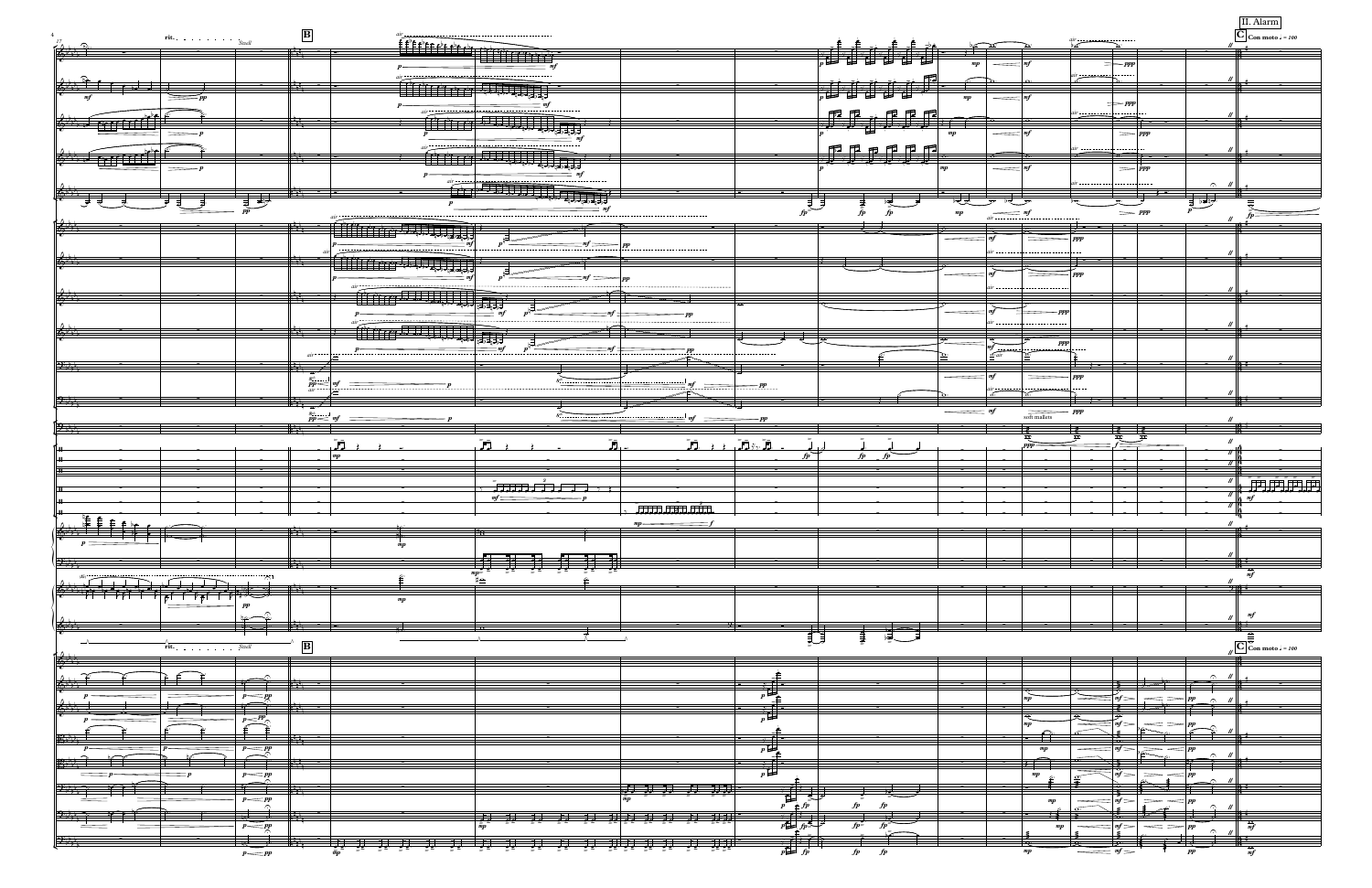| <u> - רובין וליינקי רופידין רובית ויולין רופי</u><br>$\frac{1}{2}$<br>$\frac{15}{3}$ flutter tongue<br>カワカー カワ ワロ カワ マア カワー<br>6<br>شهدان نورد التحامل المسترعات المستقبل السابق دبها إسباح المواطن المواطن المواردين<br>$\overline{\mathcal{X}}$<br>فكالمرغب المستبطر بالمستبس المراجع المسابق المرادي المرادر المرادي المرادي المستبد<br>$\frac{1}{2}$ , $\frac{1}{2}$ , $\frac{1}{2}$ , $\frac{1}{2}$<br>$\ket{\pi\pi} \ket{\pi\pi} \ket{\pi\pi} \ket{\pi\pi} \ket{\pi}$ , $\sharp \bar\pi$ , $\sharp$<br><u>ig</u><br>_ فَيَافُلْ مُسْتَقَلُ فَيَافًا ۚ أَعْظَمْ فَيَافًا ۚ فَيَافًا ۚ فَيَافًا ۚ فَيَافًا ۚ فَيَافًا ۚ فَ<br>flutter tongue<br>$\downarrow$ $\theta$ , $\theta$ , $\leftarrow$ $\theta$ , $\theta$ ,<br>$\frac{1}{2}$ $\frac{1}{2}$ $\frac{1}{2}$ $\frac{1}{2}$ $\frac{1}{2}$ $\frac{1}{2}$ $\frac{1}{2}$ $\frac{1}{2}$ $\frac{1}{2}$ $\frac{1}{2}$<br>$\tilde{m}f$<br>$\begin{array}{c} \n\text{hard mallets} \\ \hline\n\end{array}$<br>चो−<br>mp<br>▌ 放射的的 历史历史 历史历史 历史历史 历史历史 历史历史 历史的 方序。<br>$\overline{f_{f}}$<br>$\overline{\phantom{a}}$<br>$\frac{1}{-3}$<br>—3—<br>7 <sup>h</sup><br><u>الْ نِزْاً بِزَاً بِرَ</u><br>$\begin{array}{ c c c c c c c c } \hline -3 & -3 & -2 & -1 & -1 \\ \hline 6 & 6 & 6 & 6 & 1 & 1 \\ \hline \end{array}$<br>$-$ 3 $-$<br>$-$ 3 $-$<br>$\mathbf{v} = \mathbf{v}$<br>$\mathbf{F}$ , $\mathbf{F}$ , $\mathbf{F}$ , $\mathbf{F}$<br>$\overline{\phantom{a}}$ . The contract of $\overline{\phantom{a}}$<br>$\Omega$<br>$-3-$<br>$\begin{array}{c} \begin{array}{c} \begin{array}{c} \end{array} \\ \end{array} \end{array} \begin{array}{c} \begin{array}{c} \end{array} \\ \begin{array}{c} \end{array} \end{array} \begin{array}{c} \begin{array}{c} \end{array} \\ \end{array} \begin{array}{c} \end{array} \begin{array}{c} \end{array} \begin{array}{c} \end{array} \begin{array}{c} \end{array} \begin{array}{c} \end{array} \begin{array}{c} \end{array} \begin{array}{c} \end{array} \begin{array}{c} \end{array} \begin{array}{c} \end{array} \begin{array}{c} \end{array} \$<br>$\sqrt{48}$ , $\sqrt{6}$ , $\sqrt{24}$ , $\sqrt{7}$ , $\sqrt{24}$ , $\sqrt{24}$ , $\sqrt{24}$ , $\sqrt{24}$ , $\sqrt{24}$ , $\sqrt{24}$ , $\sqrt{24}$ , $\sqrt{24}$ , $\sqrt{24}$ , $\sqrt{24}$ , $\sqrt{24}$ , $\sqrt{24}$ , $\sqrt{24}$ , $\sqrt{24}$ , $\sqrt{24}$ , $\sqrt{24}$ , $\sqrt$<br>_ <del>____</del> ___<br>$\frac{1}{2}$<br>博<br>$\boxed{\mathbf{D}}$<br>$\frac{1}{2}$ if $\frac{1}{2}$<br>$\frac{1}{2}$ , if $\frac{1}{2}$<br><u>- 700 - 700 - 700 - 700 - 700 - 700 - 700 - 700 - 700 - 700 - 700 - 700 - 700 - 700 - 700 - 700 - 700 - 700 - </u><br>$\boldsymbol{f}$<br>$\frac{1}{2}$ if $\frac{1}{2}$<br>$\boldsymbol{f}$<br>بالربال أأفاخ<br>- جود المورد القوات المورد المورد المورد المورد<br>$\rightarrow$ $\rightarrow$ $\rightarrow$ $\rightarrow$ $\rightarrow$<br>$\frac{1}{2}$ , $\frac{1}{2}$ , $\frac{1}{2}$ , $\frac{1}{2}$ , $\frac{1}{2}$ |                 |  |  |  |  |  |                  |               |
|--------------------------------------------------------------------------------------------------------------------------------------------------------------------------------------------------------------------------------------------------------------------------------------------------------------------------------------------------------------------------------------------------------------------------------------------------------------------------------------------------------------------------------------------------------------------------------------------------------------------------------------------------------------------------------------------------------------------------------------------------------------------------------------------------------------------------------------------------------------------------------------------------------------------------------------------------------------------------------------------------------------------------------------------------------------------------------------------------------------------------------------------------------------------------------------------------------------------------------------------------------------------------------------------------------------------------------------------------------------------------------------------------------------------------------------------------------------------------------------------------------------------------------------------------------------------------------------------------------------------------------------------------------------------------------------------------------------------------------------------------------------------------------------------------------------------------------------------------------------------------------------------------------------------------------------------------------------------------------------------------------------------------------------------------------------------------------------------------------------------------------------------------------------------------------------------------------------------------------------------------------------------------------------------------------------------------------------------------------------------------------------------------------------------------------------------------------------------------------------------------------------------------------------------------------------------------------------------------------------------------------------------------------------------------------------------------------------------------------------------------------------------------------------------------------------------------------------------------------------------------------------------------------------------------------------|-----------------|--|--|--|--|--|------------------|---------------|
|                                                                                                                                                                                                                                                                                                                                                                                                                                                                                                                                                                                                                                                                                                                                                                                                                                                                                                                                                                                                                                                                                                                                                                                                                                                                                                                                                                                                                                                                                                                                                                                                                                                                                                                                                                                                                                                                                                                                                                                                                                                                                                                                                                                                                                                                                                                                                                                                                                                                                                                                                                                                                                                                                                                                                                                                                                                                                                                                      | ⊯               |  |  |  |  |  | <u>، ئائىئات</u> | flutter tongu |
|                                                                                                                                                                                                                                                                                                                                                                                                                                                                                                                                                                                                                                                                                                                                                                                                                                                                                                                                                                                                                                                                                                                                                                                                                                                                                                                                                                                                                                                                                                                                                                                                                                                                                                                                                                                                                                                                                                                                                                                                                                                                                                                                                                                                                                                                                                                                                                                                                                                                                                                                                                                                                                                                                                                                                                                                                                                                                                                                      |                 |  |  |  |  |  |                  |               |
|                                                                                                                                                                                                                                                                                                                                                                                                                                                                                                                                                                                                                                                                                                                                                                                                                                                                                                                                                                                                                                                                                                                                                                                                                                                                                                                                                                                                                                                                                                                                                                                                                                                                                                                                                                                                                                                                                                                                                                                                                                                                                                                                                                                                                                                                                                                                                                                                                                                                                                                                                                                                                                                                                                                                                                                                                                                                                                                                      |                 |  |  |  |  |  |                  |               |
|                                                                                                                                                                                                                                                                                                                                                                                                                                                                                                                                                                                                                                                                                                                                                                                                                                                                                                                                                                                                                                                                                                                                                                                                                                                                                                                                                                                                                                                                                                                                                                                                                                                                                                                                                                                                                                                                                                                                                                                                                                                                                                                                                                                                                                                                                                                                                                                                                                                                                                                                                                                                                                                                                                                                                                                                                                                                                                                                      |                 |  |  |  |  |  |                  |               |
|                                                                                                                                                                                                                                                                                                                                                                                                                                                                                                                                                                                                                                                                                                                                                                                                                                                                                                                                                                                                                                                                                                                                                                                                                                                                                                                                                                                                                                                                                                                                                                                                                                                                                                                                                                                                                                                                                                                                                                                                                                                                                                                                                                                                                                                                                                                                                                                                                                                                                                                                                                                                                                                                                                                                                                                                                                                                                                                                      |                 |  |  |  |  |  |                  |               |
|                                                                                                                                                                                                                                                                                                                                                                                                                                                                                                                                                                                                                                                                                                                                                                                                                                                                                                                                                                                                                                                                                                                                                                                                                                                                                                                                                                                                                                                                                                                                                                                                                                                                                                                                                                                                                                                                                                                                                                                                                                                                                                                                                                                                                                                                                                                                                                                                                                                                                                                                                                                                                                                                                                                                                                                                                                                                                                                                      |                 |  |  |  |  |  |                  |               |
|                                                                                                                                                                                                                                                                                                                                                                                                                                                                                                                                                                                                                                                                                                                                                                                                                                                                                                                                                                                                                                                                                                                                                                                                                                                                                                                                                                                                                                                                                                                                                                                                                                                                                                                                                                                                                                                                                                                                                                                                                                                                                                                                                                                                                                                                                                                                                                                                                                                                                                                                                                                                                                                                                                                                                                                                                                                                                                                                      |                 |  |  |  |  |  |                  |               |
|                                                                                                                                                                                                                                                                                                                                                                                                                                                                                                                                                                                                                                                                                                                                                                                                                                                                                                                                                                                                                                                                                                                                                                                                                                                                                                                                                                                                                                                                                                                                                                                                                                                                                                                                                                                                                                                                                                                                                                                                                                                                                                                                                                                                                                                                                                                                                                                                                                                                                                                                                                                                                                                                                                                                                                                                                                                                                                                                      |                 |  |  |  |  |  |                  |               |
|                                                                                                                                                                                                                                                                                                                                                                                                                                                                                                                                                                                                                                                                                                                                                                                                                                                                                                                                                                                                                                                                                                                                                                                                                                                                                                                                                                                                                                                                                                                                                                                                                                                                                                                                                                                                                                                                                                                                                                                                                                                                                                                                                                                                                                                                                                                                                                                                                                                                                                                                                                                                                                                                                                                                                                                                                                                                                                                                      |                 |  |  |  |  |  |                  |               |
|                                                                                                                                                                                                                                                                                                                                                                                                                                                                                                                                                                                                                                                                                                                                                                                                                                                                                                                                                                                                                                                                                                                                                                                                                                                                                                                                                                                                                                                                                                                                                                                                                                                                                                                                                                                                                                                                                                                                                                                                                                                                                                                                                                                                                                                                                                                                                                                                                                                                                                                                                                                                                                                                                                                                                                                                                                                                                                                                      |                 |  |  |  |  |  |                  |               |
|                                                                                                                                                                                                                                                                                                                                                                                                                                                                                                                                                                                                                                                                                                                                                                                                                                                                                                                                                                                                                                                                                                                                                                                                                                                                                                                                                                                                                                                                                                                                                                                                                                                                                                                                                                                                                                                                                                                                                                                                                                                                                                                                                                                                                                                                                                                                                                                                                                                                                                                                                                                                                                                                                                                                                                                                                                                                                                                                      |                 |  |  |  |  |  |                  |               |
|                                                                                                                                                                                                                                                                                                                                                                                                                                                                                                                                                                                                                                                                                                                                                                                                                                                                                                                                                                                                                                                                                                                                                                                                                                                                                                                                                                                                                                                                                                                                                                                                                                                                                                                                                                                                                                                                                                                                                                                                                                                                                                                                                                                                                                                                                                                                                                                                                                                                                                                                                                                                                                                                                                                                                                                                                                                                                                                                      |                 |  |  |  |  |  |                  |               |
|                                                                                                                                                                                                                                                                                                                                                                                                                                                                                                                                                                                                                                                                                                                                                                                                                                                                                                                                                                                                                                                                                                                                                                                                                                                                                                                                                                                                                                                                                                                                                                                                                                                                                                                                                                                                                                                                                                                                                                                                                                                                                                                                                                                                                                                                                                                                                                                                                                                                                                                                                                                                                                                                                                                                                                                                                                                                                                                                      |                 |  |  |  |  |  |                  |               |
|                                                                                                                                                                                                                                                                                                                                                                                                                                                                                                                                                                                                                                                                                                                                                                                                                                                                                                                                                                                                                                                                                                                                                                                                                                                                                                                                                                                                                                                                                                                                                                                                                                                                                                                                                                                                                                                                                                                                                                                                                                                                                                                                                                                                                                                                                                                                                                                                                                                                                                                                                                                                                                                                                                                                                                                                                                                                                                                                      |                 |  |  |  |  |  |                  |               |
|                                                                                                                                                                                                                                                                                                                                                                                                                                                                                                                                                                                                                                                                                                                                                                                                                                                                                                                                                                                                                                                                                                                                                                                                                                                                                                                                                                                                                                                                                                                                                                                                                                                                                                                                                                                                                                                                                                                                                                                                                                                                                                                                                                                                                                                                                                                                                                                                                                                                                                                                                                                                                                                                                                                                                                                                                                                                                                                                      |                 |  |  |  |  |  |                  |               |
|                                                                                                                                                                                                                                                                                                                                                                                                                                                                                                                                                                                                                                                                                                                                                                                                                                                                                                                                                                                                                                                                                                                                                                                                                                                                                                                                                                                                                                                                                                                                                                                                                                                                                                                                                                                                                                                                                                                                                                                                                                                                                                                                                                                                                                                                                                                                                                                                                                                                                                                                                                                                                                                                                                                                                                                                                                                                                                                                      |                 |  |  |  |  |  |                  |               |
|                                                                                                                                                                                                                                                                                                                                                                                                                                                                                                                                                                                                                                                                                                                                                                                                                                                                                                                                                                                                                                                                                                                                                                                                                                                                                                                                                                                                                                                                                                                                                                                                                                                                                                                                                                                                                                                                                                                                                                                                                                                                                                                                                                                                                                                                                                                                                                                                                                                                                                                                                                                                                                                                                                                                                                                                                                                                                                                                      |                 |  |  |  |  |  |                  |               |
|                                                                                                                                                                                                                                                                                                                                                                                                                                                                                                                                                                                                                                                                                                                                                                                                                                                                                                                                                                                                                                                                                                                                                                                                                                                                                                                                                                                                                                                                                                                                                                                                                                                                                                                                                                                                                                                                                                                                                                                                                                                                                                                                                                                                                                                                                                                                                                                                                                                                                                                                                                                                                                                                                                                                                                                                                                                                                                                                      |                 |  |  |  |  |  |                  |               |
|                                                                                                                                                                                                                                                                                                                                                                                                                                                                                                                                                                                                                                                                                                                                                                                                                                                                                                                                                                                                                                                                                                                                                                                                                                                                                                                                                                                                                                                                                                                                                                                                                                                                                                                                                                                                                                                                                                                                                                                                                                                                                                                                                                                                                                                                                                                                                                                                                                                                                                                                                                                                                                                                                                                                                                                                                                                                                                                                      |                 |  |  |  |  |  |                  |               |
|                                                                                                                                                                                                                                                                                                                                                                                                                                                                                                                                                                                                                                                                                                                                                                                                                                                                                                                                                                                                                                                                                                                                                                                                                                                                                                                                                                                                                                                                                                                                                                                                                                                                                                                                                                                                                                                                                                                                                                                                                                                                                                                                                                                                                                                                                                                                                                                                                                                                                                                                                                                                                                                                                                                                                                                                                                                                                                                                      |                 |  |  |  |  |  |                  |               |
|                                                                                                                                                                                                                                                                                                                                                                                                                                                                                                                                                                                                                                                                                                                                                                                                                                                                                                                                                                                                                                                                                                                                                                                                                                                                                                                                                                                                                                                                                                                                                                                                                                                                                                                                                                                                                                                                                                                                                                                                                                                                                                                                                                                                                                                                                                                                                                                                                                                                                                                                                                                                                                                                                                                                                                                                                                                                                                                                      |                 |  |  |  |  |  |                  |               |
|                                                                                                                                                                                                                                                                                                                                                                                                                                                                                                                                                                                                                                                                                                                                                                                                                                                                                                                                                                                                                                                                                                                                                                                                                                                                                                                                                                                                                                                                                                                                                                                                                                                                                                                                                                                                                                                                                                                                                                                                                                                                                                                                                                                                                                                                                                                                                                                                                                                                                                                                                                                                                                                                                                                                                                                                                                                                                                                                      |                 |  |  |  |  |  |                  |               |
|                                                                                                                                                                                                                                                                                                                                                                                                                                                                                                                                                                                                                                                                                                                                                                                                                                                                                                                                                                                                                                                                                                                                                                                                                                                                                                                                                                                                                                                                                                                                                                                                                                                                                                                                                                                                                                                                                                                                                                                                                                                                                                                                                                                                                                                                                                                                                                                                                                                                                                                                                                                                                                                                                                                                                                                                                                                                                                                                      |                 |  |  |  |  |  |                  |               |
|                                                                                                                                                                                                                                                                                                                                                                                                                                                                                                                                                                                                                                                                                                                                                                                                                                                                                                                                                                                                                                                                                                                                                                                                                                                                                                                                                                                                                                                                                                                                                                                                                                                                                                                                                                                                                                                                                                                                                                                                                                                                                                                                                                                                                                                                                                                                                                                                                                                                                                                                                                                                                                                                                                                                                                                                                                                                                                                                      |                 |  |  |  |  |  |                  |               |
|                                                                                                                                                                                                                                                                                                                                                                                                                                                                                                                                                                                                                                                                                                                                                                                                                                                                                                                                                                                                                                                                                                                                                                                                                                                                                                                                                                                                                                                                                                                                                                                                                                                                                                                                                                                                                                                                                                                                                                                                                                                                                                                                                                                                                                                                                                                                                                                                                                                                                                                                                                                                                                                                                                                                                                                                                                                                                                                                      |                 |  |  |  |  |  |                  |               |
|                                                                                                                                                                                                                                                                                                                                                                                                                                                                                                                                                                                                                                                                                                                                                                                                                                                                                                                                                                                                                                                                                                                                                                                                                                                                                                                                                                                                                                                                                                                                                                                                                                                                                                                                                                                                                                                                                                                                                                                                                                                                                                                                                                                                                                                                                                                                                                                                                                                                                                                                                                                                                                                                                                                                                                                                                                                                                                                                      |                 |  |  |  |  |  |                  |               |
|                                                                                                                                                                                                                                                                                                                                                                                                                                                                                                                                                                                                                                                                                                                                                                                                                                                                                                                                                                                                                                                                                                                                                                                                                                                                                                                                                                                                                                                                                                                                                                                                                                                                                                                                                                                                                                                                                                                                                                                                                                                                                                                                                                                                                                                                                                                                                                                                                                                                                                                                                                                                                                                                                                                                                                                                                                                                                                                                      |                 |  |  |  |  |  |                  |               |
|                                                                                                                                                                                                                                                                                                                                                                                                                                                                                                                                                                                                                                                                                                                                                                                                                                                                                                                                                                                                                                                                                                                                                                                                                                                                                                                                                                                                                                                                                                                                                                                                                                                                                                                                                                                                                                                                                                                                                                                                                                                                                                                                                                                                                                                                                                                                                                                                                                                                                                                                                                                                                                                                                                                                                                                                                                                                                                                                      |                 |  |  |  |  |  |                  |               |
|                                                                                                                                                                                                                                                                                                                                                                                                                                                                                                                                                                                                                                                                                                                                                                                                                                                                                                                                                                                                                                                                                                                                                                                                                                                                                                                                                                                                                                                                                                                                                                                                                                                                                                                                                                                                                                                                                                                                                                                                                                                                                                                                                                                                                                                                                                                                                                                                                                                                                                                                                                                                                                                                                                                                                                                                                                                                                                                                      |                 |  |  |  |  |  |                  |               |
|                                                                                                                                                                                                                                                                                                                                                                                                                                                                                                                                                                                                                                                                                                                                                                                                                                                                                                                                                                                                                                                                                                                                                                                                                                                                                                                                                                                                                                                                                                                                                                                                                                                                                                                                                                                                                                                                                                                                                                                                                                                                                                                                                                                                                                                                                                                                                                                                                                                                                                                                                                                                                                                                                                                                                                                                                                                                                                                                      |                 |  |  |  |  |  |                  |               |
|                                                                                                                                                                                                                                                                                                                                                                                                                                                                                                                                                                                                                                                                                                                                                                                                                                                                                                                                                                                                                                                                                                                                                                                                                                                                                                                                                                                                                                                                                                                                                                                                                                                                                                                                                                                                                                                                                                                                                                                                                                                                                                                                                                                                                                                                                                                                                                                                                                                                                                                                                                                                                                                                                                                                                                                                                                                                                                                                      |                 |  |  |  |  |  |                  |               |
|                                                                                                                                                                                                                                                                                                                                                                                                                                                                                                                                                                                                                                                                                                                                                                                                                                                                                                                                                                                                                                                                                                                                                                                                                                                                                                                                                                                                                                                                                                                                                                                                                                                                                                                                                                                                                                                                                                                                                                                                                                                                                                                                                                                                                                                                                                                                                                                                                                                                                                                                                                                                                                                                                                                                                                                                                                                                                                                                      |                 |  |  |  |  |  |                  |               |
|                                                                                                                                                                                                                                                                                                                                                                                                                                                                                                                                                                                                                                                                                                                                                                                                                                                                                                                                                                                                                                                                                                                                                                                                                                                                                                                                                                                                                                                                                                                                                                                                                                                                                                                                                                                                                                                                                                                                                                                                                                                                                                                                                                                                                                                                                                                                                                                                                                                                                                                                                                                                                                                                                                                                                                                                                                                                                                                                      |                 |  |  |  |  |  |                  |               |
|                                                                                                                                                                                                                                                                                                                                                                                                                                                                                                                                                                                                                                                                                                                                                                                                                                                                                                                                                                                                                                                                                                                                                                                                                                                                                                                                                                                                                                                                                                                                                                                                                                                                                                                                                                                                                                                                                                                                                                                                                                                                                                                                                                                                                                                                                                                                                                                                                                                                                                                                                                                                                                                                                                                                                                                                                                                                                                                                      |                 |  |  |  |  |  |                  |               |
|                                                                                                                                                                                                                                                                                                                                                                                                                                                                                                                                                                                                                                                                                                                                                                                                                                                                                                                                                                                                                                                                                                                                                                                                                                                                                                                                                                                                                                                                                                                                                                                                                                                                                                                                                                                                                                                                                                                                                                                                                                                                                                                                                                                                                                                                                                                                                                                                                                                                                                                                                                                                                                                                                                                                                                                                                                                                                                                                      |                 |  |  |  |  |  |                  |               |
|                                                                                                                                                                                                                                                                                                                                                                                                                                                                                                                                                                                                                                                                                                                                                                                                                                                                                                                                                                                                                                                                                                                                                                                                                                                                                                                                                                                                                                                                                                                                                                                                                                                                                                                                                                                                                                                                                                                                                                                                                                                                                                                                                                                                                                                                                                                                                                                                                                                                                                                                                                                                                                                                                                                                                                                                                                                                                                                                      |                 |  |  |  |  |  |                  |               |
|                                                                                                                                                                                                                                                                                                                                                                                                                                                                                                                                                                                                                                                                                                                                                                                                                                                                                                                                                                                                                                                                                                                                                                                                                                                                                                                                                                                                                                                                                                                                                                                                                                                                                                                                                                                                                                                                                                                                                                                                                                                                                                                                                                                                                                                                                                                                                                                                                                                                                                                                                                                                                                                                                                                                                                                                                                                                                                                                      |                 |  |  |  |  |  |                  |               |
|                                                                                                                                                                                                                                                                                                                                                                                                                                                                                                                                                                                                                                                                                                                                                                                                                                                                                                                                                                                                                                                                                                                                                                                                                                                                                                                                                                                                                                                                                                                                                                                                                                                                                                                                                                                                                                                                                                                                                                                                                                                                                                                                                                                                                                                                                                                                                                                                                                                                                                                                                                                                                                                                                                                                                                                                                                                                                                                                      |                 |  |  |  |  |  |                  |               |
|                                                                                                                                                                                                                                                                                                                                                                                                                                                                                                                                                                                                                                                                                                                                                                                                                                                                                                                                                                                                                                                                                                                                                                                                                                                                                                                                                                                                                                                                                                                                                                                                                                                                                                                                                                                                                                                                                                                                                                                                                                                                                                                                                                                                                                                                                                                                                                                                                                                                                                                                                                                                                                                                                                                                                                                                                                                                                                                                      |                 |  |  |  |  |  |                  |               |
|                                                                                                                                                                                                                                                                                                                                                                                                                                                                                                                                                                                                                                                                                                                                                                                                                                                                                                                                                                                                                                                                                                                                                                                                                                                                                                                                                                                                                                                                                                                                                                                                                                                                                                                                                                                                                                                                                                                                                                                                                                                                                                                                                                                                                                                                                                                                                                                                                                                                                                                                                                                                                                                                                                                                                                                                                                                                                                                                      |                 |  |  |  |  |  |                  |               |
|                                                                                                                                                                                                                                                                                                                                                                                                                                                                                                                                                                                                                                                                                                                                                                                                                                                                                                                                                                                                                                                                                                                                                                                                                                                                                                                                                                                                                                                                                                                                                                                                                                                                                                                                                                                                                                                                                                                                                                                                                                                                                                                                                                                                                                                                                                                                                                                                                                                                                                                                                                                                                                                                                                                                                                                                                                                                                                                                      |                 |  |  |  |  |  |                  |               |
|                                                                                                                                                                                                                                                                                                                                                                                                                                                                                                                                                                                                                                                                                                                                                                                                                                                                                                                                                                                                                                                                                                                                                                                                                                                                                                                                                                                                                                                                                                                                                                                                                                                                                                                                                                                                                                                                                                                                                                                                                                                                                                                                                                                                                                                                                                                                                                                                                                                                                                                                                                                                                                                                                                                                                                                                                                                                                                                                      |                 |  |  |  |  |  |                  |               |
|                                                                                                                                                                                                                                                                                                                                                                                                                                                                                                                                                                                                                                                                                                                                                                                                                                                                                                                                                                                                                                                                                                                                                                                                                                                                                                                                                                                                                                                                                                                                                                                                                                                                                                                                                                                                                                                                                                                                                                                                                                                                                                                                                                                                                                                                                                                                                                                                                                                                                                                                                                                                                                                                                                                                                                                                                                                                                                                                      |                 |  |  |  |  |  |                  |               |
|                                                                                                                                                                                                                                                                                                                                                                                                                                                                                                                                                                                                                                                                                                                                                                                                                                                                                                                                                                                                                                                                                                                                                                                                                                                                                                                                                                                                                                                                                                                                                                                                                                                                                                                                                                                                                                                                                                                                                                                                                                                                                                                                                                                                                                                                                                                                                                                                                                                                                                                                                                                                                                                                                                                                                                                                                                                                                                                                      |                 |  |  |  |  |  |                  |               |
|                                                                                                                                                                                                                                                                                                                                                                                                                                                                                                                                                                                                                                                                                                                                                                                                                                                                                                                                                                                                                                                                                                                                                                                                                                                                                                                                                                                                                                                                                                                                                                                                                                                                                                                                                                                                                                                                                                                                                                                                                                                                                                                                                                                                                                                                                                                                                                                                                                                                                                                                                                                                                                                                                                                                                                                                                                                                                                                                      |                 |  |  |  |  |  |                  |               |
|                                                                                                                                                                                                                                                                                                                                                                                                                                                                                                                                                                                                                                                                                                                                                                                                                                                                                                                                                                                                                                                                                                                                                                                                                                                                                                                                                                                                                                                                                                                                                                                                                                                                                                                                                                                                                                                                                                                                                                                                                                                                                                                                                                                                                                                                                                                                                                                                                                                                                                                                                                                                                                                                                                                                                                                                                                                                                                                                      |                 |  |  |  |  |  |                  |               |
|                                                                                                                                                                                                                                                                                                                                                                                                                                                                                                                                                                                                                                                                                                                                                                                                                                                                                                                                                                                                                                                                                                                                                                                                                                                                                                                                                                                                                                                                                                                                                                                                                                                                                                                                                                                                                                                                                                                                                                                                                                                                                                                                                                                                                                                                                                                                                                                                                                                                                                                                                                                                                                                                                                                                                                                                                                                                                                                                      | <u>  9# = </u>  |  |  |  |  |  |                  |               |
|                                                                                                                                                                                                                                                                                                                                                                                                                                                                                                                                                                                                                                                                                                                                                                                                                                                                                                                                                                                                                                                                                                                                                                                                                                                                                                                                                                                                                                                                                                                                                                                                                                                                                                                                                                                                                                                                                                                                                                                                                                                                                                                                                                                                                                                                                                                                                                                                                                                                                                                                                                                                                                                                                                                                                                                                                                                                                                                                      |                 |  |  |  |  |  |                  |               |
|                                                                                                                                                                                                                                                                                                                                                                                                                                                                                                                                                                                                                                                                                                                                                                                                                                                                                                                                                                                                                                                                                                                                                                                                                                                                                                                                                                                                                                                                                                                                                                                                                                                                                                                                                                                                                                                                                                                                                                                                                                                                                                                                                                                                                                                                                                                                                                                                                                                                                                                                                                                                                                                                                                                                                                                                                                                                                                                                      |                 |  |  |  |  |  |                  |               |
|                                                                                                                                                                                                                                                                                                                                                                                                                                                                                                                                                                                                                                                                                                                                                                                                                                                                                                                                                                                                                                                                                                                                                                                                                                                                                                                                                                                                                                                                                                                                                                                                                                                                                                                                                                                                                                                                                                                                                                                                                                                                                                                                                                                                                                                                                                                                                                                                                                                                                                                                                                                                                                                                                                                                                                                                                                                                                                                                      |                 |  |  |  |  |  |                  |               |
|                                                                                                                                                                                                                                                                                                                                                                                                                                                                                                                                                                                                                                                                                                                                                                                                                                                                                                                                                                                                                                                                                                                                                                                                                                                                                                                                                                                                                                                                                                                                                                                                                                                                                                                                                                                                                                                                                                                                                                                                                                                                                                                                                                                                                                                                                                                                                                                                                                                                                                                                                                                                                                                                                                                                                                                                                                                                                                                                      |                 |  |  |  |  |  |                  |               |
|                                                                                                                                                                                                                                                                                                                                                                                                                                                                                                                                                                                                                                                                                                                                                                                                                                                                                                                                                                                                                                                                                                                                                                                                                                                                                                                                                                                                                                                                                                                                                                                                                                                                                                                                                                                                                                                                                                                                                                                                                                                                                                                                                                                                                                                                                                                                                                                                                                                                                                                                                                                                                                                                                                                                                                                                                                                                                                                                      |                 |  |  |  |  |  |                  |               |
|                                                                                                                                                                                                                                                                                                                                                                                                                                                                                                                                                                                                                                                                                                                                                                                                                                                                                                                                                                                                                                                                                                                                                                                                                                                                                                                                                                                                                                                                                                                                                                                                                                                                                                                                                                                                                                                                                                                                                                                                                                                                                                                                                                                                                                                                                                                                                                                                                                                                                                                                                                                                                                                                                                                                                                                                                                                                                                                                      | ( <del>ஒ⊫</del> |  |  |  |  |  |                  |               |
|                                                                                                                                                                                                                                                                                                                                                                                                                                                                                                                                                                                                                                                                                                                                                                                                                                                                                                                                                                                                                                                                                                                                                                                                                                                                                                                                                                                                                                                                                                                                                                                                                                                                                                                                                                                                                                                                                                                                                                                                                                                                                                                                                                                                                                                                                                                                                                                                                                                                                                                                                                                                                                                                                                                                                                                                                                                                                                                                      |                 |  |  |  |  |  |                  |               |
|                                                                                                                                                                                                                                                                                                                                                                                                                                                                                                                                                                                                                                                                                                                                                                                                                                                                                                                                                                                                                                                                                                                                                                                                                                                                                                                                                                                                                                                                                                                                                                                                                                                                                                                                                                                                                                                                                                                                                                                                                                                                                                                                                                                                                                                                                                                                                                                                                                                                                                                                                                                                                                                                                                                                                                                                                                                                                                                                      |                 |  |  |  |  |  |                  |               |
|                                                                                                                                                                                                                                                                                                                                                                                                                                                                                                                                                                                                                                                                                                                                                                                                                                                                                                                                                                                                                                                                                                                                                                                                                                                                                                                                                                                                                                                                                                                                                                                                                                                                                                                                                                                                                                                                                                                                                                                                                                                                                                                                                                                                                                                                                                                                                                                                                                                                                                                                                                                                                                                                                                                                                                                                                                                                                                                                      | F               |  |  |  |  |  |                  |               |
|                                                                                                                                                                                                                                                                                                                                                                                                                                                                                                                                                                                                                                                                                                                                                                                                                                                                                                                                                                                                                                                                                                                                                                                                                                                                                                                                                                                                                                                                                                                                                                                                                                                                                                                                                                                                                                                                                                                                                                                                                                                                                                                                                                                                                                                                                                                                                                                                                                                                                                                                                                                                                                                                                                                                                                                                                                                                                                                                      |                 |  |  |  |  |  |                  |               |
|                                                                                                                                                                                                                                                                                                                                                                                                                                                                                                                                                                                                                                                                                                                                                                                                                                                                                                                                                                                                                                                                                                                                                                                                                                                                                                                                                                                                                                                                                                                                                                                                                                                                                                                                                                                                                                                                                                                                                                                                                                                                                                                                                                                                                                                                                                                                                                                                                                                                                                                                                                                                                                                                                                                                                                                                                                                                                                                                      | ⊯               |  |  |  |  |  |                  |               |
|                                                                                                                                                                                                                                                                                                                                                                                                                                                                                                                                                                                                                                                                                                                                                                                                                                                                                                                                                                                                                                                                                                                                                                                                                                                                                                                                                                                                                                                                                                                                                                                                                                                                                                                                                                                                                                                                                                                                                                                                                                                                                                                                                                                                                                                                                                                                                                                                                                                                                                                                                                                                                                                                                                                                                                                                                                                                                                                                      |                 |  |  |  |  |  |                  |               |
|                                                                                                                                                                                                                                                                                                                                                                                                                                                                                                                                                                                                                                                                                                                                                                                                                                                                                                                                                                                                                                                                                                                                                                                                                                                                                                                                                                                                                                                                                                                                                                                                                                                                                                                                                                                                                                                                                                                                                                                                                                                                                                                                                                                                                                                                                                                                                                                                                                                                                                                                                                                                                                                                                                                                                                                                                                                                                                                                      | 6               |  |  |  |  |  |                  |               |
|                                                                                                                                                                                                                                                                                                                                                                                                                                                                                                                                                                                                                                                                                                                                                                                                                                                                                                                                                                                                                                                                                                                                                                                                                                                                                                                                                                                                                                                                                                                                                                                                                                                                                                                                                                                                                                                                                                                                                                                                                                                                                                                                                                                                                                                                                                                                                                                                                                                                                                                                                                                                                                                                                                                                                                                                                                                                                                                                      |                 |  |  |  |  |  |                  |               |
|                                                                                                                                                                                                                                                                                                                                                                                                                                                                                                                                                                                                                                                                                                                                                                                                                                                                                                                                                                                                                                                                                                                                                                                                                                                                                                                                                                                                                                                                                                                                                                                                                                                                                                                                                                                                                                                                                                                                                                                                                                                                                                                                                                                                                                                                                                                                                                                                                                                                                                                                                                                                                                                                                                                                                                                                                                                                                                                                      | B               |  |  |  |  |  |                  |               |
|                                                                                                                                                                                                                                                                                                                                                                                                                                                                                                                                                                                                                                                                                                                                                                                                                                                                                                                                                                                                                                                                                                                                                                                                                                                                                                                                                                                                                                                                                                                                                                                                                                                                                                                                                                                                                                                                                                                                                                                                                                                                                                                                                                                                                                                                                                                                                                                                                                                                                                                                                                                                                                                                                                                                                                                                                                                                                                                                      |                 |  |  |  |  |  |                  |               |
|                                                                                                                                                                                                                                                                                                                                                                                                                                                                                                                                                                                                                                                                                                                                                                                                                                                                                                                                                                                                                                                                                                                                                                                                                                                                                                                                                                                                                                                                                                                                                                                                                                                                                                                                                                                                                                                                                                                                                                                                                                                                                                                                                                                                                                                                                                                                                                                                                                                                                                                                                                                                                                                                                                                                                                                                                                                                                                                                      |                 |  |  |  |  |  |                  |               |
|                                                                                                                                                                                                                                                                                                                                                                                                                                                                                                                                                                                                                                                                                                                                                                                                                                                                                                                                                                                                                                                                                                                                                                                                                                                                                                                                                                                                                                                                                                                                                                                                                                                                                                                                                                                                                                                                                                                                                                                                                                                                                                                                                                                                                                                                                                                                                                                                                                                                                                                                                                                                                                                                                                                                                                                                                                                                                                                                      |                 |  |  |  |  |  |                  |               |
|                                                                                                                                                                                                                                                                                                                                                                                                                                                                                                                                                                                                                                                                                                                                                                                                                                                                                                                                                                                                                                                                                                                                                                                                                                                                                                                                                                                                                                                                                                                                                                                                                                                                                                                                                                                                                                                                                                                                                                                                                                                                                                                                                                                                                                                                                                                                                                                                                                                                                                                                                                                                                                                                                                                                                                                                                                                                                                                                      |                 |  |  |  |  |  |                  |               |
|                                                                                                                                                                                                                                                                                                                                                                                                                                                                                                                                                                                                                                                                                                                                                                                                                                                                                                                                                                                                                                                                                                                                                                                                                                                                                                                                                                                                                                                                                                                                                                                                                                                                                                                                                                                                                                                                                                                                                                                                                                                                                                                                                                                                                                                                                                                                                                                                                                                                                                                                                                                                                                                                                                                                                                                                                                                                                                                                      | 9≇              |  |  |  |  |  |                  |               |
|                                                                                                                                                                                                                                                                                                                                                                                                                                                                                                                                                                                                                                                                                                                                                                                                                                                                                                                                                                                                                                                                                                                                                                                                                                                                                                                                                                                                                                                                                                                                                                                                                                                                                                                                                                                                                                                                                                                                                                                                                                                                                                                                                                                                                                                                                                                                                                                                                                                                                                                                                                                                                                                                                                                                                                                                                                                                                                                                      |                 |  |  |  |  |  |                  |               |
|                                                                                                                                                                                                                                                                                                                                                                                                                                                                                                                                                                                                                                                                                                                                                                                                                                                                                                                                                                                                                                                                                                                                                                                                                                                                                                                                                                                                                                                                                                                                                                                                                                                                                                                                                                                                                                                                                                                                                                                                                                                                                                                                                                                                                                                                                                                                                                                                                                                                                                                                                                                                                                                                                                                                                                                                                                                                                                                                      |                 |  |  |  |  |  |                  |               |
|                                                                                                                                                                                                                                                                                                                                                                                                                                                                                                                                                                                                                                                                                                                                                                                                                                                                                                                                                                                                                                                                                                                                                                                                                                                                                                                                                                                                                                                                                                                                                                                                                                                                                                                                                                                                                                                                                                                                                                                                                                                                                                                                                                                                                                                                                                                                                                                                                                                                                                                                                                                                                                                                                                                                                                                                                                                                                                                                      | 19:1            |  |  |  |  |  |                  |               |
|                                                                                                                                                                                                                                                                                                                                                                                                                                                                                                                                                                                                                                                                                                                                                                                                                                                                                                                                                                                                                                                                                                                                                                                                                                                                                                                                                                                                                                                                                                                                                                                                                                                                                                                                                                                                                                                                                                                                                                                                                                                                                                                                                                                                                                                                                                                                                                                                                                                                                                                                                                                                                                                                                                                                                                                                                                                                                                                                      |                 |  |  |  |  |  |                  |               |
|                                                                                                                                                                                                                                                                                                                                                                                                                                                                                                                                                                                                                                                                                                                                                                                                                                                                                                                                                                                                                                                                                                                                                                                                                                                                                                                                                                                                                                                                                                                                                                                                                                                                                                                                                                                                                                                                                                                                                                                                                                                                                                                                                                                                                                                                                                                                                                                                                                                                                                                                                                                                                                                                                                                                                                                                                                                                                                                                      |                 |  |  |  |  |  |                  |               |

|          | D                                                                                    |
|----------|--------------------------------------------------------------------------------------|
|          | $-5$<br>$\sum_{i=1}^{8^{66}}$ flutter tongue                                         |
|          |                                                                                      |
|          | $\sharp \underline{\underline{\underline{\mathbf{a}}}}_{\text{flutter longue}}$<br>s |
|          |                                                                                      |
| خغة<br>╓ | ⊯≦                                                                                   |
| €        |                                                                                      |
| ذذة      | $\stackrel{\text{>}}{=}$                                                             |
| Ģ        |                                                                                      |
|          | $\stackrel{\scriptscriptstyle >}{\cong}$                                             |
|          |                                                                                      |
|          | £                                                                                    |

|            | $\sum_{n=1}^{\infty}$ flutter tongue                                                                         |
|------------|--------------------------------------------------------------------------------------------------------------|
|            |                                                                                                              |
|            |                                                                                                              |
|            |                                                                                                              |
|            |                                                                                                              |
|            |                                                                                                              |
|            |                                                                                                              |
|            | . J                                                                                                          |
|            |                                                                                                              |
|            |                                                                                                              |
|            |                                                                                                              |
|            |                                                                                                              |
|            | $\stackrel{\sim}{\underset{\longleftarrow}{\mathbf{H}}}\frac{1}{\stackrel{\sim}{\mathbf{H}}}$ flutter tongue |
|            |                                                                                                              |
|            | 5                                                                                                            |
|            |                                                                                                              |
|            |                                                                                                              |
|            |                                                                                                              |
|            |                                                                                                              |
|            |                                                                                                              |
|            |                                                                                                              |
|            |                                                                                                              |
|            |                                                                                                              |
| f.         |                                                                                                              |
|            |                                                                                                              |
| 5          |                                                                                                              |
|            |                                                                                                              |
|            |                                                                                                              |
|            |                                                                                                              |
|            |                                                                                                              |
|            |                                                                                                              |
|            |                                                                                                              |
|            |                                                                                                              |
|            |                                                                                                              |
| $\geq$ $-$ |                                                                                                              |
|            |                                                                                                              |
| 7<br>ю     |                                                                                                              |
|            |                                                                                                              |
|            |                                                                                                              |
| ۳          |                                                                                                              |
|            |                                                                                                              |

|                         | $\sharp_{\mathbb{Z}}^{s^{**}}$<br>والحراء<br>eb.<br>∰_<br>୳Ք                                             |
|-------------------------|----------------------------------------------------------------------------------------------------------|
|                         |                                                                                                          |
| ÷                       |                                                                                                          |
|                         |                                                                                                          |
|                         |                                                                                                          |
|                         |                                                                                                          |
|                         |                                                                                                          |
| 科博                      |                                                                                                          |
| $\overline{\mathbf{D}}$ |                                                                                                          |
|                         |                                                                                                          |
|                         |                                                                                                          |
|                         | $\frac{1}{\frac{1}{2}}$                                                                                  |
| Z                       |                                                                                                          |
|                         |                                                                                                          |
|                         |                                                                                                          |
|                         | $\begin{array}{c}\n\overline{\mathbf{a}} \\ \overline{\mathbf{b}} \\ \overline{\mathbf{b}}\n\end{array}$ |
| Н                       |                                                                                                          |
|                         | $rac{8}{\sqrt{2}}$                                                                                       |
|                         |                                                                                                          |
| Ð                       |                                                                                                          |
| $\boldsymbol{f}$        | $\bar{f}$                                                                                                |
|                         |                                                                                                          |
|                         |                                                                                                          |
| ⊤                       | $rac{8}{10}$                                                                                             |
|                         |                                                                                                          |
| $\boldsymbol{f}$        | $\bar{f}$                                                                                                |
|                         |                                                                                                          |
| ⊝                       | <u>सुंबर</u><br>3                                                                                        |
| ΤS                      |                                                                                                          |
|                         |                                                                                                          |
| る                       | ទី                                                                                                       |
| ঢ়                      |                                                                                                          |
|                         |                                                                                                          |
|                         |                                                                                                          |
| 糁                       |                                                                                                          |
|                         |                                                                                                          |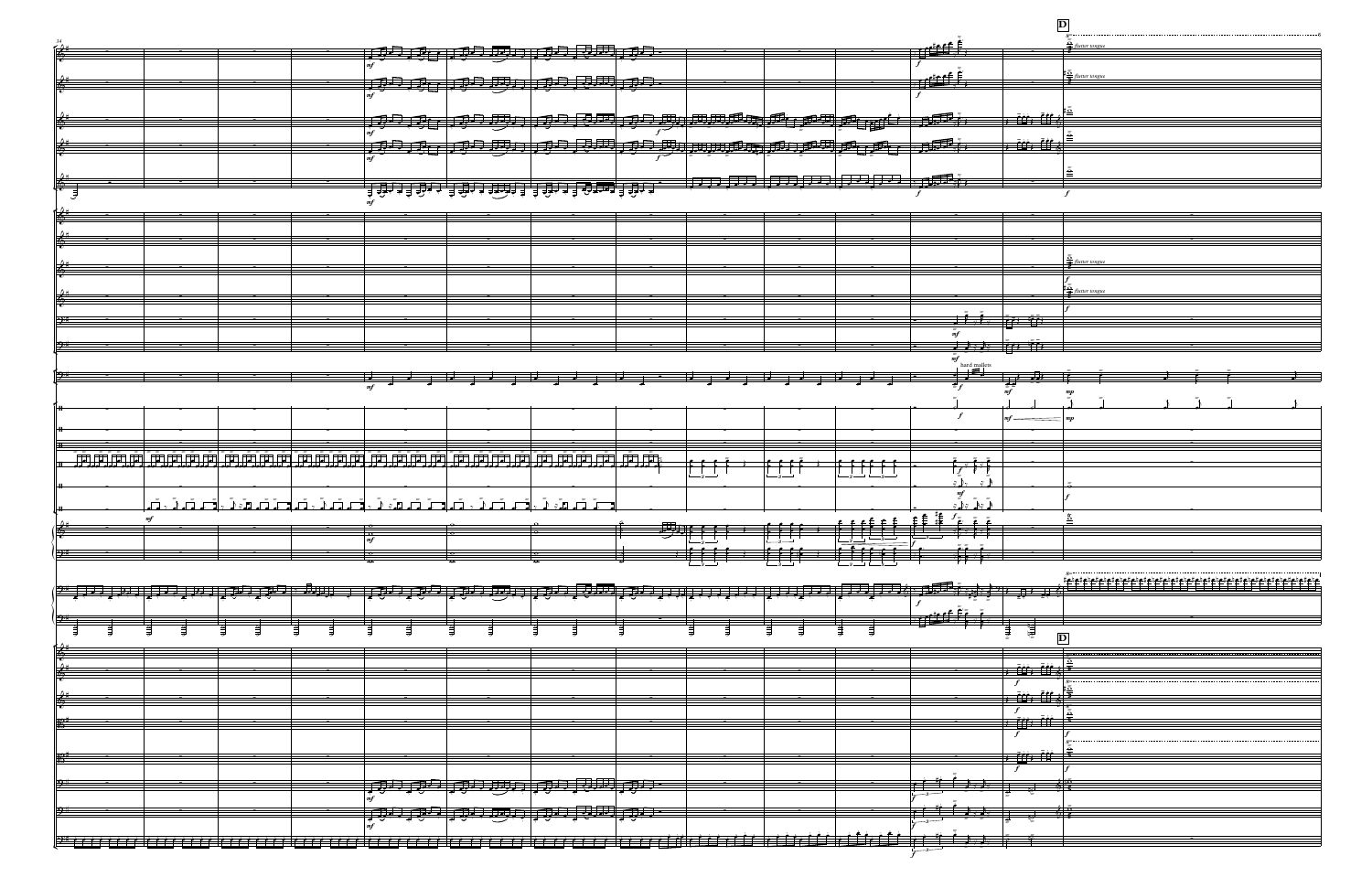|                                                                                                                                                                                                                                                                                 |                                                |                            |                                                                             |                                                      |                                                                                                                                                                                                                                                                                                                                                                                              | $\mathbf{E}$                                                                                                                                                                                                                                                |
|---------------------------------------------------------------------------------------------------------------------------------------------------------------------------------------------------------------------------------------------------------------------------------|------------------------------------------------|----------------------------|-----------------------------------------------------------------------------|------------------------------------------------------|----------------------------------------------------------------------------------------------------------------------------------------------------------------------------------------------------------------------------------------------------------------------------------------------------------------------------------------------------------------------------------------------|-------------------------------------------------------------------------------------------------------------------------------------------------------------------------------------------------------------------------------------------------------------|
| $\mathbb{R}^*$                                                                                                                                                                                                                                                                  | $\frac{6}{3}$ flutter tongue                   |                            | $\frac{a}{\epsilon}$ flutter tongue                                         | $\frac{Q}{2}$ <i>flutter tongue</i>                  |                                                                                                                                                                                                                                                                                                                                                                                              | <u>، په پېښې</u>                                                                                                                                                                                                                                            |
|                                                                                                                                                                                                                                                                                 |                                                |                            |                                                                             |                                                      |                                                                                                                                                                                                                                                                                                                                                                                              | m f                                                                                                                                                                                                                                                         |
|                                                                                                                                                                                                                                                                                 | $\frac{\text{#} \tilde{\mathbf{o}}}{\text{#}}$ |                            | $\frac{\textbf{10}}{\textbf{2}}$ flutter tongue<br>$\overline{\phantom{a}}$ | $\frac{\sharp \sum_{\text{flutter tongue}}}{\sharp}$ |                                                                                                                                                                                                                                                                                                                                                                                              | $\frac{1}{2}$ is the set of $\frac{1}{2}$                                                                                                                                                                                                                   |
|                                                                                                                                                                                                                                                                                 | ∦≧                                             |                            | ₫ŏ<br>--                                                                    | ‡ă                                                   |                                                                                                                                                                                                                                                                                                                                                                                              | m <sub>f</sub><br>لم ليوم تو                                                                                                                                                                                                                                |
|                                                                                                                                                                                                                                                                                 | $\bullet$                                      |                            | $\bullet$                                                                   | $\bullet$                                            |                                                                                                                                                                                                                                                                                                                                                                                              | m <sub>f</sub>                                                                                                                                                                                                                                              |
|                                                                                                                                                                                                                                                                                 |                                                | —                          | --                                                                          |                                                      | --                                                                                                                                                                                                                                                                                                                                                                                           | <b>ファップ</b><br>$\overline{m}$                                                                                                                                                                                                                               |
| $\frac{1}{6}$                                                                                                                                                                                                                                                                   |                                                |                            |                                                                             |                                                      |                                                                                                                                                                                                                                                                                                                                                                                              |                                                                                                                                                                                                                                                             |
|                                                                                                                                                                                                                                                                                 |                                                |                            |                                                                             |                                                      |                                                                                                                                                                                                                                                                                                                                                                                              |                                                                                                                                                                                                                                                             |
| í6''                                                                                                                                                                                                                                                                            |                                                |                            |                                                                             |                                                      | <u>  Creerer Charles Den Joyah</u>                                                                                                                                                                                                                                                                                                                                                           | --                                                                                                                                                                                                                                                          |
|                                                                                                                                                                                                                                                                                 |                                                |                            |                                                                             |                                                      |                                                                                                                                                                                                                                                                                                                                                                                              |                                                                                                                                                                                                                                                             |
|                                                                                                                                                                                                                                                                                 |                                                |                            |                                                                             |                                                      | $\frac{1}{2}$ $\frac{1}{2}$ $\frac{1}{2}$ $\frac{1}{2}$ $\frac{1}{2}$ $\frac{1}{2}$ $\frac{1}{2}$ $\frac{1}{2}$ $\frac{1}{2}$ $\frac{1}{2}$ $\frac{1}{2}$ $\frac{1}{2}$ $\frac{1}{2}$ $\frac{1}{2}$ $\frac{1}{2}$ $\frac{1}{2}$ $\frac{1}{2}$ $\frac{1}{2}$ $\frac{1}{2}$ $\frac{1}{2}$ $\frac{1}{2}$ $\frac{1}{2}$                                                                          |                                                                                                                                                                                                                                                             |
| ⊉⊁≇                                                                                                                                                                                                                                                                             | ₹                                              |                            | علا<br>∃                                                                    | ⊟                                                    | $\frac{1}{2} \frac{1}{2} \frac{1}{2} \frac{1}{2} \frac{1}{2} \frac{1}{2} \frac{1}{2} \frac{1}{2} \frac{1}{2} \frac{1}{2} \frac{1}{2} \frac{1}{2} \frac{1}{2} \frac{1}{2} \frac{1}{2} \frac{1}{2} \frac{1}{2} \frac{1}{2} \frac{1}{2} \frac{1}{2} \frac{1}{2} \frac{1}{2} \frac{1}{2} \frac{1}{2} \frac{1}{2} \frac{1}{2} \frac{1}{2} \frac{1}{2} \frac{1}{2} \frac{1}{2} \frac{1}{2} \frac{$ |                                                                                                                                                                                                                                                             |
|                                                                                                                                                                                                                                                                                 | Hutter tongue<br>$\tilde{\mathbf{a}}$          |                            | flutter tongue<br>هَ                                                        | flutter tongue                                       |                                                                                                                                                                                                                                                                                                                                                                                              |                                                                                                                                                                                                                                                             |
|                                                                                                                                                                                                                                                                                 | flutter tongue                                 |                            | --<br>flutter tongue                                                        | flutter tongue                                       | $\frac{1}{2}$ , $\frac{1}{2}$ , $\frac{1}{2}$ , $\frac{1}{2}$ , $\frac{1}{2}$ , $\frac{1}{2}$ , $\frac{1}{2}$                                                                                                                                                                                                                                                                                | --                                                                                                                                                                                                                                                          |
| י⊕ ה                                                                                                                                                                                                                                                                            |                                                |                            |                                                                             |                                                      | $\geq$<br>$\cdot$ +                                                                                                                                                                                                                                                                                                                                                                          | $E[\frac{1}{6}, \frac{1}{6}, \frac{1}{6}]$                                                                                                                                                                                                                  |
|                                                                                                                                                                                                                                                                                 |                                                |                            |                                                                             |                                                      |                                                                                                                                                                                                                                                                                                                                                                                              |                                                                                                                                                                                                                                                             |
| <u> 9#=</u>                                                                                                                                                                                                                                                                     |                                                |                            | $\sim$                                                                      |                                                      | $\frac{1}{2}$                                                                                                                                                                                                                                                                                                                                                                                | $\Rightarrow$ $\rightarrow$ $\rightarrow$ $\rightarrow$                                                                                                                                                                                                     |
| $\left(\begin{smallmatrix} 2^t & \cdots & 2^t \end{smallmatrix}\right)$                                                                                                                                                                                                         |                                                | <u>الاندلين برور روز ا</u> |                                                                             |                                                      |                                                                                                                                                                                                                                                                                                                                                                                              | $\frac{f}{\sqrt{f}}$ $\frac{f}{\sqrt{f}}$ $\frac{f}{\sqrt{f}}$ $\frac{f}{\sqrt{f}}$ $\frac{f}{\sqrt{f}}$ $\frac{f}{\sqrt{f}}$ $\frac{f}{\sqrt{f}}$ $\frac{f}{\sqrt{f}}$ $\frac{f}{\sqrt{f}}$ $\frac{f}{\sqrt{f}}$ $\frac{f}{\sqrt{f}}$ $\frac{f}{\sqrt{f}}$ |
|                                                                                                                                                                                                                                                                                 |                                                | $\Box$ , $\Box$ ,          |                                                                             |                                                      | $\bar{h}_{+}$ .<br>$\Delta$ , $\Delta$ ,                                                                                                                                                                                                                                                                                                                                                     |                                                                                                                                                                                                                                                             |
|                                                                                                                                                                                                                                                                                 |                                                |                            |                                                                             |                                                      | $m f -$                                                                                                                                                                                                                                                                                                                                                                                      |                                                                                                                                                                                                                                                             |
| $\left  \begin{array}{cc} \frac{1}{2} & \frac{1}{2} \\ \frac{1}{2} & \frac{1}{2} \end{array} \right  \left  \begin{array}{c} \frac{1}{2} & \frac{1}{2} \\ \frac{1}{2} & \frac{1}{2} \end{array} \right  \left  \begin{array}{c} \frac{1}{2} \\ \frac{1}{2} \end{array} \right $ |                                                | martii aa                  |                                                                             |                                                      |                                                                                                                                                                                                                                                                                                                                                                                              | <u>Film film</u>                                                                                                                                                                                                                                            |
| $m$ f<br>通向面面                                                                                                                                                                                                                                                                   |                                                |                            |                                                                             |                                                      |                                                                                                                                                                                                                                                                                                                                                                                              |                                                                                                                                                                                                                                                             |
|                                                                                                                                                                                                                                                                                 |                                                |                            |                                                                             |                                                      |                                                                                                                                                                                                                                                                                                                                                                                              | $\vert$ mf                                                                                                                                                                                                                                                  |
|                                                                                                                                                                                                                                                                                 |                                                |                            |                                                                             |                                                      |                                                                                                                                                                                                                                                                                                                                                                                              | $\geq$<br>$\overrightarrow{ }$                                                                                                                                                                                                                              |
|                                                                                                                                                                                                                                                                                 | 효                                              |                            | t tr<br>് ച്                                                                | $f_{\alpha}^{tr}$                                    |                                                                                                                                                                                                                                                                                                                                                                                              |                                                                                                                                                                                                                                                             |
| 421                                                                                                                                                                                                                                                                             |                                                | --                         | $-$                                                                         |                                                      | $\rightarrow$ $\rightarrow$ $\rightarrow$ $\rightarrow$ $\rightarrow$ $\rightarrow$                                                                                                                                                                                                                                                                                                          | --                                                                                                                                                                                                                                                          |
| (D.L<br>--                                                                                                                                                                                                                                                                      |                                                | $\overline{\phantom{a}}$   | $\overline{\phantom{a}}$                                                    |                                                      | $\frac{1}{m}$                                                                                                                                                                                                                                                                                                                                                                                | $f_{\geq}$<br>$\sim$ $ -$                                                                                                                                                                                                                                   |
|                                                                                                                                                                                                                                                                                 |                                                |                            | --                                                                          |                                                      |                                                                                                                                                                                                                                                                                                                                                                                              | $\overline{\phantom{a}}$                                                                                                                                                                                                                                    |
|                                                                                                                                                                                                                                                                                 |                                                |                            |                                                                             |                                                      |                                                                                                                                                                                                                                                                                                                                                                                              |                                                                                                                                                                                                                                                             |
| $\Theta$ =                                                                                                                                                                                                                                                                      |                                                |                            |                                                                             |                                                      |                                                                                                                                                                                                                                                                                                                                                                                              |                                                                                                                                                                                                                                                             |
| 6                                                                                                                                                                                                                                                                               |                                                |                            |                                                                             |                                                      |                                                                                                                                                                                                                                                                                                                                                                                              | $ \mathbf{E} $                                                                                                                                                                                                                                              |
|                                                                                                                                                                                                                                                                                 | ഛ                                              |                            | $\mathbf{a}$<br>-3                                                          | ≏                                                    |                                                                                                                                                                                                                                                                                                                                                                                              |                                                                                                                                                                                                                                                             |
|                                                                                                                                                                                                                                                                                 |                                                |                            |                                                                             |                                                      |                                                                                                                                                                                                                                                                                                                                                                                              |                                                                                                                                                                                                                                                             |
|                                                                                                                                                                                                                                                                                 |                                                |                            | 3<br>--                                                                     |                                                      |                                                                                                                                                                                                                                                                                                                                                                                              |                                                                                                                                                                                                                                                             |
|                                                                                                                                                                                                                                                                                 |                                                |                            | $\Omega$                                                                    |                                                      |                                                                                                                                                                                                                                                                                                                                                                                              |                                                                                                                                                                                                                                                             |
|                                                                                                                                                                                                                                                                                 |                                                |                            |                                                                             |                                                      |                                                                                                                                                                                                                                                                                                                                                                                              |                                                                                                                                                                                                                                                             |
|                                                                                                                                                                                                                                                                                 |                                                |                            |                                                                             |                                                      |                                                                                                                                                                                                                                                                                                                                                                                              |                                                                                                                                                                                                                                                             |
|                                                                                                                                                                                                                                                                                 |                                                |                            | --                                                                          |                                                      |                                                                                                                                                                                                                                                                                                                                                                                              |                                                                                                                                                                                                                                                             |
|                                                                                                                                                                                                                                                                                 |                                                |                            |                                                                             |                                                      |                                                                                                                                                                                                                                                                                                                                                                                              |                                                                                                                                                                                                                                                             |
|                                                                                                                                                                                                                                                                                 |                                                |                            | --                                                                          |                                                      |                                                                                                                                                                                                                                                                                                                                                                                              |                                                                                                                                                                                                                                                             |
|                                                                                                                                                                                                                                                                                 |                                                |                            |                                                                             |                                                      |                                                                                                                                                                                                                                                                                                                                                                                              |                                                                                                                                                                                                                                                             |
|                                                                                                                                                                                                                                                                                 |                                                |                            | --                                                                          |                                                      |                                                                                                                                                                                                                                                                                                                                                                                              |                                                                                                                                                                                                                                                             |
|                                                                                                                                                                                                                                                                                 |                                                |                            |                                                                             |                                                      |                                                                                                                                                                                                                                                                                                                                                                                              |                                                                                                                                                                                                                                                             |
|                                                                                                                                                                                                                                                                                 |                                                |                            |                                                                             |                                                      |                                                                                                                                                                                                                                                                                                                                                                                              | اثفث ففاتا                                                                                                                                                                                                                                                  |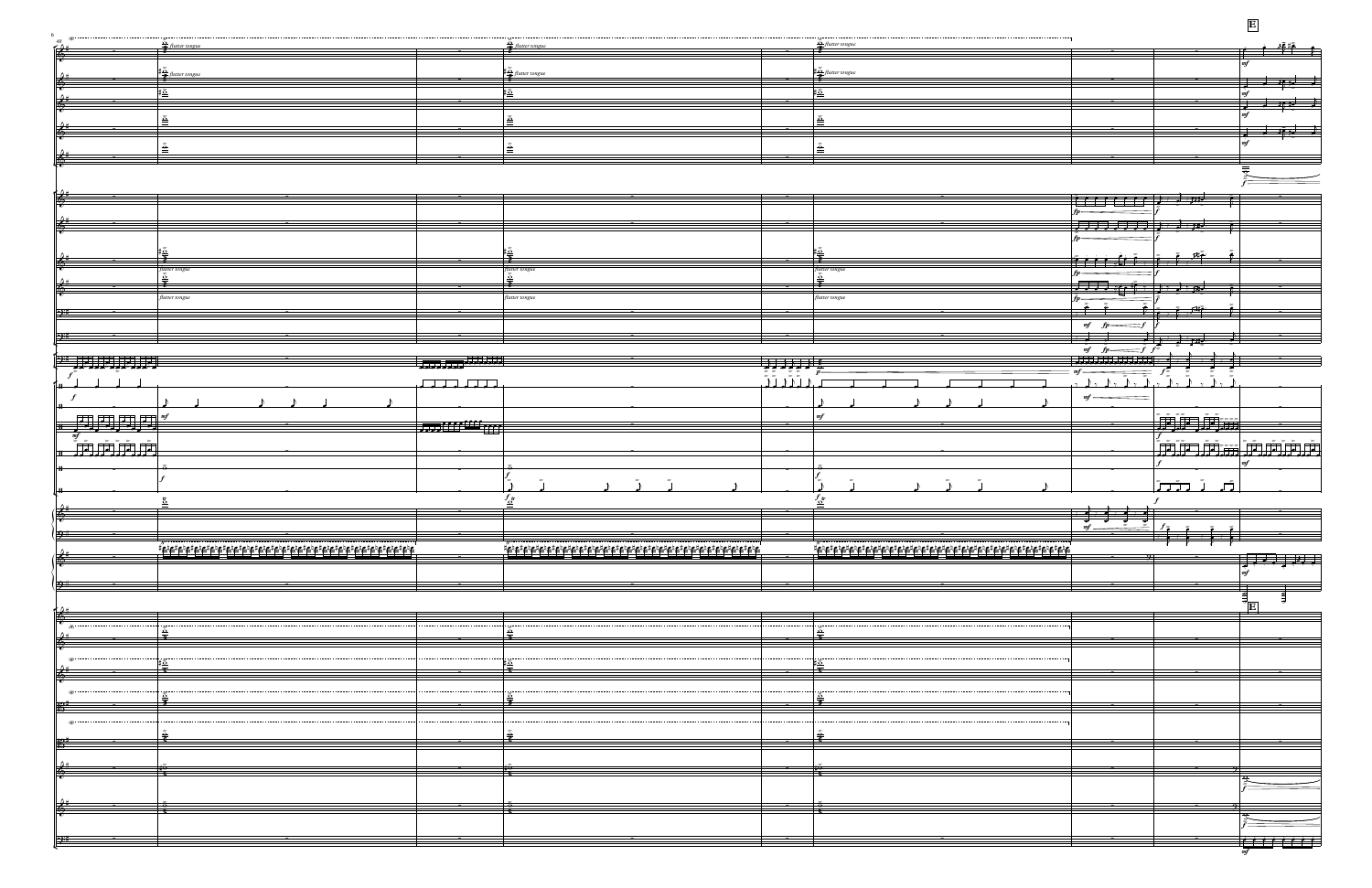|                          |                         |                                                                                                                                                                                                                                                                                                                     |                                                                                                                                                                                                                                                                                                                                                                                                                                                                   | <u>filifice</u>                                                                                                       |                                 |                                                                                                                                                                                                                                |
|--------------------------|-------------------------|---------------------------------------------------------------------------------------------------------------------------------------------------------------------------------------------------------------------------------------------------------------------------------------------------------------------|-------------------------------------------------------------------------------------------------------------------------------------------------------------------------------------------------------------------------------------------------------------------------------------------------------------------------------------------------------------------------------------------------------------------------------------------------------------------|-----------------------------------------------------------------------------------------------------------------------|---------------------------------|--------------------------------------------------------------------------------------------------------------------------------------------------------------------------------------------------------------------------------|
|                          | <u> Arcost, T</u>       |                                                                                                                                                                                                                                                                                                                     |                                                                                                                                                                                                                                                                                                                                                                                                                                                                   | ▀▀▁▛▀                                                                                                                 |                                 | <u>Fire a concentrative continua</u>                                                                                                                                                                                           |
|                          |                         |                                                                                                                                                                                                                                                                                                                     |                                                                                                                                                                                                                                                                                                                                                                                                                                                                   | $\overline{w}$                                                                                                        |                                 | FF, pierrere en en el profil                                                                                                                                                                                                   |
|                          |                         |                                                                                                                                                                                                                                                                                                                     |                                                                                                                                                                                                                                                                                                                                                                                                                                                                   |                                                                                                                       |                                 |                                                                                                                                                                                                                                |
|                          |                         |                                                                                                                                                                                                                                                                                                                     |                                                                                                                                                                                                                                                                                                                                                                                                                                                                   | <b>生化"。"</b>                                                                                                          |                                 | $\pi$ , $\pi$ , $\pi$ , $\pi$ , $\pi$ , $\pi$                                                                                                                                                                                  |
| $\frac{1}{2}$            | $\overline{D}_{\mu\nu}$ |                                                                                                                                                                                                                                                                                                                     |                                                                                                                                                                                                                                                                                                                                                                                                                                                                   |                                                                                                                       |                                 |                                                                                                                                                                                                                                |
|                          |                         |                                                                                                                                                                                                                                                                                                                     |                                                                                                                                                                                                                                                                                                                                                                                                                                                                   |                                                                                                                       |                                 | 海母                                                                                                                                                                                                                             |
|                          | $\sum_{i}$              |                                                                                                                                                                                                                                                                                                                     |                                                                                                                                                                                                                                                                                                                                                                                                                                                                   | <b>The Contract of the Contract of the Contract of the Contract of the Contract of the Contract of the Contract o</b> |                                 | <u> PEZE FEZE FEZE DA</u>                                                                                                                                                                                                      |
| 6                        |                         |                                                                                                                                                                                                                                                                                                                     |                                                                                                                                                                                                                                                                                                                                                                                                                                                                   |                                                                                                                       |                                 | $\overline{\phantom{a}}$                                                                                                                                                                                                       |
|                          |                         | J.<br>蒪<br>Į<br>ţ<br>ţ<br>ţ<br>ţ                                                                                                                                                                                                                                                                                    | <b>W</b><br>ţ<br>Ų<br>Į<br>Ų<br>ţ                                                                                                                                                                                                                                                                                                                                                                                                                                 | $\frac{1}{\sqrt{2}}$ $\frac{1}{\sqrt{2}}$ $\frac{1}{\sqrt{2}}$                                                        | <del>। तुम्ब विद्यान</del> ानुम |                                                                                                                                                                                                                                |
|                          |                         |                                                                                                                                                                                                                                                                                                                     |                                                                                                                                                                                                                                                                                                                                                                                                                                                                   |                                                                                                                       |                                 |                                                                                                                                                                                                                                |
|                          |                         | コース・バット                                                                                                                                                                                                                                                                                                             |                                                                                                                                                                                                                                                                                                                                                                                                                                                                   |                                                                                                                       |                                 | ▕ <del>▞</del> ▘▞▘▞▕▞<br>$\frac{1}{2}$ $\frac{1}{2}$ $\frac{1}{2}$ $\frac{1}{2}$ $\frac{1}{2}$<br>₹                                                                                                                            |
|                          |                         |                                                                                                                                                                                                                                                                                                                     |                                                                                                                                                                                                                                                                                                                                                                                                                                                                   |                                                                                                                       |                                 |                                                                                                                                                                                                                                |
|                          |                         | TI.                                                                                                                                                                                                                                                                                                                 |                                                                                                                                                                                                                                                                                                                                                                                                                                                                   |                                                                                                                       |                                 |                                                                                                                                                                                                                                |
|                          |                         |                                                                                                                                                                                                                                                                                                                     | <u>skir tím</u>                                                                                                                                                                                                                                                                                                                                                                                                                                                   |                                                                                                                       |                                 |                                                                                                                                                                                                                                |
|                          |                         |                                                                                                                                                                                                                                                                                                                     |                                                                                                                                                                                                                                                                                                                                                                                                                                                                   |                                                                                                                       |                                 |                                                                                                                                                                                                                                |
|                          |                         |                                                                                                                                                                                                                                                                                                                     | $\frac{1}{\sqrt{2}}$                                                                                                                                                                                                                                                                                                                                                                                                                                              |                                                                                                                       |                                 | $\langle \overline{m}, \overline{m}, \overline{m}, \overline{m} \rangle$ , with                                                                                                                                                |
|                          |                         | $\frac{1}{2}$ $\frac{1}{2}$ $\frac{1}{2}$ $\frac{1}{2}$ $\frac{1}{2}$ $\frac{1}{2}$ $\frac{1}{2}$ $\frac{1}{2}$ $\frac{1}{2}$ $\frac{1}{2}$ $\frac{1}{2}$ $\frac{1}{2}$ $\frac{1}{2}$ $\frac{1}{2}$ $\frac{1}{2}$ $\frac{1}{2}$ $\frac{1}{2}$ $\frac{1}{2}$ $\frac{1}{2}$ $\frac{1}{2}$ $\frac{1}{2}$ $\frac{1}{2}$ | $5$ if $-$ is $1$ . If the $\alpha$                                                                                                                                                                                                                                                                                                                                                                                                                               |                                                                                                                       | アファカカ プワ マストカラー                 | $\equiv$ , , , ,                                                                                                                                                                                                               |
|                          |                         |                                                                                                                                                                                                                                                                                                                     |                                                                                                                                                                                                                                                                                                                                                                                                                                                                   | 子手                                                                                                                    |                                 |                                                                                                                                                                                                                                |
|                          |                         |                                                                                                                                                                                                                                                                                                                     |                                                                                                                                                                                                                                                                                                                                                                                                                                                                   | <u>ज़िले ।</u>                                                                                                        | フルカ プタフ プルプ カワー                 |                                                                                                                                                                                                                                |
|                          |                         |                                                                                                                                                                                                                                                                                                                     |                                                                                                                                                                                                                                                                                                                                                                                                                                                                   |                                                                                                                       |                                 |                                                                                                                                                                                                                                |
|                          |                         |                                                                                                                                                                                                                                                                                                                     |                                                                                                                                                                                                                                                                                                                                                                                                                                                                   |                                                                                                                       |                                 |                                                                                                                                                                                                                                |
|                          |                         |                                                                                                                                                                                                                                                                                                                     |                                                                                                                                                                                                                                                                                                                                                                                                                                                                   |                                                                                                                       |                                 |                                                                                                                                                                                                                                |
|                          |                         |                                                                                                                                                                                                                                                                                                                     |                                                                                                                                                                                                                                                                                                                                                                                                                                                                   |                                                                                                                       |                                 | de de la populación de la contradición de la contradición de la contradición de la contradición de la contradición de la contradición de la contradición de la contradición de la contradición de la contradición de la contra |
|                          |                         |                                                                                                                                                                                                                                                                                                                     | <u>ؘؘ؆؉ڗڗ؋ڔۻۯ؊ڒ؋ڒۻڒ؊ڔۻڒۄ؊ڒۻ</u><br>ۯڿڗڔ؋ڗۺڗ؊ۺڗۺۿڸۺۯۺۯۺۯڋۯ<br><u>ا آخری</u>                                                                                                                                                                                                                                                                                                                                                                                        |                                                                                                                       |                                 | ,更更为                                                                                                                                                                                                                           |
| <u>,沛府南南南南南南南南方</u>      | $+$                     |                                                                                                                                                                                                                                                                                                                     |                                                                                                                                                                                                                                                                                                                                                                                                                                                                   | 月三期见历                                                                                                                 |                                 |                                                                                                                                                                                                                                |
|                          |                         |                                                                                                                                                                                                                                                                                                                     |                                                                                                                                                                                                                                                                                                                                                                                                                                                                   |                                                                                                                       |                                 |                                                                                                                                                                                                                                |
| <u>Ìn d, ìn n</u>        |                         | ri, iniri, i, iniriri                                                                                                                                                                                                                                                                                               | $\lambda$ , $\lambda$ , $\overrightarrow{H}$ , $\lambda$ , $\overrightarrow{H}$ , $\overrightarrow{H}$                                                                                                                                                                                                                                                                                                                                                            | $\tilde{h}$ $\tilde{r}$ $\tilde{F}$                                                                                   | <u>jriri, janin</u>             |                                                                                                                                                                                                                                |
|                          |                         |                                                                                                                                                                                                                                                                                                                     | $\frac{1}{\sqrt{2}}\left(\frac{1}{\sqrt{2}}\right)^{\frac{1}{2}}\left(\frac{1}{\sqrt{2}}\right)^{\frac{1}{2}}\left(\frac{1}{\sqrt{2}}\right)^{\frac{1}{2}}\left(\frac{1}{\sqrt{2}}\right)^{\frac{1}{2}}\left(\frac{1}{\sqrt{2}}\right)^{\frac{1}{2}}\left(\frac{1}{\sqrt{2}}\right)^{\frac{1}{2}}\left(\frac{1}{\sqrt{2}}\right)^{\frac{1}{2}}\left(\frac{1}{\sqrt{2}}\right)^{\frac{1}{2}}\left(\frac{1}{\sqrt{2}}\right)^{\frac{1}{2}}\left(\frac{1}{\sqrt{2}}$ |                                                                                                                       |                                 | $J = J$ , $J = I$                                                                                                                                                                                                              |
|                          |                         |                                                                                                                                                                                                                                                                                                                     |                                                                                                                                                                                                                                                                                                                                                                                                                                                                   |                                                                                                                       |                                 |                                                                                                                                                                                                                                |
| 9:1                      |                         |                                                                                                                                                                                                                                                                                                                     |                                                                                                                                                                                                                                                                                                                                                                                                                                                                   | $\sim$                                                                                                                |                                 | $\cdot$ $\cdot$ $\cdot$ $\cdot$ $\cdot$<br>$\sim$ $\sim$ $\sim$ $\sim$                                                                                                                                                         |
| $\mathbb{P}^1$<br>$\Box$ |                         |                                                                                                                                                                                                                                                                                                                     |                                                                                                                                                                                                                                                                                                                                                                                                                                                                   |                                                                                                                       | $\Box$ $\Box$                   | $\overline{1}$ , $\overline{1}$ , $\overline{1}$ , $\overline{1}$ , $\overline{1}$<br><u> Fara de la P</u>                                                                                                                     |
|                          |                         |                                                                                                                                                                                                                                                                                                                     |                                                                                                                                                                                                                                                                                                                                                                                                                                                                   |                                                                                                                       |                                 |                                                                                                                                                                                                                                |
|                          |                         |                                                                                                                                                                                                                                                                                                                     | $\frac{1}{22}$ , $\frac{1}{22}$ , $\frac{1}{22}$ , $\frac{1}{22}$ , $\frac{1}{22}$ , $\frac{1}{22}$ , $\frac{1}{22}$ , $\frac{1}{22}$<br>≢₹                                                                                                                                                                                                                                                                                                                       |                                                                                                                       |                                 |                                                                                                                                                                                                                                |
|                          |                         |                                                                                                                                                                                                                                                                                                                     |                                                                                                                                                                                                                                                                                                                                                                                                                                                                   |                                                                                                                       |                                 |                                                                                                                                                                                                                                |
|                          |                         |                                                                                                                                                                                                                                                                                                                     |                                                                                                                                                                                                                                                                                                                                                                                                                                                                   |                                                                                                                       |                                 | けい パッ けい 毎日                                                                                                                                                                                                                    |
|                          |                         |                                                                                                                                                                                                                                                                                                                     |                                                                                                                                                                                                                                                                                                                                                                                                                                                                   |                                                                                                                       |                                 |                                                                                                                                                                                                                                |
|                          |                         |                                                                                                                                                                                                                                                                                                                     |                                                                                                                                                                                                                                                                                                                                                                                                                                                                   |                                                                                                                       |                                 | (カワ ファ・・・ フカフ カア                                                                                                                                                                                                               |
|                          |                         |                                                                                                                                                                                                                                                                                                                     |                                                                                                                                                                                                                                                                                                                                                                                                                                                                   |                                                                                                                       |                                 |                                                                                                                                                                                                                                |
|                          |                         |                                                                                                                                                                                                                                                                                                                     |                                                                                                                                                                                                                                                                                                                                                                                                                                                                   |                                                                                                                       |                                 | فكأفئ فكأفئ<br><u>fit are</u>                                                                                                                                                                                                  |
|                          |                         |                                                                                                                                                                                                                                                                                                                     |                                                                                                                                                                                                                                                                                                                                                                                                                                                                   |                                                                                                                       |                                 |                                                                                                                                                                                                                                |
|                          |                         |                                                                                                                                                                                                                                                                                                                     |                                                                                                                                                                                                                                                                                                                                                                                                                                                                   |                                                                                                                       |                                 | فكثف فتنش<br>$\epsilon$                                                                                                                                                                                                        |
|                          |                         |                                                                                                                                                                                                                                                                                                                     |                                                                                                                                                                                                                                                                                                                                                                                                                                                                   |                                                                                                                       |                                 |                                                                                                                                                                                                                                |
| $ 9^* $                  |                         |                                                                                                                                                                                                                                                                                                                     |                                                                                                                                                                                                                                                                                                                                                                                                                                                                   | $\Box$                                                                                                                | でり あっ はっ であ ばりー                 |                                                                                                                                                                                                                                |
|                          |                         |                                                                                                                                                                                                                                                                                                                     |                                                                                                                                                                                                                                                                                                                                                                                                                                                                   |                                                                                                                       |                                 |                                                                                                                                                                                                                                |
| $ 2^* $                  |                         | <del>1777 1777   1777 1777   1777</del> 1777   1777 17                                                                                                                                                                                                                                                              |                                                                                                                                                                                                                                                                                                                                                                                                                                                                   | ーラーフ                                                                                                                  | カ カカ フカワ マカ プカ                  | $\Box$ $\Box$ $\Box$ $\Box$ $\Box$ $\Box$                                                                                                                                                                                      |
|                          |                         |                                                                                                                                                                                                                                                                                                                     |                                                                                                                                                                                                                                                                                                                                                                                                                                                                   |                                                                                                                       |                                 |                                                                                                                                                                                                                                |
|                          |                         |                                                                                                                                                                                                                                                                                                                     |                                                                                                                                                                                                                                                                                                                                                                                                                                                                   | $\rightarrow$ $\rightarrow$ $\rightarrow$ $\rightarrow$ $\rightarrow$                                                 |                                 |                                                                                                                                                                                                                                |

|   |                  | <del>ئا ئىرى تىن ب</del> |                          | - 341                                                         |            |
|---|------------------|--------------------------|--------------------------|---------------------------------------------------------------|------------|
|   | $\boldsymbol{m}$ |                          |                          |                                                               |            |
|   |                  |                          |                          |                                                               | č⊈ ⊞       |
|   |                  |                          |                          |                                                               |            |
|   |                  | $\overline{L}$           | $\overline{\phantom{a}}$ | $\mathcal{L}$ , $\mathcal{L}$ , $\mathcal{L}$ , $\mathcal{L}$ |            |
|   |                  |                          |                          |                                                               |            |
| - |                  |                          |                          |                                                               |            |
|   | -----            |                          |                          |                                                               | $\pm 7.44$ |
|   |                  |                          |                          |                                                               |            |
|   |                  |                          |                          |                                                               |            |



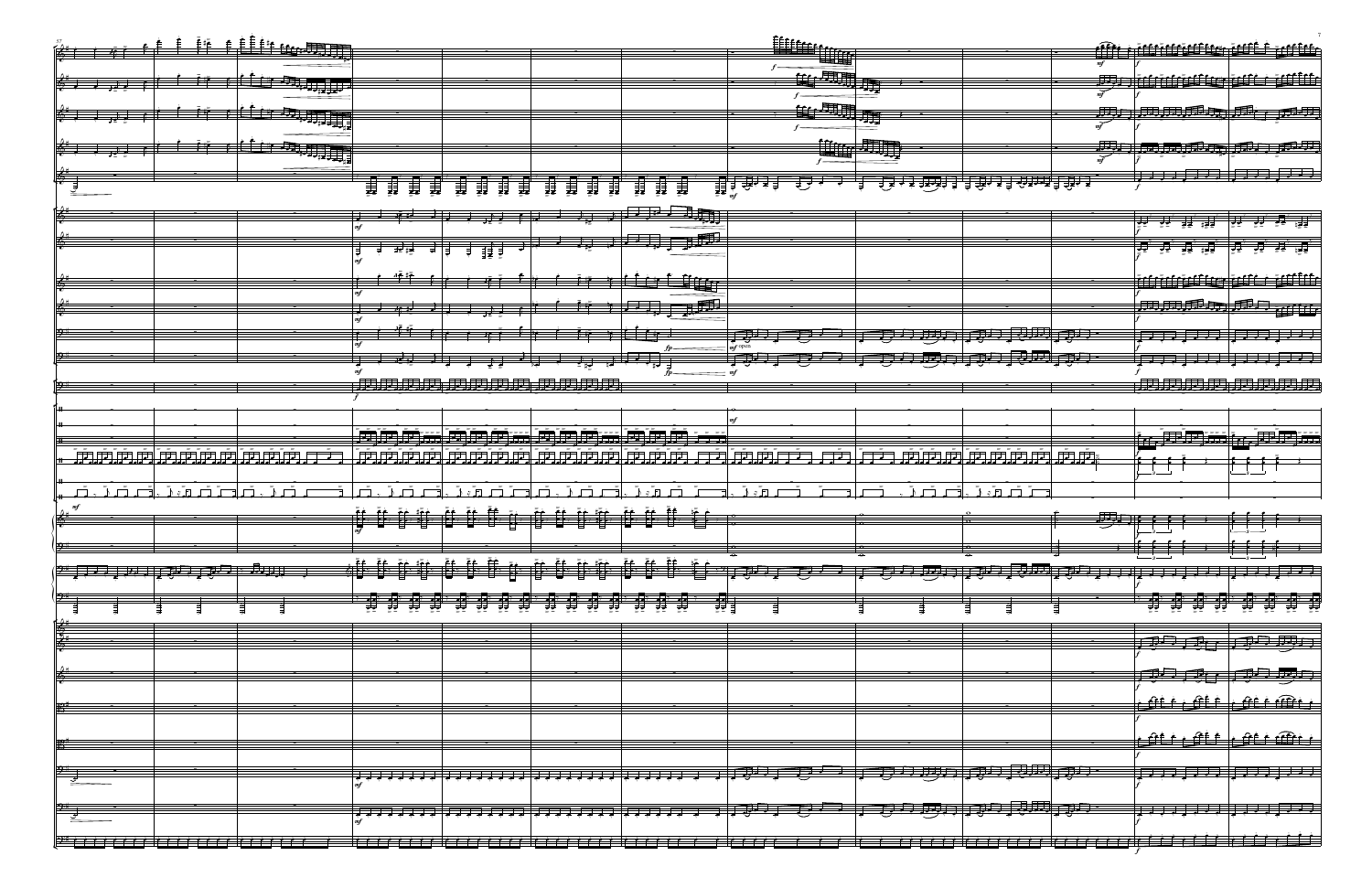**F**

| prent anti<br><u>, iti</u>                                                                                                                                                                                                                                                        |                                                             |                      |               |                                                                                    |                                                     |                                    |                                                                                                                 |
|-----------------------------------------------------------------------------------------------------------------------------------------------------------------------------------------------------------------------------------------------------------------------------------|-------------------------------------------------------------|----------------------|---------------|------------------------------------------------------------------------------------|-----------------------------------------------------|------------------------------------|-----------------------------------------------------------------------------------------------------------------|
| $_{mf}$                                                                                                                                                                                                                                                                           |                                                             |                      |               |                                                                                    |                                                     |                                    |                                                                                                                 |
| $\frac{1}{2}$                                                                                                                                                                                                                                                                     |                                                             |                      |               | <u>s er er er er er et er er er er er er er e</u>                                  |                                                     |                                    |                                                                                                                 |
| مخ فر د<br>$\overline{mf}$                                                                                                                                                                                                                                                        |                                                             |                      | $\mathbf{3}$  | $mf \frac{3}{\sqrt{3}}$ $\frac{3}{\sqrt{3}}$ $\frac{3}{\sqrt{3}}$<br>$\frac{1}{p}$ |                                                     |                                    |                                                                                                                 |
|                                                                                                                                                                                                                                                                                   |                                                             |                      |               |                                                                                    |                                                     |                                    |                                                                                                                 |
| بمان و مانیو کا<br>$\mathbb{Z}[\mathfrak{g},\mathfrak{g}]$<br>mf                                                                                                                                                                                                                  | $mp-$                                                       |                      |               | $m f -$                                                                            |                                                     |                                    |                                                                                                                 |
|                                                                                                                                                                                                                                                                                   |                                                             |                      |               |                                                                                    |                                                     |                                    |                                                                                                                 |
| $\cdot$ ) $\Box$<br>عظم کا<br>$\overline{1}$                                                                                                                                                                                                                                      |                                                             |                      |               |                                                                                    |                                                     | gliss.                             |                                                                                                                 |
| mf                                                                                                                                                                                                                                                                                |                                                             |                      |               | - mp                                                                               |                                                     |                                    |                                                                                                                 |
| فألأح<br>$\frac{1}{6}$<br>$\overline{\phantom{a}}$ , $\overline{\phantom{a}}$ , $\overline{\phantom{a}}$ , $\overline{\phantom{a}}$ , $\overline{\phantom{a}}$                                                                                                                    |                                                             |                      |               |                                                                                    |                                                     |                                    |                                                                                                                 |
| m f                                                                                                                                                                                                                                                                               |                                                             |                      |               |                                                                                    |                                                     | gliss.                             |                                                                                                                 |
|                                                                                                                                                                                                                                                                                   | 現年                                                          |                      |               |                                                                                    |                                                     |                                    |                                                                                                                 |
|                                                                                                                                                                                                                                                                                   | mf                                                          |                      |               |                                                                                    |                                                     |                                    |                                                                                                                 |
|                                                                                                                                                                                                                                                                                   |                                                             |                      |               |                                                                                    |                                                     |                                    |                                                                                                                 |
|                                                                                                                                                                                                                                                                                   | <b>FILL</b>                                                 |                      |               |                                                                                    |                                                     |                                    |                                                                                                                 |
| <b>BELLET FILLE</b>                                                                                                                                                                                                                                                               | mf<br>E                                                     |                      |               |                                                                                    |                                                     |                                    |                                                                                                                 |
|                                                                                                                                                                                                                                                                                   | $\vert$ mf                                                  |                      |               |                                                                                    |                                                     |                                    |                                                                                                                 |
|                                                                                                                                                                                                                                                                                   |                                                             |                      |               |                                                                                    |                                                     |                                    |                                                                                                                 |
| نائنڈ کا<br>$\pm$ and $\pm$                                                                                                                                                                                                                                                       | $\sqrt{\frac{1}{m}}$                                        |                      |               |                                                                                    |                                                     |                                    |                                                                                                                 |
| $\begin{array}{ c c c c c c c c } \hline \mathcal{P} & \mathcal{P} & \mathcal{P} & \mathcal{P} \\ \hline \mathcal{P} & \mathcal{P} & \mathcal{P} & \mathcal{P} & \mathcal{P} \\ \hline \mathcal{P} & \mathcal{P} & \mathcal{P} & \mathcal{P} & \mathcal{P} \\ \hline \end{array}$ |                                                             |                      |               |                                                                                    |                                                     |                                    |                                                                                                                 |
|                                                                                                                                                                                                                                                                                   |                                                             |                      |               |                                                                                    |                                                     |                                    |                                                                                                                 |
| .<br><u>河原源源源</u><br> 9≇                                                                                                                                                                                                                                                          |                                                             | soft mallets         |               | क्राम ल                                                                            |                                                     |                                    | $-\mathbf{e}$                                                                                                   |
|                                                                                                                                                                                                                                                                                   |                                                             |                      |               |                                                                                    |                                                     |                                    | ,,,,,,,,,,,,,                                                                                                   |
|                                                                                                                                                                                                                                                                                   |                                                             |                      |               |                                                                                    |                                                     |                                    |                                                                                                                 |
|                                                                                                                                                                                                                                                                                   | $\boldsymbol{p}$                                            |                      |               |                                                                                    |                                                     |                                    |                                                                                                                 |
|                                                                                                                                                                                                                                                                                   |                                                             |                      |               |                                                                                    |                                                     |                                    |                                                                                                                 |
| 男弟                                                                                                                                                                                                                                                                                | —                                                           |                      |               |                                                                                    |                                                     |                                    |                                                                                                                 |
|                                                                                                                                                                                                                                                                                   |                                                             | <del>hmiln r</del>   |               |                                                                                    |                                                     |                                    |                                                                                                                 |
|                                                                                                                                                                                                                                                                                   |                                                             | $m f =$              |               |                                                                                    |                                                     |                                    |                                                                                                                 |
|                                                                                                                                                                                                                                                                                   |                                                             |                      |               | $\overline{\mathbf{3}}$                                                            | $\overline{\mathbf{3}}$<br>ັນຫນໜຶ່ນໜຶ່ນ ໜ້ານໜ້ານໜັນ |                                    |                                                                                                                 |
|                                                                                                                                                                                                                                                                                   |                                                             |                      |               | mp—                                                                                | — MP                                                |                                    |                                                                                                                 |
| 8:5:5:5:5                                                                                                                                                                                                                                                                         |                                                             |                      |               |                                                                                    |                                                     |                                    |                                                                                                                 |
|                                                                                                                                                                                                                                                                                   |                                                             |                      |               |                                                                                    |                                                     |                                    |                                                                                                                 |
|                                                                                                                                                                                                                                                                                   |                                                             |                      |               |                                                                                    |                                                     |                                    |                                                                                                                 |
|                                                                                                                                                                                                                                                                                   |                                                             |                      |               |                                                                                    |                                                     |                                    |                                                                                                                 |
| $(2^*$ $\Box$ $\Box$ $\Box$                                                                                                                                                                                                                                                       |                                                             |                      |               |                                                                                    |                                                     |                                    |                                                                                                                 |
|                                                                                                                                                                                                                                                                                   | $\frac{mp}{2}$                                              |                      |               |                                                                                    |                                                     |                                    |                                                                                                                 |
| $\frac{24}{7}$<br>$\frac{1}{2}$ $\frac{1}{2}$ $\frac{1}{2}$ $\frac{1}{2}$                                                                                                                                                                                                         |                                                             |                      |               |                                                                                    |                                                     |                                    |                                                                                                                 |
|                                                                                                                                                                                                                                                                                   | rit. .                                                      | $\boxed{\mathbf{F}}$ |               |                                                                                    |                                                     |                                    |                                                                                                                 |
| 隆                                                                                                                                                                                                                                                                                 |                                                             |                      |               |                                                                                    |                                                     |                                    |                                                                                                                 |
| $\left \frac{\partial}{\partial t}\right $ , $\frac{1}{\sqrt{2}}$ , $\frac{1}{\sqrt{2}}$ , $\frac{1}{\sqrt{2}}$ , $\frac{1}{\sqrt{2}}$ , $\frac{1}{\sqrt{2}}$ , $\frac{1}{\sqrt{2}}$                                                                                              | ्रो                                                         |                      |               | $e$ spresivo                                                                       |                                                     |                                    |                                                                                                                 |
|                                                                                                                                                                                                                                                                                   | $\it mp$                                                    |                      |               | m p                                                                                |                                                     |                                    | te au<br>$\frac{1}{\sigma}$                                                                                     |
|                                                                                                                                                                                                                                                                                   |                                                             |                      |               |                                                                                    |                                                     |                                    |                                                                                                                 |
| $\frac{1}{2}$ $\frac{1}{2}$ $\frac{1}{2}$ $\frac{1}{2}$ $\frac{1}{2}$ $\frac{1}{2}$ $\frac{1}{2}$                                                                                                                                                                                 | 76.4                                                        |                      |               |                                                                                    | <u>। ज</u>                                          | ╤<br>न् ।<br>र                     | ऻॾ<br>⊟≸<br>⊤रू                                                                                                 |
|                                                                                                                                                                                                                                                                                   |                                                             |                      |               |                                                                                    |                                                     |                                    |                                                                                                                 |
| <b>B</b> C                                                                                                                                                                                                                                                                        | $\cdot$ ) $\Box$ $\sim$                                     |                      |               |                                                                                    |                                                     |                                    | $\frac{4}{2}$                                                                                                   |
|                                                                                                                                                                                                                                                                                   | $\mathfrak{m}p$                                             |                      |               |                                                                                    |                                                     |                                    |                                                                                                                 |
| <b>B</b> C                                                                                                                                                                                                                                                                        |                                                             |                      |               |                                                                                    |                                                     |                                    |                                                                                                                 |
|                                                                                                                                                                                                                                                                                   | $\Rightarrow$ $\Box$<br>$\overline{\phantom{a}}$<br>$_{mp}$ |                      |               |                                                                                    |                                                     |                                    |                                                                                                                 |
|                                                                                                                                                                                                                                                                                   |                                                             |                      |               |                                                                                    |                                                     |                                    |                                                                                                                 |
| $2^{n}$ , $\frac{1}{2^{n}}$ , $\frac{1}{2^{n}}$ , $\frac{1}{2^{n}}$                                                                                                                                                                                                               | كالأم المستوفر                                              |                      | $\rightarrow$ |                                                                                    |                                                     | $\rightarrow$                      | $\frac{1}{2}$ $\frac{1}{2}$ $\frac{1}{2}$ $\frac{1}{2}$ $\frac{1}{2}$ $\frac{1}{2}$ $\frac{1}{2}$ $\frac{1}{2}$ |
|                                                                                                                                                                                                                                                                                   | $\it mp$<br>=                                               | $\equiv$ $\,$        | $\!=\!=$      | $\!=$ $\!=$<br>$-$ mf                                                              |                                                     | $\!=\!=$<br>===                    |                                                                                                                 |
|                                                                                                                                                                                                                                                                                   |                                                             |                      |               |                                                                                    |                                                     |                                    | $\sqrt{2}$                                                                                                      |
| $\frac{1}{2}$ $\frac{1}{2}$ $\frac{1}{2}$ $\frac{1}{2}$ $\frac{1}{2}$ $\frac{1}{2}$<br>$\frac{1}{2}$                                                                                                                                                                              | ەلا مۇ ئ                                                    |                      |               | $\rightarrow$ $\rightarrow$                                                        |                                                     | $\equiv$ $\equiv$                  | $\rightarrow$                                                                                                   |
| t <u>etti le</u> ftia                                                                                                                                                                                                                                                             | $\mathfrak{m}p$                                             |                      | $\!=$ $\!=$   | $\qquad \qquad \Longrightarrow$<br>$-$ mf                                          |                                                     | $\equiv$ $\equiv$<br>$\rightarrow$ | $\mathbb{F}$ : $\mathbb{F}$                                                                                     |
|                                                                                                                                                                                                                                                                                   |                                                             |                      |               |                                                                                    |                                                     |                                    |                                                                                                                 |

**r i t .** *7 0* . . . . . . . 8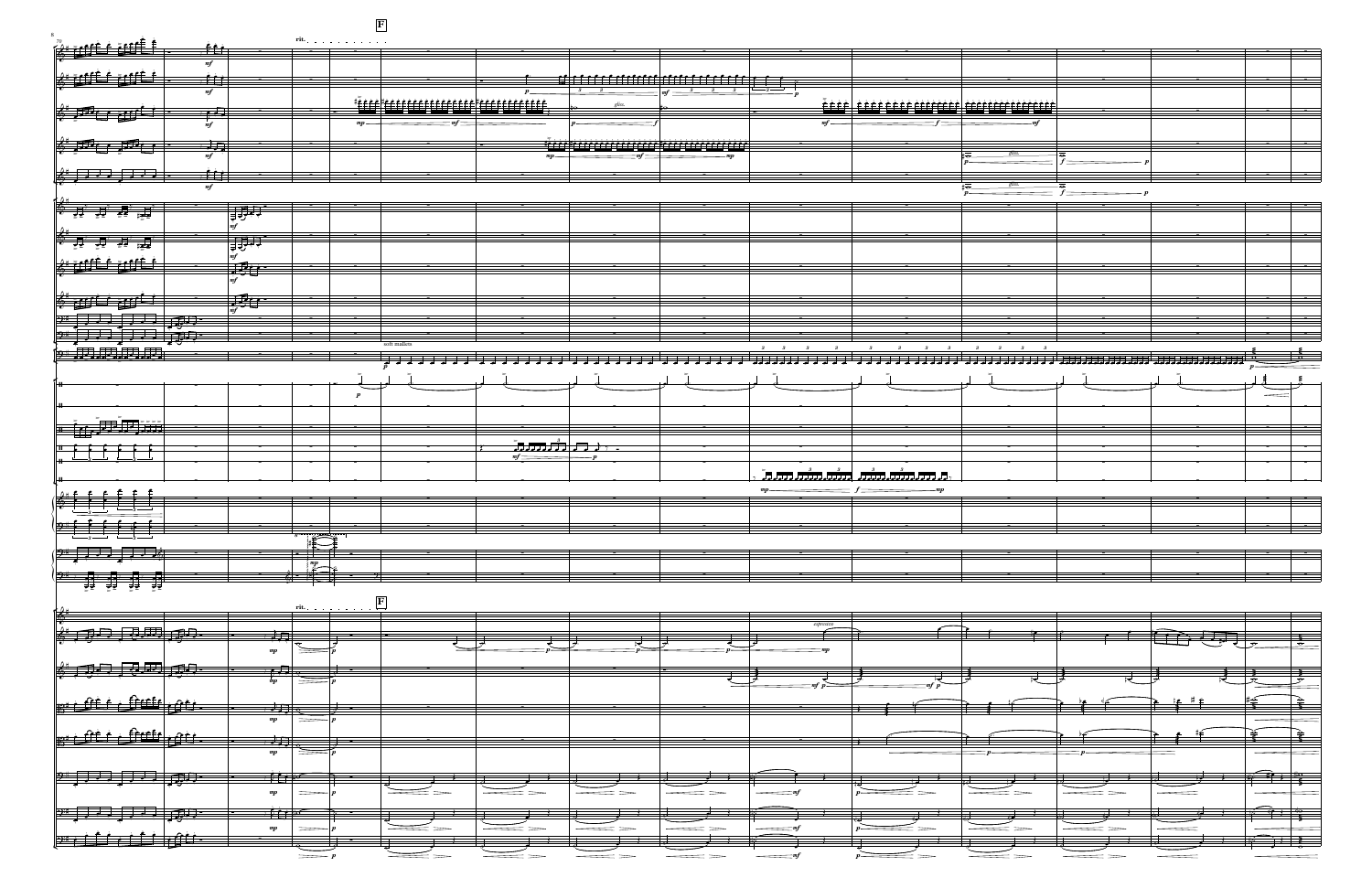| $\tilde{\mathbf{Q}}$ flutter tongue<br>$\mathbb{R}_p$<br>tš<br>flutter tongue<br>$\left[\begin{matrix} \frac{\partial}{\partial} & \frac{\partial}{\partial} \\ \frac{\partial}{\partial} & f \end{matrix}\right]$<br>flutter tongue<br>$F$ $f$ $f$ $f$ $g$ $g$ $g$ $g$ $g$ $h$ $h$<br>$\mathbf{r} = \mathbf{r} \mathbf{r} + \mathbf{r} \mathbf{r} + \mathbf{r} \mathbf{r} + \mathbf{r} \mathbf{r}$<br>ੋ∎ ∤ −<br>$\overline{\phantom{a}}$<br>$m f \longrightarrow f f$<br>$m f \equiv f$<br>$\qquad \qquad =$<br>flutter tongue<br>$\begin{array}{c}\n\begin{array}{c}\n\downarrow \frac{1}{2} \\ \hline\n\downarrow \frac{1}{2}\n\end{array}\n\end{array}$<br>flutter tongue<br>flutter tongue<br>$\overline{\mathbb{R}}$<br>$\sqrt{2}$<br>न करने<br>$\longrightarrow$<br>حائلا<br>$\sqrt{2}$<br>$\begin{array}{c}\n\overline{f} \\ \overline{f} \\ \overline{f} \\ \overline{g} \\ \overline{g} \\ \overline{g} \\ \overline{g} \\ \overline{g} \\ \overline{g} \\ \overline{g} \\ \overline{g} \\ \overline{g} \\ \overline{g} \\ \overline{g} \\ \overline{g} \\ \overline{g} \\ \overline{g} \\ \overline{g} \\ \overline{g} \\ \overline{g} \\ \overline{g} \\ \overline{g} \\ \overline{g} \\ \overline{g} \\ \overline{g} \\ \overline{g} \\ \overline{g} \\ \overline{g} \\ \overline{g} \\ \overline{g} \\ \over$<br>$m f \equiv f f$<br>$\frac{f}{f}$<br>$\qquad \qquad =$<br>$\mathbb{R}$<br>$\overline{\mathbb{Z}}$<br>كتها<br><del>रिकामी राजपुर</del><br>र दिल्ली के साथ पर <sup>14</sup><br>$\overline{p}$<br>$\int_{\frac{5}{6}}^{5}$<br>$\textrm{\it mf}$ —— $\textrm{\it ff}$<br>$\frac{f}{f}$ = $\frac{f}{f}$ = $\frac{f}{f}$<br>$\frac{2}{3}$<br>$\widehat{\mathbb{R}}$<br>$\frac{dy}{dx}$<br>$\rightarrow$<br>$\sqrt{1 + \frac{1}{2} + \frac{1}{2} + \frac{1}{2} + \frac{1}{2} + \frac{1}{2}}$<br>$\frac{1}{\sqrt{1+\frac{1}{2}}}\sqrt{\frac{1}{2+\frac{1}{2}}\sqrt{\frac{1}{2+\frac{1}{2}}}}$<br>১ত<br>$f_{\underline{\frac{z}{\underline{\theta}}}}$<br>$\mathcal{M}$ $\longrightarrow$ $\mathcal{M}$ $\longrightarrow$<br>$\frac{f}{f}$<br>$\frac{2}{3}$<br>$\begin{array}{ccc} \uparrow & \uparrow & \cdot \end{array}$<br><del>रासेल र रास र र</del><br>$\frac{1}{\sqrt{1-\frac{1}{n}}\sqrt{1-\frac{1}{n}}\sqrt{1-\frac{1}{n}}\sqrt{1-\frac{1}{n}}}}$<br>$\frac{1}{\sqrt{2\pi}}$<br>।ఊ<br>$\sqrt{10}$<br>$\frac{1}{2}$ , $\frac{1}{2}$ , $\frac{1}{2}$ , $\frac{1}{2}$ , $\frac{1}{2}$ , $\frac{1}{2}$ , $\frac{1}{2}$<br><b>Ferrer</b><br>$\overline{\phantom{a}}$<br>$fp$ .<br>$\frac{2}{6}$<br>$\sqrt{100}$ $\sqrt{10}$ $\sqrt{100}$<br>--<br>क्रीक्री<br><del>प्रेश</del><br>cup mute<br>$\begin{array}{ c c } \hline \begin{array}{c} \hline \text{#} & \text{#} \\ \hline \text{#} & \text{filter tongue} \end{array} \end{array}$<br>$\sim$<br>open<br>$\frac{1}{1+\frac{1}{2}}$<br>$\geq$ $\geq$ $\sim$<br><u>ee, het, het, det</u><br>$\frac{1}{2}$<br>$\overline{C}$ cup mute<br>$\begin{array}{ c c }\n\hline\n\end{array}$<br>open<br>$\pm \sigma$ , $\pm$<br><u>er, er, er, et</u><br>$\sqrt{100}$ , $\sqrt{100}$<br>$\frac{1}{2}$ is $\frac{1}{2}$<br>$\frac{1}{2}$ $\frac{1}{2}$ $\frac{1}{2}$ $\frac{1}{2}$ $\frac{1}{2}$ $\frac{1}{2}$ $\frac{1}{2}$ $\frac{1}{2}$<br>$<$ sfz<br>$\sqcup', \sqcup', \sqcup', \sqcup'$ .<br>9:1<br>--<br>ত<br>in f<br>$\blacksquare$ , $\blacksquare$ , $\blacksquare$ , $\blacksquare$<br> 9# =<br>$f p^{\nabla}$<br>hard mallets<br>fp<br>$\mathcal{F}$ , $\mathcal{F}$ , $\mathcal{F}$<br>$\Box$<br>$9 - 6$<br>$\frac{1}{\sqrt{1+\frac{1}{2}}}\frac{1}{\sqrt{1+\frac{1}{2}}}\frac{1}{\sqrt{1+\frac{1}{2}}}\frac{1}{\sqrt{1+\frac{1}{2}}}\frac{1}{\sqrt{1+\frac{1}{2}}}\frac{1}{\sqrt{1+\frac{1}{2}}}\frac{1}{\sqrt{1+\frac{1}{2}}}\frac{1}{\sqrt{1+\frac{1}{2}}}\frac{1}{\sqrt{1+\frac{1}{2}}}\frac{1}{\sqrt{1+\frac{1}{2}}}\frac{1}{\sqrt{1+\frac{1}{2}}}\frac{1}{\sqrt{1+\frac{1}{2}}}\frac{1}{\sqrt{1+\frac{1}{2}}}\frac{1}{\sqrt{1+\frac{$<br>$\frac{1}{2}$<br>$sf{z}$<br>$\sum_{i=1}^{n}$<br>sfz<br>赤灰色色<br>mm, Tala<br>ترمع<br>▜▔▘▗<br>▜▀▛▀▀▀▀<br>كالخط<br>كاظكا<br>士亡<br>Ħ<br>$\begin{array}{c}\n\frac{3}{2} \\ \frac{3}{2} \\ \frac{3}{2} \\ \frac{3}{2} \\ \frac{3}{2} \\ \frac{3}{2} \\ \frac{3}{2} \\ \frac{3}{2} \\ \frac{3}{2} \\ \frac{3}{2} \\ \frac{3}{2} \\ \frac{3}{2} \\ \frac{3}{2} \\ \frac{3}{2} \\ \frac{3}{2} \\ \frac{3}{2} \\ \frac{3}{2} \\ \frac{3}{2} \\ \frac{3}{2} \\ \frac{3}{2} \\ \frac{3}{2} \\ \frac{3}{2} \\ \frac{3}{2} \\ \frac{3}{2} \\ \frac{3}{2} \\ \frac{3}{2} \\ \frac{3$<br>$\Box$<br>┉<br>$f^{\rm tr}_{\bf \Delta}$<br>$\frac{1}{\sqrt{2}}\sum_{i=1}^{n}\sum_{j=1}^{n}\sum_{j=1}^{n}\sum_{j=1}^{n}\sum_{j=1}^{n}\sum_{j=1}^{n}\sum_{j=1}^{n}$<br>绿绿<br>ี้ใ∞ื่<br>$\bullet$ $\bullet$ $\circ$<br>$\overline{\phantom{a}}$<br>--<br>$+ \circ$<br>$\bigoplus_{i\in I} \mathcal{A}_i$<br><u> Dans</u><br>(פי∉<br>$\bullet$ $\bullet$ $\bullet$<br><u> La serie de la constanta de la constanta de la constanta de la constanta de la constanta de la constanta de la constanta de la constanta de la constanta de la constanta de la constanta de la constanta de la constanta de </u><br>$\frac{1}{2}$<br><del>, 18</del> 0<br>$\rightarrow 8$<br>$+2$<br>$D\mathbf{O}$<br>$+$<br>$9^{\circ}$<br>-8<br>$\rightarrow$ :<br>$T \times T$<br>$-\mathbf{o}$<br>ţ<br>博<br>Ģ<br>$G$<br>$\theta$ # $\frac{d}{d}$ a tempo $\frac{1}{2}$ = 100<br><u> Latari Citi Citizani</u><br>$\frac{1}{2}$ , where $\frac{1}{2}$ , $\frac{1}{2}$ , $\frac{1}{2}$<br>$\frac{2}{6}$<br>$\cdot$ $\cdot$<br>₽o−<br>$\boldsymbol{f}_{\boldsymbol{\delta}^{\text{no}}}$<br>াতৃ<br>E <sup>n</sup><br><u> Letatat Colo Colora</u><br>$\frac{1}{2}$ , where $\frac{1}{2}$ is the state of $\frac{1}{2}$<br>$\frac{\partial f}{\partial}$<br>$\overline{p}$<br>▁▁▞ <i>▙▛▖▅▚▅▚▅<sup>▅▅</sup>▝▚▛▗▞▀▕▕▕▕▏▁▁</i> ░▁ <u>▗▁▔</u><br>▚▆▙▙▃▏▄▙▟▃▖▕▅▙▙▅▅▕<br>$\rightarrow$<br>$\frac{1}{2}$ , $\frac{1}{2}$ , $\frac{1}{2}$ , $\frac{1}{2}$<br>$\mathbb{B}^*$<br>$\sim$ $\rightarrow$ $\sim$<br>$\rightarrow$ $\rightarrow$ $\rightarrow$ $\rightarrow$<br>$\sim$ $\rightarrow$ $\rightarrow$<br>$\rightarrow$ $\rightarrow$ $\rightarrow$<br>$\gamma$ is the $\lambda$<br>$\rightarrow$ $\rightarrow$ $\rightarrow$<br>$\rightarrow$<br>$\begin{array}{ c c } \hline f_{\delta^m} \\ \hline \hline \mathbf{B}^{\ddagger} \\ \hline \mathbf{B}^{\ddagger} \\ \hline \end{array}$<br><b>Fight</b><br>$\mathbf{R} \times \mathbf{R}$<br>$\left  \cdot \right $ $\left  \cdot \right $ $\left  \cdot \right $<br>$\frac{1}{2}$ ight $\frac{1}{2}$ is a finite<br>$\begin{array}{c}\n\hline\nf_{\frac{15}{15}} \\ \hline\n\end{array}$<br>يمنن الكران والأفننا<br>$\frac{1}{2}$ $\frac{1}{2}$ $\frac{1}{2}$ $\frac{1}{2}$ $\frac{1}{2}$<br>$\rightarrow$<br><u>ututtu Defi alah pa</u> pa<br>ututu D.G.G.A<br>$\mathbf{p}$<br>$\frac{1}{2}$ $\frac{1}{2}$ $\frac{1}{2}$ to<br>$\lambda^2$ $\lambda$ $\sim$<br>اللغا للغا<br>▞▏<br>$\boldsymbol{f}$<br><u>, jirin</u><br>∣ஊ<br>$\lambda$ $\lambda$ $\lambda$ $\lambda$ $\lambda$ $\lambda$<br>$\uparrow$ $\uparrow$ $\uparrow$ $\uparrow$ $\uparrow$<br>$\bullet$ $\rightarrow$ $\rightarrow$<br>$\mathcal{X}$ $\mathcal{Y}$ $\mathcal{Y}$ $\mathcal{Y}$ $\mathcal{Y}$ $\mathcal{Y}$<br>$\sim$ $\sim$ $\sim$ |    | G |  | <b>III.</b> Frenzy<br>flutter tongue |  |  |  |
|--------------------------------------------------------------------------------------------------------------------------------------------------------------------------------------------------------------------------------------------------------------------------------------------------------------------------------------------------------------------------------------------------------------------------------------------------------------------------------------------------------------------------------------------------------------------------------------------------------------------------------------------------------------------------------------------------------------------------------------------------------------------------------------------------------------------------------------------------------------------------------------------------------------------------------------------------------------------------------------------------------------------------------------------------------------------------------------------------------------------------------------------------------------------------------------------------------------------------------------------------------------------------------------------------------------------------------------------------------------------------------------------------------------------------------------------------------------------------------------------------------------------------------------------------------------------------------------------------------------------------------------------------------------------------------------------------------------------------------------------------------------------------------------------------------------------------------------------------------------------------------------------------------------------------------------------------------------------------------------------------------------------------------------------------------------------------------------------------------------------------------------------------------------------------------------------------------------------------------------------------------------------------------------------------------------------------------------------------------------------------------------------------------------------------------------------------------------------------------------------------------------------------------------------------------------------------------------------------------------------------------------------------------------------------------------------------------------------------------------------------------------------------------------------------------------------------------------------------------------------------------------------------------------------------------------------------------------------------------------------------------------------------------------------------------------------------------------------------------------------------------------------------------------------------------------------------------------------------------------------------------------------------------------------------------------------------------------------------------------------------------------------------------------------------------------------------------------------------------------------------------------------------------------------------------------------------------------------------------------------------------------------------------------------------------------------------------------------------------------------------------------------------------------------------------------------------------------------------------------------------------------------------------------------------------------------------------------------------------------------------------------------------------------------------------------------------------------------------------------------------------------------------------------------------------------------------------------------------------------------------------------------------------------------------------------------------------------------------------------------------------------------------------------------------------------------------------------------------------------------------------------------------------------------------------------------------------------------------------------------------------------------------------------------------------------------------------------------------------------------------------------------------------------------------------------------------------------------------------------------------------------------------------------------------------------------------------------------------------------------------------------------------------------------------------------------------------------------------------------------------------------------------------------------------------------------------------------------------------------------------------------------------------------------------------------------------------------------------------------------------------------------------------------------------------------------------------------------------------------------------------------------------------------------------------------------------------------------------------------------------------------------------------------------------------------------------------------------------------------------------------------------------------------------------------------------------------------------------------------------------------------------------------------------------------------------------------------------------------------------------------------------------------------------------------------------------------------------------------------------------------------------------------------------------------------------------------------------------------------------------------------------------------------------------------------------------------------------------------------------------------------------------------------------------------------------------------------------------------------------------------------------------------------------------------------------------------------------------------------------------------------------------------------------------------------------------------------------------------------------------------------------------------------------------------------------------------------------------------------------------------------------------------------------------------------------------------------------------------------------------------------------------------------------------------------------------------------------------------------------------------------------------------------------------------------------------------------------------------------------|----|---|--|--------------------------------------|--|--|--|
|                                                                                                                                                                                                                                                                                                                                                                                                                                                                                                                                                                                                                                                                                                                                                                                                                                                                                                                                                                                                                                                                                                                                                                                                                                                                                                                                                                                                                                                                                                                                                                                                                                                                                                                                                                                                                                                                                                                                                                                                                                                                                                                                                                                                                                                                                                                                                                                                                                                                                                                                                                                                                                                                                                                                                                                                                                                                                                                                                                                                                                                                                                                                                                                                                                                                                                                                                                                                                                                                                                                                                                                                                                                                                                                                                                                                                                                                                                                                                                                                                                                                                                                                                                                                                                                                                                                                                                                                                                                                                                                                                                                                                                                                                                                                                                                                                                                                                                                                                                                                                                                                                                                                                                                                                                                                                                                                                                                                                                                                                                                                                                                                                                                                                                                                                                                                                                                                                                                                                                                                                                                                                                                                                                                                                                                                                                                                                                                                                                                                                                                                                                                                                                                                                                                                                                                                                                                                                                                                                                                                                                                                                                                                                                                                                                            | 86 |   |  |                                      |  |  |  |
|                                                                                                                                                                                                                                                                                                                                                                                                                                                                                                                                                                                                                                                                                                                                                                                                                                                                                                                                                                                                                                                                                                                                                                                                                                                                                                                                                                                                                                                                                                                                                                                                                                                                                                                                                                                                                                                                                                                                                                                                                                                                                                                                                                                                                                                                                                                                                                                                                                                                                                                                                                                                                                                                                                                                                                                                                                                                                                                                                                                                                                                                                                                                                                                                                                                                                                                                                                                                                                                                                                                                                                                                                                                                                                                                                                                                                                                                                                                                                                                                                                                                                                                                                                                                                                                                                                                                                                                                                                                                                                                                                                                                                                                                                                                                                                                                                                                                                                                                                                                                                                                                                                                                                                                                                                                                                                                                                                                                                                                                                                                                                                                                                                                                                                                                                                                                                                                                                                                                                                                                                                                                                                                                                                                                                                                                                                                                                                                                                                                                                                                                                                                                                                                                                                                                                                                                                                                                                                                                                                                                                                                                                                                                                                                                                                            |    |   |  |                                      |  |  |  |
|                                                                                                                                                                                                                                                                                                                                                                                                                                                                                                                                                                                                                                                                                                                                                                                                                                                                                                                                                                                                                                                                                                                                                                                                                                                                                                                                                                                                                                                                                                                                                                                                                                                                                                                                                                                                                                                                                                                                                                                                                                                                                                                                                                                                                                                                                                                                                                                                                                                                                                                                                                                                                                                                                                                                                                                                                                                                                                                                                                                                                                                                                                                                                                                                                                                                                                                                                                                                                                                                                                                                                                                                                                                                                                                                                                                                                                                                                                                                                                                                                                                                                                                                                                                                                                                                                                                                                                                                                                                                                                                                                                                                                                                                                                                                                                                                                                                                                                                                                                                                                                                                                                                                                                                                                                                                                                                                                                                                                                                                                                                                                                                                                                                                                                                                                                                                                                                                                                                                                                                                                                                                                                                                                                                                                                                                                                                                                                                                                                                                                                                                                                                                                                                                                                                                                                                                                                                                                                                                                                                                                                                                                                                                                                                                                                            |    |   |  |                                      |  |  |  |
|                                                                                                                                                                                                                                                                                                                                                                                                                                                                                                                                                                                                                                                                                                                                                                                                                                                                                                                                                                                                                                                                                                                                                                                                                                                                                                                                                                                                                                                                                                                                                                                                                                                                                                                                                                                                                                                                                                                                                                                                                                                                                                                                                                                                                                                                                                                                                                                                                                                                                                                                                                                                                                                                                                                                                                                                                                                                                                                                                                                                                                                                                                                                                                                                                                                                                                                                                                                                                                                                                                                                                                                                                                                                                                                                                                                                                                                                                                                                                                                                                                                                                                                                                                                                                                                                                                                                                                                                                                                                                                                                                                                                                                                                                                                                                                                                                                                                                                                                                                                                                                                                                                                                                                                                                                                                                                                                                                                                                                                                                                                                                                                                                                                                                                                                                                                                                                                                                                                                                                                                                                                                                                                                                                                                                                                                                                                                                                                                                                                                                                                                                                                                                                                                                                                                                                                                                                                                                                                                                                                                                                                                                                                                                                                                                                            |    |   |  |                                      |  |  |  |
|                                                                                                                                                                                                                                                                                                                                                                                                                                                                                                                                                                                                                                                                                                                                                                                                                                                                                                                                                                                                                                                                                                                                                                                                                                                                                                                                                                                                                                                                                                                                                                                                                                                                                                                                                                                                                                                                                                                                                                                                                                                                                                                                                                                                                                                                                                                                                                                                                                                                                                                                                                                                                                                                                                                                                                                                                                                                                                                                                                                                                                                                                                                                                                                                                                                                                                                                                                                                                                                                                                                                                                                                                                                                                                                                                                                                                                                                                                                                                                                                                                                                                                                                                                                                                                                                                                                                                                                                                                                                                                                                                                                                                                                                                                                                                                                                                                                                                                                                                                                                                                                                                                                                                                                                                                                                                                                                                                                                                                                                                                                                                                                                                                                                                                                                                                                                                                                                                                                                                                                                                                                                                                                                                                                                                                                                                                                                                                                                                                                                                                                                                                                                                                                                                                                                                                                                                                                                                                                                                                                                                                                                                                                                                                                                                                            |    |   |  |                                      |  |  |  |
|                                                                                                                                                                                                                                                                                                                                                                                                                                                                                                                                                                                                                                                                                                                                                                                                                                                                                                                                                                                                                                                                                                                                                                                                                                                                                                                                                                                                                                                                                                                                                                                                                                                                                                                                                                                                                                                                                                                                                                                                                                                                                                                                                                                                                                                                                                                                                                                                                                                                                                                                                                                                                                                                                                                                                                                                                                                                                                                                                                                                                                                                                                                                                                                                                                                                                                                                                                                                                                                                                                                                                                                                                                                                                                                                                                                                                                                                                                                                                                                                                                                                                                                                                                                                                                                                                                                                                                                                                                                                                                                                                                                                                                                                                                                                                                                                                                                                                                                                                                                                                                                                                                                                                                                                                                                                                                                                                                                                                                                                                                                                                                                                                                                                                                                                                                                                                                                                                                                                                                                                                                                                                                                                                                                                                                                                                                                                                                                                                                                                                                                                                                                                                                                                                                                                                                                                                                                                                                                                                                                                                                                                                                                                                                                                                                            |    |   |  |                                      |  |  |  |
|                                                                                                                                                                                                                                                                                                                                                                                                                                                                                                                                                                                                                                                                                                                                                                                                                                                                                                                                                                                                                                                                                                                                                                                                                                                                                                                                                                                                                                                                                                                                                                                                                                                                                                                                                                                                                                                                                                                                                                                                                                                                                                                                                                                                                                                                                                                                                                                                                                                                                                                                                                                                                                                                                                                                                                                                                                                                                                                                                                                                                                                                                                                                                                                                                                                                                                                                                                                                                                                                                                                                                                                                                                                                                                                                                                                                                                                                                                                                                                                                                                                                                                                                                                                                                                                                                                                                                                                                                                                                                                                                                                                                                                                                                                                                                                                                                                                                                                                                                                                                                                                                                                                                                                                                                                                                                                                                                                                                                                                                                                                                                                                                                                                                                                                                                                                                                                                                                                                                                                                                                                                                                                                                                                                                                                                                                                                                                                                                                                                                                                                                                                                                                                                                                                                                                                                                                                                                                                                                                                                                                                                                                                                                                                                                                                            |    |   |  |                                      |  |  |  |
|                                                                                                                                                                                                                                                                                                                                                                                                                                                                                                                                                                                                                                                                                                                                                                                                                                                                                                                                                                                                                                                                                                                                                                                                                                                                                                                                                                                                                                                                                                                                                                                                                                                                                                                                                                                                                                                                                                                                                                                                                                                                                                                                                                                                                                                                                                                                                                                                                                                                                                                                                                                                                                                                                                                                                                                                                                                                                                                                                                                                                                                                                                                                                                                                                                                                                                                                                                                                                                                                                                                                                                                                                                                                                                                                                                                                                                                                                                                                                                                                                                                                                                                                                                                                                                                                                                                                                                                                                                                                                                                                                                                                                                                                                                                                                                                                                                                                                                                                                                                                                                                                                                                                                                                                                                                                                                                                                                                                                                                                                                                                                                                                                                                                                                                                                                                                                                                                                                                                                                                                                                                                                                                                                                                                                                                                                                                                                                                                                                                                                                                                                                                                                                                                                                                                                                                                                                                                                                                                                                                                                                                                                                                                                                                                                                            |    |   |  |                                      |  |  |  |
|                                                                                                                                                                                                                                                                                                                                                                                                                                                                                                                                                                                                                                                                                                                                                                                                                                                                                                                                                                                                                                                                                                                                                                                                                                                                                                                                                                                                                                                                                                                                                                                                                                                                                                                                                                                                                                                                                                                                                                                                                                                                                                                                                                                                                                                                                                                                                                                                                                                                                                                                                                                                                                                                                                                                                                                                                                                                                                                                                                                                                                                                                                                                                                                                                                                                                                                                                                                                                                                                                                                                                                                                                                                                                                                                                                                                                                                                                                                                                                                                                                                                                                                                                                                                                                                                                                                                                                                                                                                                                                                                                                                                                                                                                                                                                                                                                                                                                                                                                                                                                                                                                                                                                                                                                                                                                                                                                                                                                                                                                                                                                                                                                                                                                                                                                                                                                                                                                                                                                                                                                                                                                                                                                                                                                                                                                                                                                                                                                                                                                                                                                                                                                                                                                                                                                                                                                                                                                                                                                                                                                                                                                                                                                                                                                                            |    |   |  |                                      |  |  |  |
|                                                                                                                                                                                                                                                                                                                                                                                                                                                                                                                                                                                                                                                                                                                                                                                                                                                                                                                                                                                                                                                                                                                                                                                                                                                                                                                                                                                                                                                                                                                                                                                                                                                                                                                                                                                                                                                                                                                                                                                                                                                                                                                                                                                                                                                                                                                                                                                                                                                                                                                                                                                                                                                                                                                                                                                                                                                                                                                                                                                                                                                                                                                                                                                                                                                                                                                                                                                                                                                                                                                                                                                                                                                                                                                                                                                                                                                                                                                                                                                                                                                                                                                                                                                                                                                                                                                                                                                                                                                                                                                                                                                                                                                                                                                                                                                                                                                                                                                                                                                                                                                                                                                                                                                                                                                                                                                                                                                                                                                                                                                                                                                                                                                                                                                                                                                                                                                                                                                                                                                                                                                                                                                                                                                                                                                                                                                                                                                                                                                                                                                                                                                                                                                                                                                                                                                                                                                                                                                                                                                                                                                                                                                                                                                                                                            |    |   |  |                                      |  |  |  |
|                                                                                                                                                                                                                                                                                                                                                                                                                                                                                                                                                                                                                                                                                                                                                                                                                                                                                                                                                                                                                                                                                                                                                                                                                                                                                                                                                                                                                                                                                                                                                                                                                                                                                                                                                                                                                                                                                                                                                                                                                                                                                                                                                                                                                                                                                                                                                                                                                                                                                                                                                                                                                                                                                                                                                                                                                                                                                                                                                                                                                                                                                                                                                                                                                                                                                                                                                                                                                                                                                                                                                                                                                                                                                                                                                                                                                                                                                                                                                                                                                                                                                                                                                                                                                                                                                                                                                                                                                                                                                                                                                                                                                                                                                                                                                                                                                                                                                                                                                                                                                                                                                                                                                                                                                                                                                                                                                                                                                                                                                                                                                                                                                                                                                                                                                                                                                                                                                                                                                                                                                                                                                                                                                                                                                                                                                                                                                                                                                                                                                                                                                                                                                                                                                                                                                                                                                                                                                                                                                                                                                                                                                                                                                                                                                                            |    |   |  |                                      |  |  |  |
|                                                                                                                                                                                                                                                                                                                                                                                                                                                                                                                                                                                                                                                                                                                                                                                                                                                                                                                                                                                                                                                                                                                                                                                                                                                                                                                                                                                                                                                                                                                                                                                                                                                                                                                                                                                                                                                                                                                                                                                                                                                                                                                                                                                                                                                                                                                                                                                                                                                                                                                                                                                                                                                                                                                                                                                                                                                                                                                                                                                                                                                                                                                                                                                                                                                                                                                                                                                                                                                                                                                                                                                                                                                                                                                                                                                                                                                                                                                                                                                                                                                                                                                                                                                                                                                                                                                                                                                                                                                                                                                                                                                                                                                                                                                                                                                                                                                                                                                                                                                                                                                                                                                                                                                                                                                                                                                                                                                                                                                                                                                                                                                                                                                                                                                                                                                                                                                                                                                                                                                                                                                                                                                                                                                                                                                                                                                                                                                                                                                                                                                                                                                                                                                                                                                                                                                                                                                                                                                                                                                                                                                                                                                                                                                                                                            |    |   |  |                                      |  |  |  |
|                                                                                                                                                                                                                                                                                                                                                                                                                                                                                                                                                                                                                                                                                                                                                                                                                                                                                                                                                                                                                                                                                                                                                                                                                                                                                                                                                                                                                                                                                                                                                                                                                                                                                                                                                                                                                                                                                                                                                                                                                                                                                                                                                                                                                                                                                                                                                                                                                                                                                                                                                                                                                                                                                                                                                                                                                                                                                                                                                                                                                                                                                                                                                                                                                                                                                                                                                                                                                                                                                                                                                                                                                                                                                                                                                                                                                                                                                                                                                                                                                                                                                                                                                                                                                                                                                                                                                                                                                                                                                                                                                                                                                                                                                                                                                                                                                                                                                                                                                                                                                                                                                                                                                                                                                                                                                                                                                                                                                                                                                                                                                                                                                                                                                                                                                                                                                                                                                                                                                                                                                                                                                                                                                                                                                                                                                                                                                                                                                                                                                                                                                                                                                                                                                                                                                                                                                                                                                                                                                                                                                                                                                                                                                                                                                                            |    |   |  |                                      |  |  |  |
|                                                                                                                                                                                                                                                                                                                                                                                                                                                                                                                                                                                                                                                                                                                                                                                                                                                                                                                                                                                                                                                                                                                                                                                                                                                                                                                                                                                                                                                                                                                                                                                                                                                                                                                                                                                                                                                                                                                                                                                                                                                                                                                                                                                                                                                                                                                                                                                                                                                                                                                                                                                                                                                                                                                                                                                                                                                                                                                                                                                                                                                                                                                                                                                                                                                                                                                                                                                                                                                                                                                                                                                                                                                                                                                                                                                                                                                                                                                                                                                                                                                                                                                                                                                                                                                                                                                                                                                                                                                                                                                                                                                                                                                                                                                                                                                                                                                                                                                                                                                                                                                                                                                                                                                                                                                                                                                                                                                                                                                                                                                                                                                                                                                                                                                                                                                                                                                                                                                                                                                                                                                                                                                                                                                                                                                                                                                                                                                                                                                                                                                                                                                                                                                                                                                                                                                                                                                                                                                                                                                                                                                                                                                                                                                                                                            |    |   |  |                                      |  |  |  |
|                                                                                                                                                                                                                                                                                                                                                                                                                                                                                                                                                                                                                                                                                                                                                                                                                                                                                                                                                                                                                                                                                                                                                                                                                                                                                                                                                                                                                                                                                                                                                                                                                                                                                                                                                                                                                                                                                                                                                                                                                                                                                                                                                                                                                                                                                                                                                                                                                                                                                                                                                                                                                                                                                                                                                                                                                                                                                                                                                                                                                                                                                                                                                                                                                                                                                                                                                                                                                                                                                                                                                                                                                                                                                                                                                                                                                                                                                                                                                                                                                                                                                                                                                                                                                                                                                                                                                                                                                                                                                                                                                                                                                                                                                                                                                                                                                                                                                                                                                                                                                                                                                                                                                                                                                                                                                                                                                                                                                                                                                                                                                                                                                                                                                                                                                                                                                                                                                                                                                                                                                                                                                                                                                                                                                                                                                                                                                                                                                                                                                                                                                                                                                                                                                                                                                                                                                                                                                                                                                                                                                                                                                                                                                                                                                                            |    |   |  |                                      |  |  |  |
|                                                                                                                                                                                                                                                                                                                                                                                                                                                                                                                                                                                                                                                                                                                                                                                                                                                                                                                                                                                                                                                                                                                                                                                                                                                                                                                                                                                                                                                                                                                                                                                                                                                                                                                                                                                                                                                                                                                                                                                                                                                                                                                                                                                                                                                                                                                                                                                                                                                                                                                                                                                                                                                                                                                                                                                                                                                                                                                                                                                                                                                                                                                                                                                                                                                                                                                                                                                                                                                                                                                                                                                                                                                                                                                                                                                                                                                                                                                                                                                                                                                                                                                                                                                                                                                                                                                                                                                                                                                                                                                                                                                                                                                                                                                                                                                                                                                                                                                                                                                                                                                                                                                                                                                                                                                                                                                                                                                                                                                                                                                                                                                                                                                                                                                                                                                                                                                                                                                                                                                                                                                                                                                                                                                                                                                                                                                                                                                                                                                                                                                                                                                                                                                                                                                                                                                                                                                                                                                                                                                                                                                                                                                                                                                                                                            |    |   |  |                                      |  |  |  |
|                                                                                                                                                                                                                                                                                                                                                                                                                                                                                                                                                                                                                                                                                                                                                                                                                                                                                                                                                                                                                                                                                                                                                                                                                                                                                                                                                                                                                                                                                                                                                                                                                                                                                                                                                                                                                                                                                                                                                                                                                                                                                                                                                                                                                                                                                                                                                                                                                                                                                                                                                                                                                                                                                                                                                                                                                                                                                                                                                                                                                                                                                                                                                                                                                                                                                                                                                                                                                                                                                                                                                                                                                                                                                                                                                                                                                                                                                                                                                                                                                                                                                                                                                                                                                                                                                                                                                                                                                                                                                                                                                                                                                                                                                                                                                                                                                                                                                                                                                                                                                                                                                                                                                                                                                                                                                                                                                                                                                                                                                                                                                                                                                                                                                                                                                                                                                                                                                                                                                                                                                                                                                                                                                                                                                                                                                                                                                                                                                                                                                                                                                                                                                                                                                                                                                                                                                                                                                                                                                                                                                                                                                                                                                                                                                                            |    |   |  |                                      |  |  |  |
|                                                                                                                                                                                                                                                                                                                                                                                                                                                                                                                                                                                                                                                                                                                                                                                                                                                                                                                                                                                                                                                                                                                                                                                                                                                                                                                                                                                                                                                                                                                                                                                                                                                                                                                                                                                                                                                                                                                                                                                                                                                                                                                                                                                                                                                                                                                                                                                                                                                                                                                                                                                                                                                                                                                                                                                                                                                                                                                                                                                                                                                                                                                                                                                                                                                                                                                                                                                                                                                                                                                                                                                                                                                                                                                                                                                                                                                                                                                                                                                                                                                                                                                                                                                                                                                                                                                                                                                                                                                                                                                                                                                                                                                                                                                                                                                                                                                                                                                                                                                                                                                                                                                                                                                                                                                                                                                                                                                                                                                                                                                                                                                                                                                                                                                                                                                                                                                                                                                                                                                                                                                                                                                                                                                                                                                                                                                                                                                                                                                                                                                                                                                                                                                                                                                                                                                                                                                                                                                                                                                                                                                                                                                                                                                                                                            |    |   |  |                                      |  |  |  |
|                                                                                                                                                                                                                                                                                                                                                                                                                                                                                                                                                                                                                                                                                                                                                                                                                                                                                                                                                                                                                                                                                                                                                                                                                                                                                                                                                                                                                                                                                                                                                                                                                                                                                                                                                                                                                                                                                                                                                                                                                                                                                                                                                                                                                                                                                                                                                                                                                                                                                                                                                                                                                                                                                                                                                                                                                                                                                                                                                                                                                                                                                                                                                                                                                                                                                                                                                                                                                                                                                                                                                                                                                                                                                                                                                                                                                                                                                                                                                                                                                                                                                                                                                                                                                                                                                                                                                                                                                                                                                                                                                                                                                                                                                                                                                                                                                                                                                                                                                                                                                                                                                                                                                                                                                                                                                                                                                                                                                                                                                                                                                                                                                                                                                                                                                                                                                                                                                                                                                                                                                                                                                                                                                                                                                                                                                                                                                                                                                                                                                                                                                                                                                                                                                                                                                                                                                                                                                                                                                                                                                                                                                                                                                                                                                                            |    |   |  |                                      |  |  |  |
|                                                                                                                                                                                                                                                                                                                                                                                                                                                                                                                                                                                                                                                                                                                                                                                                                                                                                                                                                                                                                                                                                                                                                                                                                                                                                                                                                                                                                                                                                                                                                                                                                                                                                                                                                                                                                                                                                                                                                                                                                                                                                                                                                                                                                                                                                                                                                                                                                                                                                                                                                                                                                                                                                                                                                                                                                                                                                                                                                                                                                                                                                                                                                                                                                                                                                                                                                                                                                                                                                                                                                                                                                                                                                                                                                                                                                                                                                                                                                                                                                                                                                                                                                                                                                                                                                                                                                                                                                                                                                                                                                                                                                                                                                                                                                                                                                                                                                                                                                                                                                                                                                                                                                                                                                                                                                                                                                                                                                                                                                                                                                                                                                                                                                                                                                                                                                                                                                                                                                                                                                                                                                                                                                                                                                                                                                                                                                                                                                                                                                                                                                                                                                                                                                                                                                                                                                                                                                                                                                                                                                                                                                                                                                                                                                                            |    |   |  |                                      |  |  |  |
|                                                                                                                                                                                                                                                                                                                                                                                                                                                                                                                                                                                                                                                                                                                                                                                                                                                                                                                                                                                                                                                                                                                                                                                                                                                                                                                                                                                                                                                                                                                                                                                                                                                                                                                                                                                                                                                                                                                                                                                                                                                                                                                                                                                                                                                                                                                                                                                                                                                                                                                                                                                                                                                                                                                                                                                                                                                                                                                                                                                                                                                                                                                                                                                                                                                                                                                                                                                                                                                                                                                                                                                                                                                                                                                                                                                                                                                                                                                                                                                                                                                                                                                                                                                                                                                                                                                                                                                                                                                                                                                                                                                                                                                                                                                                                                                                                                                                                                                                                                                                                                                                                                                                                                                                                                                                                                                                                                                                                                                                                                                                                                                                                                                                                                                                                                                                                                                                                                                                                                                                                                                                                                                                                                                                                                                                                                                                                                                                                                                                                                                                                                                                                                                                                                                                                                                                                                                                                                                                                                                                                                                                                                                                                                                                                                            |    |   |  |                                      |  |  |  |
|                                                                                                                                                                                                                                                                                                                                                                                                                                                                                                                                                                                                                                                                                                                                                                                                                                                                                                                                                                                                                                                                                                                                                                                                                                                                                                                                                                                                                                                                                                                                                                                                                                                                                                                                                                                                                                                                                                                                                                                                                                                                                                                                                                                                                                                                                                                                                                                                                                                                                                                                                                                                                                                                                                                                                                                                                                                                                                                                                                                                                                                                                                                                                                                                                                                                                                                                                                                                                                                                                                                                                                                                                                                                                                                                                                                                                                                                                                                                                                                                                                                                                                                                                                                                                                                                                                                                                                                                                                                                                                                                                                                                                                                                                                                                                                                                                                                                                                                                                                                                                                                                                                                                                                                                                                                                                                                                                                                                                                                                                                                                                                                                                                                                                                                                                                                                                                                                                                                                                                                                                                                                                                                                                                                                                                                                                                                                                                                                                                                                                                                                                                                                                                                                                                                                                                                                                                                                                                                                                                                                                                                                                                                                                                                                                                            |    |   |  |                                      |  |  |  |
|                                                                                                                                                                                                                                                                                                                                                                                                                                                                                                                                                                                                                                                                                                                                                                                                                                                                                                                                                                                                                                                                                                                                                                                                                                                                                                                                                                                                                                                                                                                                                                                                                                                                                                                                                                                                                                                                                                                                                                                                                                                                                                                                                                                                                                                                                                                                                                                                                                                                                                                                                                                                                                                                                                                                                                                                                                                                                                                                                                                                                                                                                                                                                                                                                                                                                                                                                                                                                                                                                                                                                                                                                                                                                                                                                                                                                                                                                                                                                                                                                                                                                                                                                                                                                                                                                                                                                                                                                                                                                                                                                                                                                                                                                                                                                                                                                                                                                                                                                                                                                                                                                                                                                                                                                                                                                                                                                                                                                                                                                                                                                                                                                                                                                                                                                                                                                                                                                                                                                                                                                                                                                                                                                                                                                                                                                                                                                                                                                                                                                                                                                                                                                                                                                                                                                                                                                                                                                                                                                                                                                                                                                                                                                                                                                                            |    |   |  |                                      |  |  |  |
|                                                                                                                                                                                                                                                                                                                                                                                                                                                                                                                                                                                                                                                                                                                                                                                                                                                                                                                                                                                                                                                                                                                                                                                                                                                                                                                                                                                                                                                                                                                                                                                                                                                                                                                                                                                                                                                                                                                                                                                                                                                                                                                                                                                                                                                                                                                                                                                                                                                                                                                                                                                                                                                                                                                                                                                                                                                                                                                                                                                                                                                                                                                                                                                                                                                                                                                                                                                                                                                                                                                                                                                                                                                                                                                                                                                                                                                                                                                                                                                                                                                                                                                                                                                                                                                                                                                                                                                                                                                                                                                                                                                                                                                                                                                                                                                                                                                                                                                                                                                                                                                                                                                                                                                                                                                                                                                                                                                                                                                                                                                                                                                                                                                                                                                                                                                                                                                                                                                                                                                                                                                                                                                                                                                                                                                                                                                                                                                                                                                                                                                                                                                                                                                                                                                                                                                                                                                                                                                                                                                                                                                                                                                                                                                                                                            |    |   |  |                                      |  |  |  |
|                                                                                                                                                                                                                                                                                                                                                                                                                                                                                                                                                                                                                                                                                                                                                                                                                                                                                                                                                                                                                                                                                                                                                                                                                                                                                                                                                                                                                                                                                                                                                                                                                                                                                                                                                                                                                                                                                                                                                                                                                                                                                                                                                                                                                                                                                                                                                                                                                                                                                                                                                                                                                                                                                                                                                                                                                                                                                                                                                                                                                                                                                                                                                                                                                                                                                                                                                                                                                                                                                                                                                                                                                                                                                                                                                                                                                                                                                                                                                                                                                                                                                                                                                                                                                                                                                                                                                                                                                                                                                                                                                                                                                                                                                                                                                                                                                                                                                                                                                                                                                                                                                                                                                                                                                                                                                                                                                                                                                                                                                                                                                                                                                                                                                                                                                                                                                                                                                                                                                                                                                                                                                                                                                                                                                                                                                                                                                                                                                                                                                                                                                                                                                                                                                                                                                                                                                                                                                                                                                                                                                                                                                                                                                                                                                                            |    |   |  |                                      |  |  |  |
|                                                                                                                                                                                                                                                                                                                                                                                                                                                                                                                                                                                                                                                                                                                                                                                                                                                                                                                                                                                                                                                                                                                                                                                                                                                                                                                                                                                                                                                                                                                                                                                                                                                                                                                                                                                                                                                                                                                                                                                                                                                                                                                                                                                                                                                                                                                                                                                                                                                                                                                                                                                                                                                                                                                                                                                                                                                                                                                                                                                                                                                                                                                                                                                                                                                                                                                                                                                                                                                                                                                                                                                                                                                                                                                                                                                                                                                                                                                                                                                                                                                                                                                                                                                                                                                                                                                                                                                                                                                                                                                                                                                                                                                                                                                                                                                                                                                                                                                                                                                                                                                                                                                                                                                                                                                                                                                                                                                                                                                                                                                                                                                                                                                                                                                                                                                                                                                                                                                                                                                                                                                                                                                                                                                                                                                                                                                                                                                                                                                                                                                                                                                                                                                                                                                                                                                                                                                                                                                                                                                                                                                                                                                                                                                                                                            |    |   |  |                                      |  |  |  |
|                                                                                                                                                                                                                                                                                                                                                                                                                                                                                                                                                                                                                                                                                                                                                                                                                                                                                                                                                                                                                                                                                                                                                                                                                                                                                                                                                                                                                                                                                                                                                                                                                                                                                                                                                                                                                                                                                                                                                                                                                                                                                                                                                                                                                                                                                                                                                                                                                                                                                                                                                                                                                                                                                                                                                                                                                                                                                                                                                                                                                                                                                                                                                                                                                                                                                                                                                                                                                                                                                                                                                                                                                                                                                                                                                                                                                                                                                                                                                                                                                                                                                                                                                                                                                                                                                                                                                                                                                                                                                                                                                                                                                                                                                                                                                                                                                                                                                                                                                                                                                                                                                                                                                                                                                                                                                                                                                                                                                                                                                                                                                                                                                                                                                                                                                                                                                                                                                                                                                                                                                                                                                                                                                                                                                                                                                                                                                                                                                                                                                                                                                                                                                                                                                                                                                                                                                                                                                                                                                                                                                                                                                                                                                                                                                                            |    |   |  |                                      |  |  |  |
|                                                                                                                                                                                                                                                                                                                                                                                                                                                                                                                                                                                                                                                                                                                                                                                                                                                                                                                                                                                                                                                                                                                                                                                                                                                                                                                                                                                                                                                                                                                                                                                                                                                                                                                                                                                                                                                                                                                                                                                                                                                                                                                                                                                                                                                                                                                                                                                                                                                                                                                                                                                                                                                                                                                                                                                                                                                                                                                                                                                                                                                                                                                                                                                                                                                                                                                                                                                                                                                                                                                                                                                                                                                                                                                                                                                                                                                                                                                                                                                                                                                                                                                                                                                                                                                                                                                                                                                                                                                                                                                                                                                                                                                                                                                                                                                                                                                                                                                                                                                                                                                                                                                                                                                                                                                                                                                                                                                                                                                                                                                                                                                                                                                                                                                                                                                                                                                                                                                                                                                                                                                                                                                                                                                                                                                                                                                                                                                                                                                                                                                                                                                                                                                                                                                                                                                                                                                                                                                                                                                                                                                                                                                                                                                                                                            |    |   |  |                                      |  |  |  |
|                                                                                                                                                                                                                                                                                                                                                                                                                                                                                                                                                                                                                                                                                                                                                                                                                                                                                                                                                                                                                                                                                                                                                                                                                                                                                                                                                                                                                                                                                                                                                                                                                                                                                                                                                                                                                                                                                                                                                                                                                                                                                                                                                                                                                                                                                                                                                                                                                                                                                                                                                                                                                                                                                                                                                                                                                                                                                                                                                                                                                                                                                                                                                                                                                                                                                                                                                                                                                                                                                                                                                                                                                                                                                                                                                                                                                                                                                                                                                                                                                                                                                                                                                                                                                                                                                                                                                                                                                                                                                                                                                                                                                                                                                                                                                                                                                                                                                                                                                                                                                                                                                                                                                                                                                                                                                                                                                                                                                                                                                                                                                                                                                                                                                                                                                                                                                                                                                                                                                                                                                                                                                                                                                                                                                                                                                                                                                                                                                                                                                                                                                                                                                                                                                                                                                                                                                                                                                                                                                                                                                                                                                                                                                                                                                                            |    |   |  |                                      |  |  |  |
|                                                                                                                                                                                                                                                                                                                                                                                                                                                                                                                                                                                                                                                                                                                                                                                                                                                                                                                                                                                                                                                                                                                                                                                                                                                                                                                                                                                                                                                                                                                                                                                                                                                                                                                                                                                                                                                                                                                                                                                                                                                                                                                                                                                                                                                                                                                                                                                                                                                                                                                                                                                                                                                                                                                                                                                                                                                                                                                                                                                                                                                                                                                                                                                                                                                                                                                                                                                                                                                                                                                                                                                                                                                                                                                                                                                                                                                                                                                                                                                                                                                                                                                                                                                                                                                                                                                                                                                                                                                                                                                                                                                                                                                                                                                                                                                                                                                                                                                                                                                                                                                                                                                                                                                                                                                                                                                                                                                                                                                                                                                                                                                                                                                                                                                                                                                                                                                                                                                                                                                                                                                                                                                                                                                                                                                                                                                                                                                                                                                                                                                                                                                                                                                                                                                                                                                                                                                                                                                                                                                                                                                                                                                                                                                                                                            |    |   |  |                                      |  |  |  |
|                                                                                                                                                                                                                                                                                                                                                                                                                                                                                                                                                                                                                                                                                                                                                                                                                                                                                                                                                                                                                                                                                                                                                                                                                                                                                                                                                                                                                                                                                                                                                                                                                                                                                                                                                                                                                                                                                                                                                                                                                                                                                                                                                                                                                                                                                                                                                                                                                                                                                                                                                                                                                                                                                                                                                                                                                                                                                                                                                                                                                                                                                                                                                                                                                                                                                                                                                                                                                                                                                                                                                                                                                                                                                                                                                                                                                                                                                                                                                                                                                                                                                                                                                                                                                                                                                                                                                                                                                                                                                                                                                                                                                                                                                                                                                                                                                                                                                                                                                                                                                                                                                                                                                                                                                                                                                                                                                                                                                                                                                                                                                                                                                                                                                                                                                                                                                                                                                                                                                                                                                                                                                                                                                                                                                                                                                                                                                                                                                                                                                                                                                                                                                                                                                                                                                                                                                                                                                                                                                                                                                                                                                                                                                                                                                                            |    |   |  |                                      |  |  |  |
|                                                                                                                                                                                                                                                                                                                                                                                                                                                                                                                                                                                                                                                                                                                                                                                                                                                                                                                                                                                                                                                                                                                                                                                                                                                                                                                                                                                                                                                                                                                                                                                                                                                                                                                                                                                                                                                                                                                                                                                                                                                                                                                                                                                                                                                                                                                                                                                                                                                                                                                                                                                                                                                                                                                                                                                                                                                                                                                                                                                                                                                                                                                                                                                                                                                                                                                                                                                                                                                                                                                                                                                                                                                                                                                                                                                                                                                                                                                                                                                                                                                                                                                                                                                                                                                                                                                                                                                                                                                                                                                                                                                                                                                                                                                                                                                                                                                                                                                                                                                                                                                                                                                                                                                                                                                                                                                                                                                                                                                                                                                                                                                                                                                                                                                                                                                                                                                                                                                                                                                                                                                                                                                                                                                                                                                                                                                                                                                                                                                                                                                                                                                                                                                                                                                                                                                                                                                                                                                                                                                                                                                                                                                                                                                                                                            |    |   |  |                                      |  |  |  |
|                                                                                                                                                                                                                                                                                                                                                                                                                                                                                                                                                                                                                                                                                                                                                                                                                                                                                                                                                                                                                                                                                                                                                                                                                                                                                                                                                                                                                                                                                                                                                                                                                                                                                                                                                                                                                                                                                                                                                                                                                                                                                                                                                                                                                                                                                                                                                                                                                                                                                                                                                                                                                                                                                                                                                                                                                                                                                                                                                                                                                                                                                                                                                                                                                                                                                                                                                                                                                                                                                                                                                                                                                                                                                                                                                                                                                                                                                                                                                                                                                                                                                                                                                                                                                                                                                                                                                                                                                                                                                                                                                                                                                                                                                                                                                                                                                                                                                                                                                                                                                                                                                                                                                                                                                                                                                                                                                                                                                                                                                                                                                                                                                                                                                                                                                                                                                                                                                                                                                                                                                                                                                                                                                                                                                                                                                                                                                                                                                                                                                                                                                                                                                                                                                                                                                                                                                                                                                                                                                                                                                                                                                                                                                                                                                                            |    |   |  |                                      |  |  |  |
|                                                                                                                                                                                                                                                                                                                                                                                                                                                                                                                                                                                                                                                                                                                                                                                                                                                                                                                                                                                                                                                                                                                                                                                                                                                                                                                                                                                                                                                                                                                                                                                                                                                                                                                                                                                                                                                                                                                                                                                                                                                                                                                                                                                                                                                                                                                                                                                                                                                                                                                                                                                                                                                                                                                                                                                                                                                                                                                                                                                                                                                                                                                                                                                                                                                                                                                                                                                                                                                                                                                                                                                                                                                                                                                                                                                                                                                                                                                                                                                                                                                                                                                                                                                                                                                                                                                                                                                                                                                                                                                                                                                                                                                                                                                                                                                                                                                                                                                                                                                                                                                                                                                                                                                                                                                                                                                                                                                                                                                                                                                                                                                                                                                                                                                                                                                                                                                                                                                                                                                                                                                                                                                                                                                                                                                                                                                                                                                                                                                                                                                                                                                                                                                                                                                                                                                                                                                                                                                                                                                                                                                                                                                                                                                                                                            |    |   |  |                                      |  |  |  |
|                                                                                                                                                                                                                                                                                                                                                                                                                                                                                                                                                                                                                                                                                                                                                                                                                                                                                                                                                                                                                                                                                                                                                                                                                                                                                                                                                                                                                                                                                                                                                                                                                                                                                                                                                                                                                                                                                                                                                                                                                                                                                                                                                                                                                                                                                                                                                                                                                                                                                                                                                                                                                                                                                                                                                                                                                                                                                                                                                                                                                                                                                                                                                                                                                                                                                                                                                                                                                                                                                                                                                                                                                                                                                                                                                                                                                                                                                                                                                                                                                                                                                                                                                                                                                                                                                                                                                                                                                                                                                                                                                                                                                                                                                                                                                                                                                                                                                                                                                                                                                                                                                                                                                                                                                                                                                                                                                                                                                                                                                                                                                                                                                                                                                                                                                                                                                                                                                                                                                                                                                                                                                                                                                                                                                                                                                                                                                                                                                                                                                                                                                                                                                                                                                                                                                                                                                                                                                                                                                                                                                                                                                                                                                                                                                                            |    |   |  |                                      |  |  |  |
|                                                                                                                                                                                                                                                                                                                                                                                                                                                                                                                                                                                                                                                                                                                                                                                                                                                                                                                                                                                                                                                                                                                                                                                                                                                                                                                                                                                                                                                                                                                                                                                                                                                                                                                                                                                                                                                                                                                                                                                                                                                                                                                                                                                                                                                                                                                                                                                                                                                                                                                                                                                                                                                                                                                                                                                                                                                                                                                                                                                                                                                                                                                                                                                                                                                                                                                                                                                                                                                                                                                                                                                                                                                                                                                                                                                                                                                                                                                                                                                                                                                                                                                                                                                                                                                                                                                                                                                                                                                                                                                                                                                                                                                                                                                                                                                                                                                                                                                                                                                                                                                                                                                                                                                                                                                                                                                                                                                                                                                                                                                                                                                                                                                                                                                                                                                                                                                                                                                                                                                                                                                                                                                                                                                                                                                                                                                                                                                                                                                                                                                                                                                                                                                                                                                                                                                                                                                                                                                                                                                                                                                                                                                                                                                                                                            |    |   |  |                                      |  |  |  |
|                                                                                                                                                                                                                                                                                                                                                                                                                                                                                                                                                                                                                                                                                                                                                                                                                                                                                                                                                                                                                                                                                                                                                                                                                                                                                                                                                                                                                                                                                                                                                                                                                                                                                                                                                                                                                                                                                                                                                                                                                                                                                                                                                                                                                                                                                                                                                                                                                                                                                                                                                                                                                                                                                                                                                                                                                                                                                                                                                                                                                                                                                                                                                                                                                                                                                                                                                                                                                                                                                                                                                                                                                                                                                                                                                                                                                                                                                                                                                                                                                                                                                                                                                                                                                                                                                                                                                                                                                                                                                                                                                                                                                                                                                                                                                                                                                                                                                                                                                                                                                                                                                                                                                                                                                                                                                                                                                                                                                                                                                                                                                                                                                                                                                                                                                                                                                                                                                                                                                                                                                                                                                                                                                                                                                                                                                                                                                                                                                                                                                                                                                                                                                                                                                                                                                                                                                                                                                                                                                                                                                                                                                                                                                                                                                                            |    |   |  |                                      |  |  |  |
|                                                                                                                                                                                                                                                                                                                                                                                                                                                                                                                                                                                                                                                                                                                                                                                                                                                                                                                                                                                                                                                                                                                                                                                                                                                                                                                                                                                                                                                                                                                                                                                                                                                                                                                                                                                                                                                                                                                                                                                                                                                                                                                                                                                                                                                                                                                                                                                                                                                                                                                                                                                                                                                                                                                                                                                                                                                                                                                                                                                                                                                                                                                                                                                                                                                                                                                                                                                                                                                                                                                                                                                                                                                                                                                                                                                                                                                                                                                                                                                                                                                                                                                                                                                                                                                                                                                                                                                                                                                                                                                                                                                                                                                                                                                                                                                                                                                                                                                                                                                                                                                                                                                                                                                                                                                                                                                                                                                                                                                                                                                                                                                                                                                                                                                                                                                                                                                                                                                                                                                                                                                                                                                                                                                                                                                                                                                                                                                                                                                                                                                                                                                                                                                                                                                                                                                                                                                                                                                                                                                                                                                                                                                                                                                                                                            |    |   |  |                                      |  |  |  |
|                                                                                                                                                                                                                                                                                                                                                                                                                                                                                                                                                                                                                                                                                                                                                                                                                                                                                                                                                                                                                                                                                                                                                                                                                                                                                                                                                                                                                                                                                                                                                                                                                                                                                                                                                                                                                                                                                                                                                                                                                                                                                                                                                                                                                                                                                                                                                                                                                                                                                                                                                                                                                                                                                                                                                                                                                                                                                                                                                                                                                                                                                                                                                                                                                                                                                                                                                                                                                                                                                                                                                                                                                                                                                                                                                                                                                                                                                                                                                                                                                                                                                                                                                                                                                                                                                                                                                                                                                                                                                                                                                                                                                                                                                                                                                                                                                                                                                                                                                                                                                                                                                                                                                                                                                                                                                                                                                                                                                                                                                                                                                                                                                                                                                                                                                                                                                                                                                                                                                                                                                                                                                                                                                                                                                                                                                                                                                                                                                                                                                                                                                                                                                                                                                                                                                                                                                                                                                                                                                                                                                                                                                                                                                                                                                                            |    |   |  |                                      |  |  |  |
|                                                                                                                                                                                                                                                                                                                                                                                                                                                                                                                                                                                                                                                                                                                                                                                                                                                                                                                                                                                                                                                                                                                                                                                                                                                                                                                                                                                                                                                                                                                                                                                                                                                                                                                                                                                                                                                                                                                                                                                                                                                                                                                                                                                                                                                                                                                                                                                                                                                                                                                                                                                                                                                                                                                                                                                                                                                                                                                                                                                                                                                                                                                                                                                                                                                                                                                                                                                                                                                                                                                                                                                                                                                                                                                                                                                                                                                                                                                                                                                                                                                                                                                                                                                                                                                                                                                                                                                                                                                                                                                                                                                                                                                                                                                                                                                                                                                                                                                                                                                                                                                                                                                                                                                                                                                                                                                                                                                                                                                                                                                                                                                                                                                                                                                                                                                                                                                                                                                                                                                                                                                                                                                                                                                                                                                                                                                                                                                                                                                                                                                                                                                                                                                                                                                                                                                                                                                                                                                                                                                                                                                                                                                                                                                                                                            |    |   |  |                                      |  |  |  |
|                                                                                                                                                                                                                                                                                                                                                                                                                                                                                                                                                                                                                                                                                                                                                                                                                                                                                                                                                                                                                                                                                                                                                                                                                                                                                                                                                                                                                                                                                                                                                                                                                                                                                                                                                                                                                                                                                                                                                                                                                                                                                                                                                                                                                                                                                                                                                                                                                                                                                                                                                                                                                                                                                                                                                                                                                                                                                                                                                                                                                                                                                                                                                                                                                                                                                                                                                                                                                                                                                                                                                                                                                                                                                                                                                                                                                                                                                                                                                                                                                                                                                                                                                                                                                                                                                                                                                                                                                                                                                                                                                                                                                                                                                                                                                                                                                                                                                                                                                                                                                                                                                                                                                                                                                                                                                                                                                                                                                                                                                                                                                                                                                                                                                                                                                                                                                                                                                                                                                                                                                                                                                                                                                                                                                                                                                                                                                                                                                                                                                                                                                                                                                                                                                                                                                                                                                                                                                                                                                                                                                                                                                                                                                                                                                                            |    |   |  |                                      |  |  |  |
|                                                                                                                                                                                                                                                                                                                                                                                                                                                                                                                                                                                                                                                                                                                                                                                                                                                                                                                                                                                                                                                                                                                                                                                                                                                                                                                                                                                                                                                                                                                                                                                                                                                                                                                                                                                                                                                                                                                                                                                                                                                                                                                                                                                                                                                                                                                                                                                                                                                                                                                                                                                                                                                                                                                                                                                                                                                                                                                                                                                                                                                                                                                                                                                                                                                                                                                                                                                                                                                                                                                                                                                                                                                                                                                                                                                                                                                                                                                                                                                                                                                                                                                                                                                                                                                                                                                                                                                                                                                                                                                                                                                                                                                                                                                                                                                                                                                                                                                                                                                                                                                                                                                                                                                                                                                                                                                                                                                                                                                                                                                                                                                                                                                                                                                                                                                                                                                                                                                                                                                                                                                                                                                                                                                                                                                                                                                                                                                                                                                                                                                                                                                                                                                                                                                                                                                                                                                                                                                                                                                                                                                                                                                                                                                                                                            |    |   |  |                                      |  |  |  |
|                                                                                                                                                                                                                                                                                                                                                                                                                                                                                                                                                                                                                                                                                                                                                                                                                                                                                                                                                                                                                                                                                                                                                                                                                                                                                                                                                                                                                                                                                                                                                                                                                                                                                                                                                                                                                                                                                                                                                                                                                                                                                                                                                                                                                                                                                                                                                                                                                                                                                                                                                                                                                                                                                                                                                                                                                                                                                                                                                                                                                                                                                                                                                                                                                                                                                                                                                                                                                                                                                                                                                                                                                                                                                                                                                                                                                                                                                                                                                                                                                                                                                                                                                                                                                                                                                                                                                                                                                                                                                                                                                                                                                                                                                                                                                                                                                                                                                                                                                                                                                                                                                                                                                                                                                                                                                                                                                                                                                                                                                                                                                                                                                                                                                                                                                                                                                                                                                                                                                                                                                                                                                                                                                                                                                                                                                                                                                                                                                                                                                                                                                                                                                                                                                                                                                                                                                                                                                                                                                                                                                                                                                                                                                                                                                                            |    |   |  |                                      |  |  |  |
|                                                                                                                                                                                                                                                                                                                                                                                                                                                                                                                                                                                                                                                                                                                                                                                                                                                                                                                                                                                                                                                                                                                                                                                                                                                                                                                                                                                                                                                                                                                                                                                                                                                                                                                                                                                                                                                                                                                                                                                                                                                                                                                                                                                                                                                                                                                                                                                                                                                                                                                                                                                                                                                                                                                                                                                                                                                                                                                                                                                                                                                                                                                                                                                                                                                                                                                                                                                                                                                                                                                                                                                                                                                                                                                                                                                                                                                                                                                                                                                                                                                                                                                                                                                                                                                                                                                                                                                                                                                                                                                                                                                                                                                                                                                                                                                                                                                                                                                                                                                                                                                                                                                                                                                                                                                                                                                                                                                                                                                                                                                                                                                                                                                                                                                                                                                                                                                                                                                                                                                                                                                                                                                                                                                                                                                                                                                                                                                                                                                                                                                                                                                                                                                                                                                                                                                                                                                                                                                                                                                                                                                                                                                                                                                                                                            |    |   |  |                                      |  |  |  |
|                                                                                                                                                                                                                                                                                                                                                                                                                                                                                                                                                                                                                                                                                                                                                                                                                                                                                                                                                                                                                                                                                                                                                                                                                                                                                                                                                                                                                                                                                                                                                                                                                                                                                                                                                                                                                                                                                                                                                                                                                                                                                                                                                                                                                                                                                                                                                                                                                                                                                                                                                                                                                                                                                                                                                                                                                                                                                                                                                                                                                                                                                                                                                                                                                                                                                                                                                                                                                                                                                                                                                                                                                                                                                                                                                                                                                                                                                                                                                                                                                                                                                                                                                                                                                                                                                                                                                                                                                                                                                                                                                                                                                                                                                                                                                                                                                                                                                                                                                                                                                                                                                                                                                                                                                                                                                                                                                                                                                                                                                                                                                                                                                                                                                                                                                                                                                                                                                                                                                                                                                                                                                                                                                                                                                                                                                                                                                                                                                                                                                                                                                                                                                                                                                                                                                                                                                                                                                                                                                                                                                                                                                                                                                                                                                                            |    |   |  |                                      |  |  |  |
|                                                                                                                                                                                                                                                                                                                                                                                                                                                                                                                                                                                                                                                                                                                                                                                                                                                                                                                                                                                                                                                                                                                                                                                                                                                                                                                                                                                                                                                                                                                                                                                                                                                                                                                                                                                                                                                                                                                                                                                                                                                                                                                                                                                                                                                                                                                                                                                                                                                                                                                                                                                                                                                                                                                                                                                                                                                                                                                                                                                                                                                                                                                                                                                                                                                                                                                                                                                                                                                                                                                                                                                                                                                                                                                                                                                                                                                                                                                                                                                                                                                                                                                                                                                                                                                                                                                                                                                                                                                                                                                                                                                                                                                                                                                                                                                                                                                                                                                                                                                                                                                                                                                                                                                                                                                                                                                                                                                                                                                                                                                                                                                                                                                                                                                                                                                                                                                                                                                                                                                                                                                                                                                                                                                                                                                                                                                                                                                                                                                                                                                                                                                                                                                                                                                                                                                                                                                                                                                                                                                                                                                                                                                                                                                                                                            |    |   |  |                                      |  |  |  |
|                                                                                                                                                                                                                                                                                                                                                                                                                                                                                                                                                                                                                                                                                                                                                                                                                                                                                                                                                                                                                                                                                                                                                                                                                                                                                                                                                                                                                                                                                                                                                                                                                                                                                                                                                                                                                                                                                                                                                                                                                                                                                                                                                                                                                                                                                                                                                                                                                                                                                                                                                                                                                                                                                                                                                                                                                                                                                                                                                                                                                                                                                                                                                                                                                                                                                                                                                                                                                                                                                                                                                                                                                                                                                                                                                                                                                                                                                                                                                                                                                                                                                                                                                                                                                                                                                                                                                                                                                                                                                                                                                                                                                                                                                                                                                                                                                                                                                                                                                                                                                                                                                                                                                                                                                                                                                                                                                                                                                                                                                                                                                                                                                                                                                                                                                                                                                                                                                                                                                                                                                                                                                                                                                                                                                                                                                                                                                                                                                                                                                                                                                                                                                                                                                                                                                                                                                                                                                                                                                                                                                                                                                                                                                                                                                                            |    |   |  |                                      |  |  |  |
|                                                                                                                                                                                                                                                                                                                                                                                                                                                                                                                                                                                                                                                                                                                                                                                                                                                                                                                                                                                                                                                                                                                                                                                                                                                                                                                                                                                                                                                                                                                                                                                                                                                                                                                                                                                                                                                                                                                                                                                                                                                                                                                                                                                                                                                                                                                                                                                                                                                                                                                                                                                                                                                                                                                                                                                                                                                                                                                                                                                                                                                                                                                                                                                                                                                                                                                                                                                                                                                                                                                                                                                                                                                                                                                                                                                                                                                                                                                                                                                                                                                                                                                                                                                                                                                                                                                                                                                                                                                                                                                                                                                                                                                                                                                                                                                                                                                                                                                                                                                                                                                                                                                                                                                                                                                                                                                                                                                                                                                                                                                                                                                                                                                                                                                                                                                                                                                                                                                                                                                                                                                                                                                                                                                                                                                                                                                                                                                                                                                                                                                                                                                                                                                                                                                                                                                                                                                                                                                                                                                                                                                                                                                                                                                                                                            |    |   |  |                                      |  |  |  |



9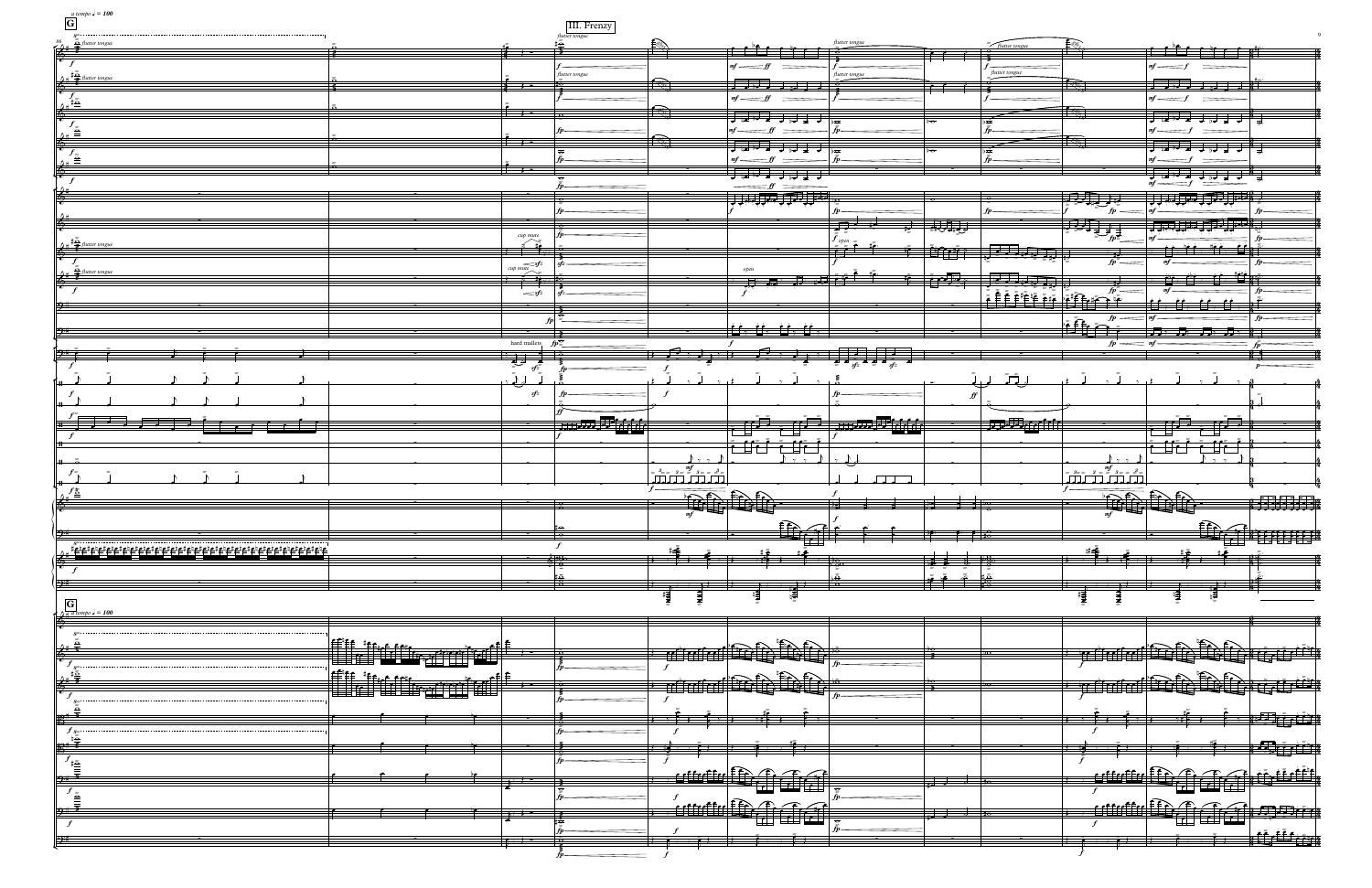| 10<br>98                                                                                                                                                                                                                                                                                                                                                                      |                                                                                                                                                                                                                                                   |                                  |                                          |                                                                                                                                                                                                                                                                                                                                                                    |                                                                                                                                                                                                                                                                                                                                                                                                                                                                                                                                                                                             | $\boldsymbol{8}^{\text{no}-\text{---1}}$                                                                                                                                                                                                                                                                                                                           | Much slower                   |                                              |                               |
|-------------------------------------------------------------------------------------------------------------------------------------------------------------------------------------------------------------------------------------------------------------------------------------------------------------------------------------------------------------------------------|---------------------------------------------------------------------------------------------------------------------------------------------------------------------------------------------------------------------------------------------------|----------------------------------|------------------------------------------|--------------------------------------------------------------------------------------------------------------------------------------------------------------------------------------------------------------------------------------------------------------------------------------------------------------------------------------------------------------------|---------------------------------------------------------------------------------------------------------------------------------------------------------------------------------------------------------------------------------------------------------------------------------------------------------------------------------------------------------------------------------------------------------------------------------------------------------------------------------------------------------------------------------------------------------------------------------------------|--------------------------------------------------------------------------------------------------------------------------------------------------------------------------------------------------------------------------------------------------------------------------------------------------------------------------------------------------------------------|-------------------------------|----------------------------------------------|-------------------------------|
| 64                                                                                                                                                                                                                                                                                                                                                                            |                                                                                                                                                                                                                                                   |                                  |                                          |                                                                                                                                                                                                                                                                                                                                                                    |                                                                                                                                                                                                                                                                                                                                                                                                                                                                                                                                                                                             | $\frac{1}{\frac{1}{m}}\sum_{i=1}^{m} \frac{1}{i} \sum_{j=1}^{m} \frac{1}{i} \sum_{j=1}^{m} \frac{1}{j} \sum_{j=1}^{m} \frac{1}{j} \sum_{j=1}^{m} \frac{1}{j} \sum_{j=1}^{m} \frac{1}{j} \sum_{j=1}^{m} \frac{1}{j} \sum_{j=1}^{m} \frac{1}{j} \sum_{j=1}^{m} \frac{1}{j} \sum_{j=1}^{m} \frac{1}{j} \sum_{j=1}^{m} \frac{1}{j} \sum_{j=1}^{m} \frac{1}{j} \sum_{j$ |                               |                                              |                               |
|                                                                                                                                                                                                                                                                                                                                                                               |                                                                                                                                                                                                                                                   |                                  |                                          |                                                                                                                                                                                                                                                                                                                                                                    |                                                                                                                                                                                                                                                                                                                                                                                                                                                                                                                                                                                             |                                                                                                                                                                                                                                                                                                                                                                    |                               |                                              |                               |
|                                                                                                                                                                                                                                                                                                                                                                               |                                                                                                                                                                                                                                                   |                                  |                                          |                                                                                                                                                                                                                                                                                                                                                                    |                                                                                                                                                                                                                                                                                                                                                                                                                                                                                                                                                                                             |                                                                                                                                                                                                                                                                                                                                                                    |                               |                                              |                               |
| $\frac{24}{9}$                                                                                                                                                                                                                                                                                                                                                                |                                                                                                                                                                                                                                                   |                                  |                                          |                                                                                                                                                                                                                                                                                                                                                                    |                                                                                                                                                                                                                                                                                                                                                                                                                                                                                                                                                                                             | <u> Tigra</u>                                                                                                                                                                                                                                                                                                                                                      |                               |                                              |                               |
|                                                                                                                                                                                                                                                                                                                                                                               |                                                                                                                                                                                                                                                   |                                  |                                          |                                                                                                                                                                                                                                                                                                                                                                    |                                                                                                                                                                                                                                                                                                                                                                                                                                                                                                                                                                                             | $mf = fp$                                                                                                                                                                                                                                                                                                                                                          |                               |                                              |                               |
| $\frac{27}{9}$                                                                                                                                                                                                                                                                                                                                                                |                                                                                                                                                                                                                                                   |                                  |                                          |                                                                                                                                                                                                                                                                                                                                                                    |                                                                                                                                                                                                                                                                                                                                                                                                                                                                                                                                                                                             |                                                                                                                                                                                                                                                                                                                                                                    |                               |                                              |                               |
|                                                                                                                                                                                                                                                                                                                                                                               |                                                                                                                                                                                                                                                   |                                  |                                          | $\frac{1}{\frac{1}{2} \sum_{i=1}^{n} \frac{1}{2} \sum_{j=1}^{n} \frac{1}{2} \sum_{j=1}^{n} \frac{1}{2} \sum_{j=1}^{n} \frac{1}{2} \sum_{j=1}^{n} \frac{1}{2} \sum_{j=1}^{n} \frac{1}{2} \sum_{j=1}^{n} \frac{1}{2} \sum_{j=1}^{n} \frac{1}{2} \sum_{j=1}^{n} \frac{1}{2} \sum_{j=1}^{n} \frac{1}{2} \sum_{j=1}^{n} \frac{1}{2} \sum_{j=1}^{n} \frac{1}{2} \sum_{j$ |                                                                                                                                                                                                                                                                                                                                                                                                                                                                                                                                                                                             |                                                                                                                                                                                                                                                                                                                                                                    |                               |                                              |                               |
| $\frac{27}{9}$                                                                                                                                                                                                                                                                                                                                                                |                                                                                                                                                                                                                                                   |                                  |                                          |                                                                                                                                                                                                                                                                                                                                                                    |                                                                                                                                                                                                                                                                                                                                                                                                                                                                                                                                                                                             |                                                                                                                                                                                                                                                                                                                                                                    |                               |                                              | <u> ) —</u>                   |
|                                                                                                                                                                                                                                                                                                                                                                               |                                                                                                                                                                                                                                                   |                                  |                                          |                                                                                                                                                                                                                                                                                                                                                                    |                                                                                                                                                                                                                                                                                                                                                                                                                                                                                                                                                                                             |                                                                                                                                                                                                                                                                                                                                                                    |                               |                                              |                               |
| 67                                                                                                                                                                                                                                                                                                                                                                            |                                                                                                                                                                                                                                                   |                                  |                                          |                                                                                                                                                                                                                                                                                                                                                                    |                                                                                                                                                                                                                                                                                                                                                                                                                                                                                                                                                                                             |                                                                                                                                                                                                                                                                                                                                                                    |                               | $m$ ysteriously                              |                               |
|                                                                                                                                                                                                                                                                                                                                                                               |                                                                                                                                                                                                                                                   |                                  |                                          |                                                                                                                                                                                                                                                                                                                                                                    |                                                                                                                                                                                                                                                                                                                                                                                                                                                                                                                                                                                             |                                                                                                                                                                                                                                                                                                                                                                    |                               | $\frac{1}{m p}$<br>手<br>₹<br>$\mathfrak{m}p$ | $\exists^{\frac{3}{2}}$       |
|                                                                                                                                                                                                                                                                                                                                                                               | ₹<br>त<br>$\vec{\varepsilon}$                                                                                                                                                                                                                     |                                  |                                          |                                                                                                                                                                                                                                                                                                                                                                    | $\begin{array}{c}\n\overline{\phantom{a}} \\ \overline{\phantom{a}} \\ \overline{\phantom{a}} \\ \overline{\phantom{a}} \\ \overline{\phantom{a}} \\ \overline{\phantom{a}} \\ \overline{\phantom{a}} \\ \overline{\phantom{a}} \\ \overline{\phantom{a}} \\ \overline{\phantom{a}} \\ \overline{\phantom{a}} \\ \overline{\phantom{a}} \\ \overline{\phantom{a}} \\ \overline{\phantom{a}} \\ \overline{\phantom{a}} \\ \overline{\phantom{a}} \\ \overline{\phantom{a}} \\ \overline{\phantom{a}} \\ \overline{\phantom{a}} \\ \overline{\phantom{a}} \\ \overline{\phantom{a}} \\ \over$ |                                                                                                                                                                                                                                                                                                                                                                    |                               |                                              |                               |
| 641<br>$\rightarrow$ Dy Dy<br>$\overline{\phantom{a}}$                                                                                                                                                                                                                                                                                                                        |                                                                                                                                                                                                                                                   |                                  |                                          |                                                                                                                                                                                                                                                                                                                                                                    |                                                                                                                                                                                                                                                                                                                                                                                                                                                                                                                                                                                             |                                                                                                                                                                                                                                                                                                                                                                    |                               |                                              |                               |
|                                                                                                                                                                                                                                                                                                                                                                               |                                                                                                                                                                                                                                                   |                                  |                                          |                                                                                                                                                                                                                                                                                                                                                                    |                                                                                                                                                                                                                                                                                                                                                                                                                                                                                                                                                                                             |                                                                                                                                                                                                                                                                                                                                                                    |                               |                                              |                               |
| $\frac{1}{2}$<br><i>រញុំរៀវ ញុំ</i>                                                                                                                                                                                                                                                                                                                                           |                                                                                                                                                                                                                                                   |                                  |                                          |                                                                                                                                                                                                                                                                                                                                                                    |                                                                                                                                                                                                                                                                                                                                                                                                                                                                                                                                                                                             |                                                                                                                                                                                                                                                                                                                                                                    |                               |                                              |                               |
|                                                                                                                                                                                                                                                                                                                                                                               |                                                                                                                                                                                                                                                   |                                  |                                          |                                                                                                                                                                                                                                                                                                                                                                    |                                                                                                                                                                                                                                                                                                                                                                                                                                                                                                                                                                                             |                                                                                                                                                                                                                                                                                                                                                                    |                               |                                              |                               |
| $\left  \frac{\partial^4 f}{\partial x^2} - \frac{\partial^2 f}{\partial y^2} + \frac{\partial^2 f}{\partial z^2} - \frac{\partial^2 f}{\partial z^2} \right $                                                                                                                                                                                                                |                                                                                                                                                                                                                                                   |                                  |                                          |                                                                                                                                                                                                                                                                                                                                                                    | $\begin{array}{c c}\n\hline\n\text{cup mate} \\ \hline\n\end{array}$                                                                                                                                                                                                                                                                                                                                                                                                                                                                                                                        |                                                                                                                                                                                                                                                                                                                                                                    |                               |                                              |                               |
|                                                                                                                                                                                                                                                                                                                                                                               |                                                                                                                                                                                                                                                   |                                  |                                          |                                                                                                                                                                                                                                                                                                                                                                    | $\frac{1}{m}$                                                                                                                                                                                                                                                                                                                                                                                                                                                                                                                                                                               |                                                                                                                                                                                                                                                                                                                                                                    |                               |                                              | $\frac{3}{2}$ –               |
|                                                                                                                                                                                                                                                                                                                                                                               |                                                                                                                                                                                                                                                   |                                  |                                          |                                                                                                                                                                                                                                                                                                                                                                    |                                                                                                                                                                                                                                                                                                                                                                                                                                                                                                                                                                                             |                                                                                                                                                                                                                                                                                                                                                                    |                               |                                              |                               |
| $\mathcal{E}$ :                                                                                                                                                                                                                                                                                                                                                               |                                                                                                                                                                                                                                                   |                                  |                                          |                                                                                                                                                                                                                                                                                                                                                                    |                                                                                                                                                                                                                                                                                                                                                                                                                                                                                                                                                                                             |                                                                                                                                                                                                                                                                                                                                                                    |                               |                                              | $\frac{3}{2}$                 |
| 契票                                                                                                                                                                                                                                                                                                                                                                            | flap tongue                                                                                                                                                                                                                                       |                                  |                                          |                                                                                                                                                                                                                                                                                                                                                                    |                                                                                                                                                                                                                                                                                                                                                                                                                                                                                                                                                                                             |                                                                                                                                                                                                                                                                                                                                                                    |                               |                                              |                               |
| 痯衤<br>2477                                                                                                                                                                                                                                                                                                                                                                    | $\rightarrow$ $\rightarrow$ $\rightarrow$ $\rightarrow$ $\rightarrow$                                                                                                                                                                             |                                  |                                          |                                                                                                                                                                                                                                                                                                                                                                    |                                                                                                                                                                                                                                                                                                                                                                                                                                                                                                                                                                                             |                                                                                                                                                                                                                                                                                                                                                                    |                               |                                              | $\frac{3}{2}$ –               |
| $\begin{tabular}{ c c } \hline \quad \quad & \quad \quad & \quad \quad & \quad \quad \\ \hline \quad \quad & \quad \quad & \quad \quad & \quad \quad \\ \hline \quad \quad & \quad \quad & \quad \quad & \quad \quad \\ \hline \quad \quad & \quad \quad & \quad \quad & \quad \quad \\ \hline \quad \quad & \quad \quad & \quad \quad & \quad \quad \\ \hline \end{tabular}$ | $\vec{sfz}$ $\vec{sfz}$<br>sfz                                                                                                                                                                                                                    |                                  |                                          |                                                                                                                                                                                                                                                                                                                                                                    |                                                                                                                                                                                                                                                                                                                                                                                                                                                                                                                                                                                             |                                                                                                                                                                                                                                                                                                                                                                    |                               |                                              |                               |
| $\mathcal{H}$ $\mathcal{H}$<br>9:4e:<br>$\rightarrow$ N                                                                                                                                                                                                                                                                                                                       | ------------                                                                                                                                                                                                                                      |                                  |                                          |                                                                                                                                                                                                                                                                                                                                                                    |                                                                                                                                                                                                                                                                                                                                                                                                                                                                                                                                                                                             |                                                                                                                                                                                                                                                                                                                                                                    |                               |                                              | $\frac{13}{2}$                |
| ت                                                                                                                                                                                                                                                                                                                                                                             | $\vec{f}$<br>$\vec{f}$<br>$\overline{ }$                                                                                                                                                                                                          |                                  |                                          |                                                                                                                                                                                                                                                                                                                                                                    |                                                                                                                                                                                                                                                                                                                                                                                                                                                                                                                                                                                             |                                                                                                                                                                                                                                                                                                                                                                    |                               |                                              |                               |
| $s f z =$                                                                                                                                                                                                                                                                                                                                                                     |                                                                                                                                                                                                                                                   |                                  |                                          |                                                                                                                                                                                                                                                                                                                                                                    |                                                                                                                                                                                                                                                                                                                                                                                                                                                                                                                                                                                             |                                                                                                                                                                                                                                                                                                                                                                    | $\frac{2}{2}$ – $\frac{6}{2}$ |                                              | $\frac{3}{4}$ $\frac{3}{4}$   |
| $\frac{2\pi}{f}$<br>्रं चुरे                                                                                                                                                                                                                                                                                                                                                  |                                                                                                                                                                                                                                                   |                                  |                                          |                                                                                                                                                                                                                                                                                                                                                                    |                                                                                                                                                                                                                                                                                                                                                                                                                                                                                                                                                                                             |                                                                                                                                                                                                                                                                                                                                                                    |                               |                                              |                               |
| $\mathcal{F}(\widetilde{\mathbf{J}}_{\mathcal{F}})$<br>$\sqrt{11.111}$                                                                                                                                                                                                                                                                                                        |                                                                                                                                                                                                                                                   |                                  |                                          |                                                                                                                                                                                                                                                                                                                                                                    |                                                                                                                                                                                                                                                                                                                                                                                                                                                                                                                                                                                             |                                                                                                                                                                                                                                                                                                                                                                    |                               |                                              |                               |
| [ <del>Ⅱ 4 J</del>                                                                                                                                                                                                                                                                                                                                                            |                                                                                                                                                                                                                                                   |                                  |                                          |                                                                                                                                                                                                                                                                                                                                                                    |                                                                                                                                                                                                                                                                                                                                                                                                                                                                                                                                                                                             |                                                                                                                                                                                                                                                                                                                                                                    |                               |                                              | $\frac{3}{4}$                 |
| $m f \longrightarrow$                                                                                                                                                                                                                                                                                                                                                         |                                                                                                                                                                                                                                                   |                                  |                                          |                                                                                                                                                                                                                                                                                                                                                                    |                                                                                                                                                                                                                                                                                                                                                                                                                                                                                                                                                                                             |                                                                                                                                                                                                                                                                                                                                                                    |                               |                                              |                               |
| $+$ $+$ $+$ $+$                                                                                                                                                                                                                                                                                                                                                               |                                                                                                                                                                                                                                                   |                                  |                                          |                                                                                                                                                                                                                                                                                                                                                                    |                                                                                                                                                                                                                                                                                                                                                                                                                                                                                                                                                                                             |                                                                                                                                                                                                                                                                                                                                                                    |                               |                                              |                               |
| $\mathbb{H}$                                                                                                                                                                                                                                                                                                                                                                  |                                                                                                                                                                                                                                                   |                                  |                                          |                                                                                                                                                                                                                                                                                                                                                                    |                                                                                                                                                                                                                                                                                                                                                                                                                                                                                                                                                                                             |                                                                                                                                                                                                                                                                                                                                                                    |                               |                                              |                               |
|                                                                                                                                                                                                                                                                                                                                                                               |                                                                                                                                                                                                                                                   |                                  |                                          |                                                                                                                                                                                                                                                                                                                                                                    |                                                                                                                                                                                                                                                                                                                                                                                                                                                                                                                                                                                             |                                                                                                                                                                                                                                                                                                                                                                    |                               |                                              |                               |
| $\mathbb{L}^4$                                                                                                                                                                                                                                                                                                                                                                |                                                                                                                                                                                                                                                   |                                  |                                          |                                                                                                                                                                                                                                                                                                                                                                    |                                                                                                                                                                                                                                                                                                                                                                                                                                                                                                                                                                                             |                                                                                                                                                                                                                                                                                                                                                                    |                               |                                              |                               |
|                                                                                                                                                                                                                                                                                                                                                                               |                                                                                                                                                                                                                                                   |                                  |                                          |                                                                                                                                                                                                                                                                                                                                                                    |                                                                                                                                                                                                                                                                                                                                                                                                                                                                                                                                                                                             |                                                                                                                                                                                                                                                                                                                                                                    |                               |                                              |                               |
| $+$ $+$ $+$ $+$                                                                                                                                                                                                                                                                                                                                                               |                                                                                                                                                                                                                                                   |                                  |                                          |                                                                                                                                                                                                                                                                                                                                                                    |                                                                                                                                                                                                                                                                                                                                                                                                                                                                                                                                                                                             |                                                                                                                                                                                                                                                                                                                                                                    |                               |                                              |                               |
| $H - \frac{4}{4}$                                                                                                                                                                                                                                                                                                                                                             |                                                                                                                                                                                                                                                   |                                  |                                          |                                                                                                                                                                                                                                                                                                                                                                    |                                                                                                                                                                                                                                                                                                                                                                                                                                                                                                                                                                                             |                                                                                                                                                                                                                                                                                                                                                                    |                               |                                              |                               |
|                                                                                                                                                                                                                                                                                                                                                                               |                                                                                                                                                                                                                                                   |                                  |                                          |                                                                                                                                                                                                                                                                                                                                                                    |                                                                                                                                                                                                                                                                                                                                                                                                                                                                                                                                                                                             |                                                                                                                                                                                                                                                                                                                                                                    |                               |                                              |                               |
|                                                                                                                                                                                                                                                                                                                                                                               |                                                                                                                                                                                                                                                   |                                  |                                          |                                                                                                                                                                                                                                                                                                                                                                    |                                                                                                                                                                                                                                                                                                                                                                                                                                                                                                                                                                                             | $\frac{e^{i\theta}e^{i\theta}}{e^{i\theta}}\frac{e^{i\theta}e^{i\theta}}{e^{i\theta}}$                                                                                                                                                                                                                                                                             |                               |                                              |                               |
| $\frac{24}{5}$                                                                                                                                                                                                                                                                                                                                                                |                                                                                                                                                                                                                                                   |                                  |                                          |                                                                                                                                                                                                                                                                                                                                                                    |                                                                                                                                                                                                                                                                                                                                                                                                                                                                                                                                                                                             |                                                                                                                                                                                                                                                                                                                                                                    |                               |                                              |                               |
|                                                                                                                                                                                                                                                                                                                                                                               |                                                                                                                                                                                                                                                   |                                  |                                          |                                                                                                                                                                                                                                                                                                                                                                    |                                                                                                                                                                                                                                                                                                                                                                                                                                                                                                                                                                                             |                                                                                                                                                                                                                                                                                                                                                                    |                               |                                              |                               |
| 94                                                                                                                                                                                                                                                                                                                                                                            |                                                                                                                                                                                                                                                   |                                  |                                          |                                                                                                                                                                                                                                                                                                                                                                    |                                                                                                                                                                                                                                                                                                                                                                                                                                                                                                                                                                                             |                                                                                                                                                                                                                                                                                                                                                                    |                               |                                              | $3 - +$                       |
|                                                                                                                                                                                                                                                                                                                                                                               |                                                                                                                                                                                                                                                   |                                  |                                          |                                                                                                                                                                                                                                                                                                                                                                    |                                                                                                                                                                                                                                                                                                                                                                                                                                                                                                                                                                                             |                                                                                                                                                                                                                                                                                                                                                                    |                               |                                              |                               |
| $\frac{2}{3}$                                                                                                                                                                                                                                                                                                                                                                 |                                                                                                                                                                                                                                                   |                                  |                                          |                                                                                                                                                                                                                                                                                                                                                                    |                                                                                                                                                                                                                                                                                                                                                                                                                                                                                                                                                                                             |                                                                                                                                                                                                                                                                                                                                                                    |                               |                                              |                               |
|                                                                                                                                                                                                                                                                                                                                                                               | ›৵৸৵<br>▅▅▙▁▆▅▆<br>∰                                                                                                                                                                                                                              |                                  |                                          |                                                                                                                                                                                                                                                                                                                                                                    |                                                                                                                                                                                                                                                                                                                                                                                                                                                                                                                                                                                             |                                                                                                                                                                                                                                                                                                                                                                    |                               |                                              |                               |
| 24                                                                                                                                                                                                                                                                                                                                                                            | $\frac{1}{2}$                                                                                                                                                                                                                                     |                                  |                                          |                                                                                                                                                                                                                                                                                                                                                                    |                                                                                                                                                                                                                                                                                                                                                                                                                                                                                                                                                                                             |                                                                                                                                                                                                                                                                                                                                                                    |                               |                                              | $\frac{1}{2}$ =               |
| $\overline{\phantom{a}}$                                                                                                                                                                                                                                                                                                                                                      | すず<br>トラ                                                                                                                                                                                                                                          |                                  |                                          |                                                                                                                                                                                                                                                                                                                                                                    |                                                                                                                                                                                                                                                                                                                                                                                                                                                                                                                                                                                             |                                                                                                                                                                                                                                                                                                                                                                    |                               |                                              |                               |
|                                                                                                                                                                                                                                                                                                                                                                               | すっす                                                                                                                                                                                                                                               |                                  |                                          |                                                                                                                                                                                                                                                                                                                                                                    |                                                                                                                                                                                                                                                                                                                                                                                                                                                                                                                                                                                             |                                                                                                                                                                                                                                                                                                                                                                    | Much slower                   |                                              |                               |
| 61                                                                                                                                                                                                                                                                                                                                                                            |                                                                                                                                                                                                                                                   |                                  |                                          |                                                                                                                                                                                                                                                                                                                                                                    |                                                                                                                                                                                                                                                                                                                                                                                                                                                                                                                                                                                             |                                                                                                                                                                                                                                                                                                                                                                    |                               |                                              | $\equiv$                      |
|                                                                                                                                                                                                                                                                                                                                                                               |                                                                                                                                                                                                                                                   |                                  | $8^{\omega \cdots \cdots \cdots \cdots}$ |                                                                                                                                                                                                                                                                                                                                                                    |                                                                                                                                                                                                                                                                                                                                                                                                                                                                                                                                                                                             |                                                                                                                                                                                                                                                                                                                                                                    |                               |                                              |                               |
| <b>A</b> , FI, F                                                                                                                                                                                                                                                                                                                                                              |                                                                                                                                                                                                                                                   | $\frac{1}{\sqrt{2}}$             | ֞֟<br>׆ֺ֝׆֖֖֖֖֖֖֖֖֖֖֖֖֖֖֖֬֝֞             |                                                                                                                                                                                                                                                                                                                                                                    |                                                                                                                                                                                                                                                                                                                                                                                                                                                                                                                                                                                             |                                                                                                                                                                                                                                                                                                                                                                    |                               |                                              | <u>y —</u>                    |
|                                                                                                                                                                                                                                                                                                                                                                               |                                                                                                                                                                                                                                                   |                                  | $=$ fff<br>$8^{\omega}$                  |                                                                                                                                                                                                                                                                                                                                                                    |                                                                                                                                                                                                                                                                                                                                                                                                                                                                                                                                                                                             |                                                                                                                                                                                                                                                                                                                                                                    |                               |                                              |                               |
|                                                                                                                                                                                                                                                                                                                                                                               |                                                                                                                                                                                                                                                   |                                  | <u>fice</u>                              |                                                                                                                                                                                                                                                                                                                                                                    |                                                                                                                                                                                                                                                                                                                                                                                                                                                                                                                                                                                             |                                                                                                                                                                                                                                                                                                                                                                    |                               |                                              | $\frac{1}{2}$ – $\frac{1}{2}$ |
| 64.7<br>$\overline{\psi}$ ,                                                                                                                                                                                                                                                                                                                                                   |                                                                                                                                                                                                                                                   | $\frac{1}{\sqrt{1-\frac{1}{2}}}$ |                                          |                                                                                                                                                                                                                                                                                                                                                                    |                                                                                                                                                                                                                                                                                                                                                                                                                                                                                                                                                                                             |                                                                                                                                                                                                                                                                                                                                                                    |                               |                                              |                               |
|                                                                                                                                                                                                                                                                                                                                                                               |                                                                                                                                                                                                                                                   |                                  | $=$ fff                                  |                                                                                                                                                                                                                                                                                                                                                                    |                                                                                                                                                                                                                                                                                                                                                                                                                                                                                                                                                                                             |                                                                                                                                                                                                                                                                                                                                                                    |                               |                                              |                               |
| $\sqrt{2}$ $\sqrt{2}$ $\sqrt{2}$ $\sqrt{2}$ $\sqrt{2}$<br>$\mathbb{B}^*4$                                                                                                                                                                                                                                                                                                     |                                                                                                                                                                                                                                                   | $\frac{1}{2}$                    |                                          |                                                                                                                                                                                                                                                                                                                                                                    |                                                                                                                                                                                                                                                                                                                                                                                                                                                                                                                                                                                             |                                                                                                                                                                                                                                                                                                                                                                    | $\overline{\phantom{a}}$      |                                              | $\frac{3}{2}$ – –             |
| $\boldsymbol{f}$                                                                                                                                                                                                                                                                                                                                                              |                                                                                                                                                                                                                                                   |                                  | $\frac{1}{2}$                            |                                                                                                                                                                                                                                                                                                                                                                    |                                                                                                                                                                                                                                                                                                                                                                                                                                                                                                                                                                                             |                                                                                                                                                                                                                                                                                                                                                                    |                               |                                              |                               |
| $\sqrt{2}$ , $\frac{1}{2}$ , $\frac{1}{2}$ , $\frac{1}{2}$<br>$\mathbb{B}^*$ :                                                                                                                                                                                                                                                                                                |                                                                                                                                                                                                                                                   | $\frac{1}{2}$                    |                                          |                                                                                                                                                                                                                                                                                                                                                                    |                                                                                                                                                                                                                                                                                                                                                                                                                                                                                                                                                                                             |                                                                                                                                                                                                                                                                                                                                                                    |                               |                                              | $\frac{3}{2}$ –               |
| $\bm{f}$                                                                                                                                                                                                                                                                                                                                                                      |                                                                                                                                                                                                                                                   |                                  |                                          |                                                                                                                                                                                                                                                                                                                                                                    |                                                                                                                                                                                                                                                                                                                                                                                                                                                                                                                                                                                             |                                                                                                                                                                                                                                                                                                                                                                    |                               |                                              |                               |
| $\frac{94}{12}$<br>्रं नुरं*                                                                                                                                                                                                                                                                                                                                                  | $\rightarrow$ ; $\rightarrow$ ; $\rightarrow$                                                                                                                                                                                                     |                                  |                                          |                                                                                                                                                                                                                                                                                                                                                                    |                                                                                                                                                                                                                                                                                                                                                                                                                                                                                                                                                                                             |                                                                                                                                                                                                                                                                                                                                                                    |                               |                                              |                               |
|                                                                                                                                                                                                                                                                                                                                                                               | F<br>$\tilde{\mathbf{f}}$<br>$\tilde{\mathbf{f}}$<br>$\overline{\phantom{a}}$                                                                                                                                                                     |                                  |                                          |                                                                                                                                                                                                                                                                                                                                                                    |                                                                                                                                                                                                                                                                                                                                                                                                                                                                                                                                                                                             |                                                                                                                                                                                                                                                                                                                                                                    |                               |                                              |                               |
| $24 \frac{1}{2}$<br>्रं नुरू                                                                                                                                                                                                                                                                                                                                                  | $\lambda$ , $\lambda$ , $\gamma$                                                                                                                                                                                                                  |                                  |                                          |                                                                                                                                                                                                                                                                                                                                                                    |                                                                                                                                                                                                                                                                                                                                                                                                                                                                                                                                                                                             |                                                                                                                                                                                                                                                                                                                                                                    |                               |                                              | $3 \longrightarrow$           |
|                                                                                                                                                                                                                                                                                                                                                                               | $\check{\check\mathscr{F}}$<br>F                                                                                                                                                                                                                  |                                  |                                          |                                                                                                                                                                                                                                                                                                                                                                    |                                                                                                                                                                                                                                                                                                                                                                                                                                                                                                                                                                                             |                                                                                                                                                                                                                                                                                                                                                                    |                               |                                              |                               |
| 植沙<br>247<br>$\overline{w_{\tilde{t}}}$                                                                                                                                                                                                                                                                                                                                       | $\begin{array}{c c c c} \hline \quad \bullet & \rightarrow & \bullet & \rightarrow & \bullet \\ \hline \quad \bullet & \rightarrow & \bullet & \rightarrow & \bullet \\ \hline \quad \bullet & \bullet & \bullet & \bullet & \bullet \end{array}$ |                                  |                                          |                                                                                                                                                                                                                                                                                                                                                                    |                                                                                                                                                                                                                                                                                                                                                                                                                                                                                                                                                                                             |                                                                                                                                                                                                                                                                                                                                                                    |                               |                                              |                               |
|                                                                                                                                                                                                                                                                                                                                                                               | – sf                                                                                                                                                                                                                                              |                                  |                                          |                                                                                                                                                                                                                                                                                                                                                                    |                                                                                                                                                                                                                                                                                                                                                                                                                                                                                                                                                                                             |                                                                                                                                                                                                                                                                                                                                                                    |                               |                                              |                               |

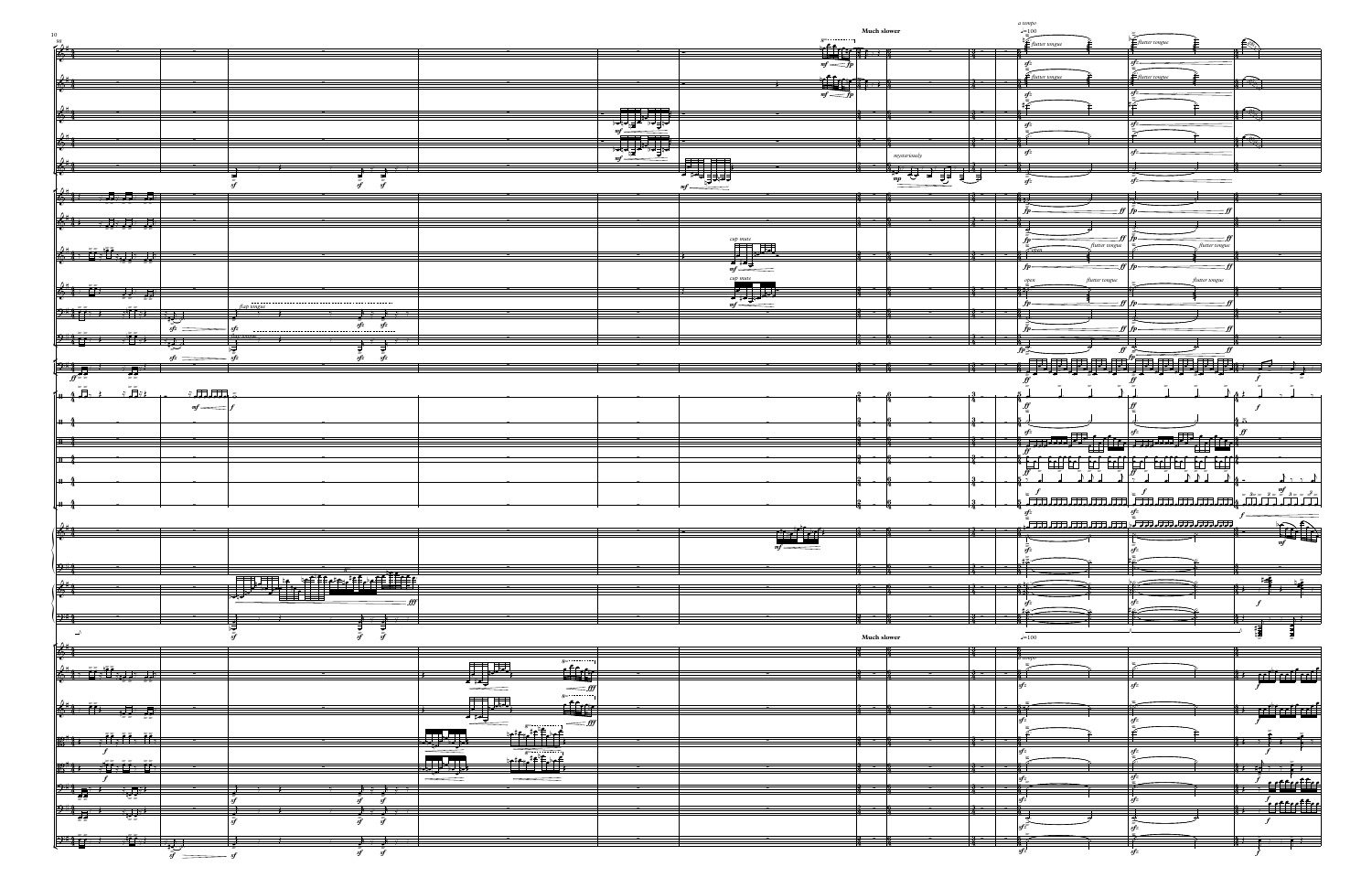**H**

|                                                                                                                                                                                                                                                                                                                                                     |                                                         |                                                                                                                               |                                                                                                                                                                                                                                                                                                                                                                                                                |                                                                                                               |                                                                                                               |                                                                                                                                      |                              |                              | $\mathbb{E}_{\mathbb{H},\mathcal{C}}$ |                                                     |                                                                                                                                                                                                                                                                                                                                                                                                          |        |
|-----------------------------------------------------------------------------------------------------------------------------------------------------------------------------------------------------------------------------------------------------------------------------------------------------------------------------------------------------|---------------------------------------------------------|-------------------------------------------------------------------------------------------------------------------------------|----------------------------------------------------------------------------------------------------------------------------------------------------------------------------------------------------------------------------------------------------------------------------------------------------------------------------------------------------------------------------------------------------------------|---------------------------------------------------------------------------------------------------------------|---------------------------------------------------------------------------------------------------------------|--------------------------------------------------------------------------------------------------------------------------------------|------------------------------|------------------------------|---------------------------------------|-----------------------------------------------------|----------------------------------------------------------------------------------------------------------------------------------------------------------------------------------------------------------------------------------------------------------------------------------------------------------------------------------------------------------------------------------------------------------|--------|
| $\mathbb{R}^*$ correction<br>flutter tongue                                                                                                                                                                                                                                                                                                         |                                                         | $\mathbf{\Omega}$ flutter tongue                                                                                              | $E_{\mathcal{L}_{\mathcal{G}}}$                                                                                                                                                                                                                                                                                                                                                                                |                                                                                                               |                                                                                                               |                                                                                                                                      | <u> vişi, iç, iççin</u>      |                              |                                       |                                                     | <u>ë etë filitje e propertite e p</u>                                                                                                                                                                                                                                                                                                                                                                    |        |
| $mf \longrightarrow ff$                                                                                                                                                                                                                                                                                                                             |                                                         |                                                                                                                               |                                                                                                                                                                                                                                                                                                                                                                                                                |                                                                                                               |                                                                                                               |                                                                                                                                      |                              |                              |                                       |                                                     |                                                                                                                                                                                                                                                                                                                                                                                                          |        |
| $\triangle$ flutter tongue<br>$2 \pm 2$                                                                                                                                                                                                                                                                                                             |                                                         | $\sum$ <i>flutter tongue</i>                                                                                                  |                                                                                                                                                                                                                                                                                                                                                                                                                | $\pm$                                                                                                         |                                                                                                               |                                                                                                                                      |                              |                              |                                       |                                                     | <u>er i fransk politiker.</u>                                                                                                                                                                                                                                                                                                                                                                            |        |
| $2$ + $\epsilon$ + $\epsilon$ + $\epsilon$                                                                                                                                                                                                                                                                                                          |                                                         |                                                                                                                               | $\overline{\mathcal{M}_{\mathcal{G}_i}}$                                                                                                                                                                                                                                                                                                                                                                       |                                                                                                               |                                                                                                               |                                                                                                                                      | $\frac{1}{\sqrt{2}}$         | $\rightarrow$ 2 $^{\circ}$   |                                       |                                                     |                                                                                                                                                                                                                                                                                                                                                                                                          |        |
| $mf \equiv ff$                                                                                                                                                                                                                                                                                                                                      |                                                         |                                                                                                                               |                                                                                                                                                                                                                                                                                                                                                                                                                |                                                                                                               |                                                                                                               |                                                                                                                                      |                              |                              |                                       |                                                     |                                                                                                                                                                                                                                                                                                                                                                                                          |        |
| $2 + 1$                                                                                                                                                                                                                                                                                                                                             | $\frac{1}{2}$                                           |                                                                                                                               | $\overline{\phantom{a}}$                                                                                                                                                                                                                                                                                                                                                                                       |                                                                                                               |                                                                                                               |                                                                                                                                      |                              | $\frac{1}{2}$                |                                       |                                                     | pobeniabe e e de la population de la population de la population de la population de la population de la popul<br>La population de la population de la population de la population de la population de la population de la popul                                                                                                                                                                         |        |
|                                                                                                                                                                                                                                                                                                                                                     |                                                         |                                                                                                                               |                                                                                                                                                                                                                                                                                                                                                                                                                | <b>FRU JULI</b>                                                                                               |                                                                                                               |                                                                                                                                      |                              |                              |                                       |                                                     |                                                                                                                                                                                                                                                                                                                                                                                                          |        |
| أتبط                                                                                                                                                                                                                                                                                                                                                |                                                         |                                                                                                                               | $\overline{\phantom{a}}$                                                                                                                                                                                                                                                                                                                                                                                       |                                                                                                               |                                                                                                               | $\overrightarrow{r}$                                                                                                                 |                              | , 11                         |                                       |                                                     | <u>s porcher creating the second season</u>                                                                                                                                                                                                                                                                                                                                                              |        |
| $\overline{z}$<br>$\overline{\phantom{a}}$                                                                                                                                                                                                                                                                                                          |                                                         |                                                                                                                               |                                                                                                                                                                                                                                                                                                                                                                                                                | <del>किया प्राप्त</del>                                                                                       |                                                                                                               |                                                                                                                                      | <u>न्देश्रद्धाः स्कृतसम्</u> |                              |                                       |                                                     |                                                                                                                                                                                                                                                                                                                                                                                                          |        |
| $m f \equiv f f$                                                                                                                                                                                                                                                                                                                                    |                                                         |                                                                                                                               |                                                                                                                                                                                                                                                                                                                                                                                                                |                                                                                                               |                                                                                                               |                                                                                                                                      |                              |                              |                                       | $\frac{b^{\frac{1}{2}}}{\frac{1}{2} + \frac{1}{2}}$ | ** e <sup>4</sup> e#CEE#P1e#e4                                                                                                                                                                                                                                                                                                                                                                           |        |
|                                                                                                                                                                                                                                                                                                                                                     |                                                         |                                                                                                                               |                                                                                                                                                                                                                                                                                                                                                                                                                | $\frac{1}{2}$ in the contract of $\frac{1}{2}$ in the contract of $\frac{1}{2}$                               |                                                                                                               |                                                                                                                                      |                              |                              |                                       |                                                     |                                                                                                                                                                                                                                                                                                                                                                                                          |        |
|                                                                                                                                                                                                                                                                                                                                                     |                                                         |                                                                                                                               |                                                                                                                                                                                                                                                                                                                                                                                                                |                                                                                                               |                                                                                                               |                                                                                                                                      |                              |                              |                                       |                                                     |                                                                                                                                                                                                                                                                                                                                                                                                          |        |
|                                                                                                                                                                                                                                                                                                                                                     |                                                         |                                                                                                                               |                                                                                                                                                                                                                                                                                                                                                                                                                |                                                                                                               |                                                                                                               | ≀≀ <i>→ סיבו</i> ל א                                                                                                                 |                              |                              |                                       |                                                     |                                                                                                                                                                                                                                                                                                                                                                                                          |        |
| $\sqrt{10}$ , $\sqrt{10}$ , $\sqrt{10}$ , $\sqrt{10}$                                                                                                                                                                                                                                                                                               |                                                         |                                                                                                                               | $\sqrt{2\pi}$                                                                                                                                                                                                                                                                                                                                                                                                  | $\frac{1}{2}$ , $\frac{1}{2}$ , $\frac{1}{2}$ , $\frac{1}{2}$ , $\frac{1}{2}$ , $\frac{1}{2}$ , $\frac{1}{2}$ |                                                                                                               |                                                                                                                                      |                              |                              |                                       |                                                     | <b>The Property of Section 1999</b>                                                                                                                                                                                                                                                                                                                                                                      |        |
|                                                                                                                                                                                                                                                                                                                                                     |                                                         |                                                                                                                               |                                                                                                                                                                                                                                                                                                                                                                                                                |                                                                                                               |                                                                                                               |                                                                                                                                      |                              |                              |                                       |                                                     |                                                                                                                                                                                                                                                                                                                                                                                                          |        |
| $\sqrt{2}$                                                                                                                                                                                                                                                                                                                                          | $\frac{1}{12}$ $\frac{1}{12}$ $\frac{1}{12}$            |                                                                                                                               | E C                                                                                                                                                                                                                                                                                                                                                                                                            | <u>सम्बद्धाः स्टब्स् स्टब्स्</u>                                                                              |                                                                                                               | $\overline{\mathcal{U}}$ , $\overline{\mathcal{U}}$ , $\overline{\mathcal{U}}$ , $\overline{\mathcal{U}}$ , $\overline{\mathcal{U}}$ |                              |                              |                                       |                                                     | $\frac{1}{\sqrt{2}}\int_{\mathbb{R}^{2}}\frac{1}{\sqrt{2}}\int_{\mathbb{R}^{2}}\frac{1}{\sqrt{2}}\int_{\mathbb{R}^{2}}\frac{1}{\sqrt{2}}\int_{\mathbb{R}^{2}}\frac{1}{\sqrt{2}}\int_{\mathbb{R}^{2}}\frac{1}{\sqrt{2}}\int_{\mathbb{R}^{2}}\frac{1}{\sqrt{2}}\int_{\mathbb{R}^{2}}\frac{1}{\sqrt{2}}\int_{\mathbb{R}^{2}}\frac{1}{\sqrt{2}}\int_{\mathbb{R}^{2}}\frac{1}{\sqrt{2}}\int_{\mathbb{R}^{2}}$ |        |
|                                                                                                                                                                                                                                                                                                                                                     |                                                         |                                                                                                                               |                                                                                                                                                                                                                                                                                                                                                                                                                |                                                                                                               |                                                                                                               |                                                                                                                                      |                              |                              |                                       |                                                     |                                                                                                                                                                                                                                                                                                                                                                                                          |        |
| $\epsilon$ $\pm$                                                                                                                                                                                                                                                                                                                                    | ليتمنى                                                  | $\frac{1}{\sqrt{2}}$ $\frac{1}{\sqrt{2}}$ $\frac{1}{\sqrt{2}}$ $\frac{1}{\sqrt{2}}$ $\frac{1}{\sqrt{2}}$ $\frac{1}{\sqrt{2}}$ |                                                                                                                                                                                                                                                                                                                                                                                                                |                                                                                                               |                                                                                                               | $\psi$ in $\mathbb{F}_2$                                                                                                             |                              |                              | <u> Kiriiri (fritr'il</u>             |                                                     | 57 recent 3                                                                                                                                                                                                                                                                                                                                                                                              |        |
|                                                                                                                                                                                                                                                                                                                                                     |                                                         |                                                                                                                               |                                                                                                                                                                                                                                                                                                                                                                                                                |                                                                                                               |                                                                                                               |                                                                                                                                      |                              |                              |                                       |                                                     |                                                                                                                                                                                                                                                                                                                                                                                                          |        |
| 7 87 57 57 65 67 6 5                                                                                                                                                                                                                                                                                                                                |                                                         |                                                                                                                               |                                                                                                                                                                                                                                                                                                                                                                                                                | $\gamma$ $\equiv$ 2                                                                                           |                                                                                                               |                                                                                                                                      |                              |                              |                                       |                                                     | <u>Figure (Self College State ) (Self College State )</u>                                                                                                                                                                                                                                                                                                                                                |        |
|                                                                                                                                                                                                                                                                                                                                                     | RU J                                                    | $\sqrt{2}$                                                                                                                    |                                                                                                                                                                                                                                                                                                                                                                                                                |                                                                                                               |                                                                                                               | $\frac{1}{2}$ , $\frac{1}{2}$ , $\frac{3}{4}$<br>$\mathbf{f} \in \mathbf{G}$                                                         |                              |                              |                                       |                                                     |                                                                                                                                                                                                                                                                                                                                                                                                          |        |
|                                                                                                                                                                                                                                                                                                                                                     |                                                         |                                                                                                                               |                                                                                                                                                                                                                                                                                                                                                                                                                |                                                                                                               |                                                                                                               |                                                                                                                                      |                              |                              | $\frac{1}{2}$                         |                                                     |                                                                                                                                                                                                                                                                                                                                                                                                          |        |
|                                                                                                                                                                                                                                                                                                                                                     |                                                         |                                                                                                                               |                                                                                                                                                                                                                                                                                                                                                                                                                | $\blacksquare$ , $\blacksquare$ ,                                                                             |                                                                                                               | $\widetilde{w}$                                                                                                                      |                              |                              |                                       |                                                     |                                                                                                                                                                                                                                                                                                                                                                                                          |        |
|                                                                                                                                                                                                                                                                                                                                                     |                                                         |                                                                                                                               | <u>rich</u>                                                                                                                                                                                                                                                                                                                                                                                                    |                                                                                                               |                                                                                                               |                                                                                                                                      |                              |                              |                                       |                                                     |                                                                                                                                                                                                                                                                                                                                                                                                          |        |
| $ $ p: ii, ii, ii, ii,                                                                                                                                                                                                                                                                                                                              |                                                         |                                                                                                                               |                                                                                                                                                                                                                                                                                                                                                                                                                |                                                                                                               |                                                                                                               | $\sqrt{2}$<br>$\mathbf{f}$                                                                                                           |                              |                              |                                       | 历历历历历                                               | न, <del>म, म,म,म,म</del>                                                                                                                                                                                                                                                                                                                                                                                 |        |
|                                                                                                                                                                                                                                                                                                                                                     |                                                         |                                                                                                                               |                                                                                                                                                                                                                                                                                                                                                                                                                |                                                                                                               |                                                                                                               |                                                                                                                                      |                              |                              |                                       |                                                     |                                                                                                                                                                                                                                                                                                                                                                                                          |        |
| $\longrightarrow$                                                                                                                                                                                                                                                                                                                                   |                                                         |                                                                                                                               |                                                                                                                                                                                                                                                                                                                                                                                                                |                                                                                                               |                                                                                                               | $\blacksquare$<br>$7 - 75$                                                                                                           |                              |                              |                                       |                                                     |                                                                                                                                                                                                                                                                                                                                                                                                          | فلأخلخ |
|                                                                                                                                                                                                                                                                                                                                                     |                                                         |                                                                                                                               |                                                                                                                                                                                                                                                                                                                                                                                                                |                                                                                                               |                                                                                                               |                                                                                                                                      |                              |                              |                                       |                                                     |                                                                                                                                                                                                                                                                                                                                                                                                          |        |
|                                                                                                                                                                                                                                                                                                                                                     |                                                         | $\overleftrightarrow{\Box}$                                                                                                   |                                                                                                                                                                                                                                                                                                                                                                                                                |                                                                                                               |                                                                                                               | $x \stackrel{\sim}{\blacksquare} x$<br>$\geq$                                                                                        |                              |                              |                                       |                                                     |                                                                                                                                                                                                                                                                                                                                                                                                          |        |
|                                                                                                                                                                                                                                                                                                                                                     |                                                         |                                                                                                                               |                                                                                                                                                                                                                                                                                                                                                                                                                |                                                                                                               |                                                                                                               |                                                                                                                                      |                              |                              |                                       |                                                     |                                                                                                                                                                                                                                                                                                                                                                                                          |        |
|                                                                                                                                                                                                                                                                                                                                                     |                                                         |                                                                                                                               |                                                                                                                                                                                                                                                                                                                                                                                                                |                                                                                                               |                                                                                                               |                                                                                                                                      | E                            |                              |                                       |                                                     |                                                                                                                                                                                                                                                                                                                                                                                                          |        |
|                                                                                                                                                                                                                                                                                                                                                     |                                                         |                                                                                                                               |                                                                                                                                                                                                                                                                                                                                                                                                                |                                                                                                               |                                                                                                               |                                                                                                                                      | میں<br>م                     |                              |                                       |                                                     |                                                                                                                                                                                                                                                                                                                                                                                                          |        |
|                                                                                                                                                                                                                                                                                                                                                     |                                                         |                                                                                                                               |                                                                                                                                                                                                                                                                                                                                                                                                                |                                                                                                               |                                                                                                               |                                                                                                                                      | m f                          |                              |                                       |                                                     |                                                                                                                                                                                                                                                                                                                                                                                                          |        |
|                                                                                                                                                                                                                                                                                                                                                     |                                                         |                                                                                                                               |                                                                                                                                                                                                                                                                                                                                                                                                                |                                                                                                               |                                                                                                               |                                                                                                                                      |                              |                              |                                       |                                                     |                                                                                                                                                                                                                                                                                                                                                                                                          |        |
| $\frac{1}{\sqrt{2}}$                                                                                                                                                                                                                                                                                                                                |                                                         | <b>John College</b>                                                                                                           |                                                                                                                                                                                                                                                                                                                                                                                                                |                                                                                                               |                                                                                                               | - <del>771</del><br>1. サビッピ・カー                                                                                                       |                              |                              |                                       |                                                     | 更好 男 更好 男 经第五                                                                                                                                                                                                                                                                                                                                                                                            |        |
|                                                                                                                                                                                                                                                                                                                                                     |                                                         |                                                                                                                               |                                                                                                                                                                                                                                                                                                                                                                                                                | 弄声                                                                                                            |                                                                                                               |                                                                                                                                      |                              |                              |                                       |                                                     |                                                                                                                                                                                                                                                                                                                                                                                                          |        |
| ZEZ TZE                                                                                                                                                                                                                                                                                                                                             |                                                         |                                                                                                                               |                                                                                                                                                                                                                                                                                                                                                                                                                | <u>to de la componenta</u>                                                                                    |                                                                                                               |                                                                                                                                      |                              |                              |                                       |                                                     |                                                                                                                                                                                                                                                                                                                                                                                                          |        |
| $\mathbf{A}$<br>ڪ                                                                                                                                                                                                                                                                                                                                   |                                                         |                                                                                                                               |                                                                                                                                                                                                                                                                                                                                                                                                                |                                                                                                               |                                                                                                               |                                                                                                                                      |                              |                              |                                       |                                                     |                                                                                                                                                                                                                                                                                                                                                                                                          |        |
|                                                                                                                                                                                                                                                                                                                                                     |                                                         |                                                                                                                               |                                                                                                                                                                                                                                                                                                                                                                                                                |                                                                                                               |                                                                                                               |                                                                                                                                      |                              |                              |                                       |                                                     |                                                                                                                                                                                                                                                                                                                                                                                                          |        |
|                                                                                                                                                                                                                                                                                                                                                     |                                                         |                                                                                                                               | $\begin{array}{c}\n\frac{3}{2} & \frac{m f}{2} & \frac{3}{2} & \frac{3}{2} \\ \frac{3}{2} & \frac{3}{2} & \frac{3}{2} & \frac{3}{2} \\ \frac{3}{2} & \frac{3}{2} & \frac{3}{2} & \frac{3}{2} \\ \frac{3}{2} & \frac{3}{2} & \frac{3}{2} & \frac{3}{2} \\ \frac{3}{2} & \frac{3}{2} & \frac{3}{2} & \frac{3}{2} \\ \frac{3}{2} & \frac{3}{2} & \frac{3}{2} & \frac{3}{2} \\ \frac{3}{2} & \frac{3}{2} & \frac{$ |                                                                                                               |                                                                                                               | $J\overline{J}$ ) $J$ ) $J$ ) $J$                                                                                                    |                              |                              |                                       |                                                     | hinininininin                                                                                                                                                                                                                                                                                                                                                                                            |        |
|                                                                                                                                                                                                                                                                                                                                                     |                                                         |                                                                                                                               |                                                                                                                                                                                                                                                                                                                                                                                                                |                                                                                                               |                                                                                                               |                                                                                                                                      |                              |                              |                                       |                                                     |                                                                                                                                                                                                                                                                                                                                                                                                          |        |
| $k$ by $\rightarrow$                                                                                                                                                                                                                                                                                                                                |                                                         |                                                                                                                               |                                                                                                                                                                                                                                                                                                                                                                                                                | <b>RACTES</b>                                                                                                 | <u>eta eta eta</u>                                                                                            |                                                                                                                                      |                              | <u>ež čečke kčeččeč s</u>    |                                       |                                                     | religione del control de la control de la control de la control de la control de la control de la control de l<br>La control de la control de la control de la control de la control de la control de la control de la control d                                                                                                                                                                         |        |
|                                                                                                                                                                                                                                                                                                                                                     |                                                         |                                                                                                                               |                                                                                                                                                                                                                                                                                                                                                                                                                |                                                                                                               | 1:1:1:1:1                                                                                                     |                                                                                                                                      |                              |                              |                                       |                                                     |                                                                                                                                                                                                                                                                                                                                                                                                          |        |
|                                                                                                                                                                                                                                                                                                                                                     |                                                         |                                                                                                                               |                                                                                                                                                                                                                                                                                                                                                                                                                |                                                                                                               |                                                                                                               |                                                                                                                                      |                              |                              |                                       |                                                     |                                                                                                                                                                                                                                                                                                                                                                                                          |        |
| Erf<br>$-91$                                                                                                                                                                                                                                                                                                                                        |                                                         |                                                                                                                               |                                                                                                                                                                                                                                                                                                                                                                                                                | $\Rightarrow$                                                                                                 |                                                                                                               |                                                                                                                                      |                              |                              |                                       |                                                     |                                                                                                                                                                                                                                                                                                                                                                                                          |        |
|                                                                                                                                                                                                                                                                                                                                                     |                                                         |                                                                                                                               |                                                                                                                                                                                                                                                                                                                                                                                                                |                                                                                                               | $\frac{1}{2}$ , $\frac{1}{2}$ , $\frac{1}{2}$ , $\frac{1}{2}$ , $\frac{1}{2}$ , $\frac{1}{2}$ , $\frac{1}{2}$ |                                                                                                                                      |                              | <b>Franklin Kong (C)</b>     |                                       |                                                     |                                                                                                                                                                                                                                                                                                                                                                                                          |        |
| $\rightarrow$ $\mathbb{H}$ , $\rightarrow$<br>$7 - \infty$                                                                                                                                                                                                                                                                                          | $4,5$ $5$                                               |                                                                                                                               | $\overrightarrow{1}$ , $\overrightarrow{5}$ , $\overrightarrow{1}$                                                                                                                                                                                                                                                                                                                                             | – ਅਥਿ ਮ                                                                                                       |                                                                                                               |                                                                                                                                      |                              |                              |                                       |                                                     |                                                                                                                                                                                                                                                                                                                                                                                                          |        |
|                                                                                                                                                                                                                                                                                                                                                     |                                                         |                                                                                                                               |                                                                                                                                                                                                                                                                                                                                                                                                                |                                                                                                               |                                                                                                               |                                                                                                                                      |                              |                              |                                       |                                                     |                                                                                                                                                                                                                                                                                                                                                                                                          |        |
| - <del>1. 7 - 7 - 1</del><br>$-\mathbf{e}$                                                                                                                                                                                                                                                                                                          | $+$                                                     | $\mathbb{R}^n$                                                                                                                | $\rightarrow$ $\rightarrow$ $\rightarrow$                                                                                                                                                                                                                                                                                                                                                                      | $\overline{+}$ $\rightarrow$ $\rightarrow$ $\rightarrow$ $\rightarrow$ $\rightarrow$                          |                                                                                                               |                                                                                                                                      |                              |                              |                                       |                                                     |                                                                                                                                                                                                                                                                                                                                                                                                          |        |
| $9 + 1$                                                                                                                                                                                                                                                                                                                                             |                                                         |                                                                                                                               | 糦                                                                                                                                                                                                                                                                                                                                                                                                              |                                                                                                               |                                                                                                               |                                                                                                                                      |                              | <u> La provincia de la c</u> |                                       |                                                     | <u> 1919 - 1919 - 1919 - 1919 - 1919 - 1920 - 1920 - 19</u>                                                                                                                                                                                                                                                                                                                                              |        |
|                                                                                                                                                                                                                                                                                                                                                     |                                                         |                                                                                                                               |                                                                                                                                                                                                                                                                                                                                                                                                                |                                                                                                               |                                                                                                               |                                                                                                                                      |                              |                              |                                       |                                                     |                                                                                                                                                                                                                                                                                                                                                                                                          |        |
|                                                                                                                                                                                                                                                                                                                                                     |                                                         |                                                                                                                               |                                                                                                                                                                                                                                                                                                                                                                                                                |                                                                                                               |                                                                                                               |                                                                                                                                      | $\mathbf{H}%$                |                              |                                       |                                                     |                                                                                                                                                                                                                                                                                                                                                                                                          |        |
|                                                                                                                                                                                                                                                                                                                                                     |                                                         |                                                                                                                               |                                                                                                                                                                                                                                                                                                                                                                                                                |                                                                                                               |                                                                                                               |                                                                                                                                      |                              |                              |                                       |                                                     |                                                                                                                                                                                                                                                                                                                                                                                                          |        |
|                                                                                                                                                                                                                                                                                                                                                     |                                                         |                                                                                                                               |                                                                                                                                                                                                                                                                                                                                                                                                                |                                                                                                               |                                                                                                               |                                                                                                                                      |                              |                              |                                       |                                                     |                                                                                                                                                                                                                                                                                                                                                                                                          |        |
|                                                                                                                                                                                                                                                                                                                                                     | ⊟ਭ                                                      |                                                                                                                               |                                                                                                                                                                                                                                                                                                                                                                                                                |                                                                                                               |                                                                                                               |                                                                                                                                      |                              |                              |                                       |                                                     | <u>اقدر قدر قدرتها فدر قدرته وقدارى وقواتي والمستور</u>                                                                                                                                                                                                                                                                                                                                                  |        |
|                                                                                                                                                                                                                                                                                                                                                     |                                                         |                                                                                                                               |                                                                                                                                                                                                                                                                                                                                                                                                                |                                                                                                               |                                                                                                               |                                                                                                                                      |                              |                              |                                       |                                                     |                                                                                                                                                                                                                                                                                                                                                                                                          |        |
| $\mathbb{R}$                                                                                                                                                                                                                                                                                                                                        |                                                         |                                                                                                                               |                                                                                                                                                                                                                                                                                                                                                                                                                |                                                                                                               |                                                                                                               |                                                                                                                                      |                              |                              |                                       |                                                     | <u>inin indi berbent berhalt (</u>                                                                                                                                                                                                                                                                                                                                                                       |        |
|                                                                                                                                                                                                                                                                                                                                                     |                                                         |                                                                                                                               |                                                                                                                                                                                                                                                                                                                                                                                                                |                                                                                                               |                                                                                                               |                                                                                                                                      |                              |                              |                                       |                                                     |                                                                                                                                                                                                                                                                                                                                                                                                          |        |
| $\mathbb{R}^*$ :<br>$75 - 1$                                                                                                                                                                                                                                                                                                                        |                                                         |                                                                                                                               | $\cdot$ $\cdot$                                                                                                                                                                                                                                                                                                                                                                                                | $\tau$ , $\tau$<br>71.7                                                                                       |                                                                                                               |                                                                                                                                      |                              |                              |                                       |                                                     | <u>stritti (tri trini ni histori t</u>                                                                                                                                                                                                                                                                                                                                                                   |        |
|                                                                                                                                                                                                                                                                                                                                                     |                                                         |                                                                                                                               |                                                                                                                                                                                                                                                                                                                                                                                                                |                                                                                                               | $\frac{1}{2}$ , $\frac{3}{4}$ , $\frac{1}{2}$ , $\frac{1}{2}$ , $\frac{1}{2}$                                 |                                                                                                                                      |                              |                              |                                       |                                                     |                                                                                                                                                                                                                                                                                                                                                                                                          |        |
|                                                                                                                                                                                                                                                                                                                                                     |                                                         |                                                                                                                               | $\frac{1}{2}$ is $\frac{1}{2}$                                                                                                                                                                                                                                                                                                                                                                                 |                                                                                                               |                                                                                                               |                                                                                                                                      |                              |                              |                                       |                                                     | <u>اقده قده قده قده اقده قده افق دفق فق</u>                                                                                                                                                                                                                                                                                                                                                              |        |
|                                                                                                                                                                                                                                                                                                                                                     |                                                         |                                                                                                                               |                                                                                                                                                                                                                                                                                                                                                                                                                |                                                                                                               |                                                                                                               |                                                                                                                                      |                              |                              |                                       |                                                     |                                                                                                                                                                                                                                                                                                                                                                                                          |        |
| $\sqrt{2\pi}$                                                                                                                                                                                                                                                                                                                                       |                                                         |                                                                                                                               | <u>utirin in</u>                                                                                                                                                                                                                                                                                                                                                                                               |                                                                                                               |                                                                                                               | <del>्</del> राप्तिरे स                                                                                                              |                              |                              |                                       |                                                     | <u>اَقْفَهُ فَقَدْ فَسَرْفَهُمْ وَمَنْ فَسَرْفَتْ فَسَرَاءِ</u>                                                                                                                                                                                                                                                                                                                                          |        |
|                                                                                                                                                                                                                                                                                                                                                     |                                                         |                                                                                                                               | ttterffection                                                                                                                                                                                                                                                                                                                                                                                                  |                                                                                                               |                                                                                                               |                                                                                                                                      |                              |                              |                                       |                                                     |                                                                                                                                                                                                                                                                                                                                                                                                          |        |
|                                                                                                                                                                                                                                                                                                                                                     | $\frac{4}{4}$ $\frac{1}{4}$ $\frac{1}{4}$ $\frac{1}{4}$ |                                                                                                                               | ▚▘▕▘▕▆▎▆▆▆▚                                                                                                                                                                                                                                                                                                                                                                                                    | 一个人的人的人。<br>第二个人的人的人。                                                                                         |                                                                                                               | ं¦,∃"े                                                                                                                               | <b>ITER</b>                  |                              |                                       |                                                     | <u>اقداقدا قداقدا قداقية فاقدا فدا</u>                                                                                                                                                                                                                                                                                                                                                                   | ., r   |
| $\begin{picture}(20,20) \put(0,0){\line(1,0){15}} \put(15,0){\line(1,0){15}} \put(15,0){\line(1,0){15}} \put(15,0){\line(1,0){15}} \put(15,0){\line(1,0){15}} \put(15,0){\line(1,0){15}} \put(15,0){\line(1,0){15}} \put(15,0){\line(1,0){15}} \put(15,0){\line(1,0){15}} \put(15,0){\line(1,0){15}} \put(15,0){\line(1,0){15}} \put(15,0){\line(1$ |                                                         |                                                                                                                               |                                                                                                                                                                                                                                                                                                                                                                                                                |                                                                                                               |                                                                                                               |                                                                                                                                      |                              |                              |                                       |                                                     |                                                                                                                                                                                                                                                                                                                                                                                                          |        |
| 941<br>6.7.7.5.1                                                                                                                                                                                                                                                                                                                                    |                                                         |                                                                                                                               | $\mathcal{X} \subseteq \mathcal{Y}$                                                                                                                                                                                                                                                                                                                                                                            | 5.7.7.5.1                                                                                                     | <u>ji ilizme</u>                                                                                              | $\sqrt{2}$                                                                                                                           | <u>, ji tî pr</u>            |                              |                                       |                                                     | الخصائص فصافحنا فحصا فصافعا المتعاشقا                                                                                                                                                                                                                                                                                                                                                                    |        |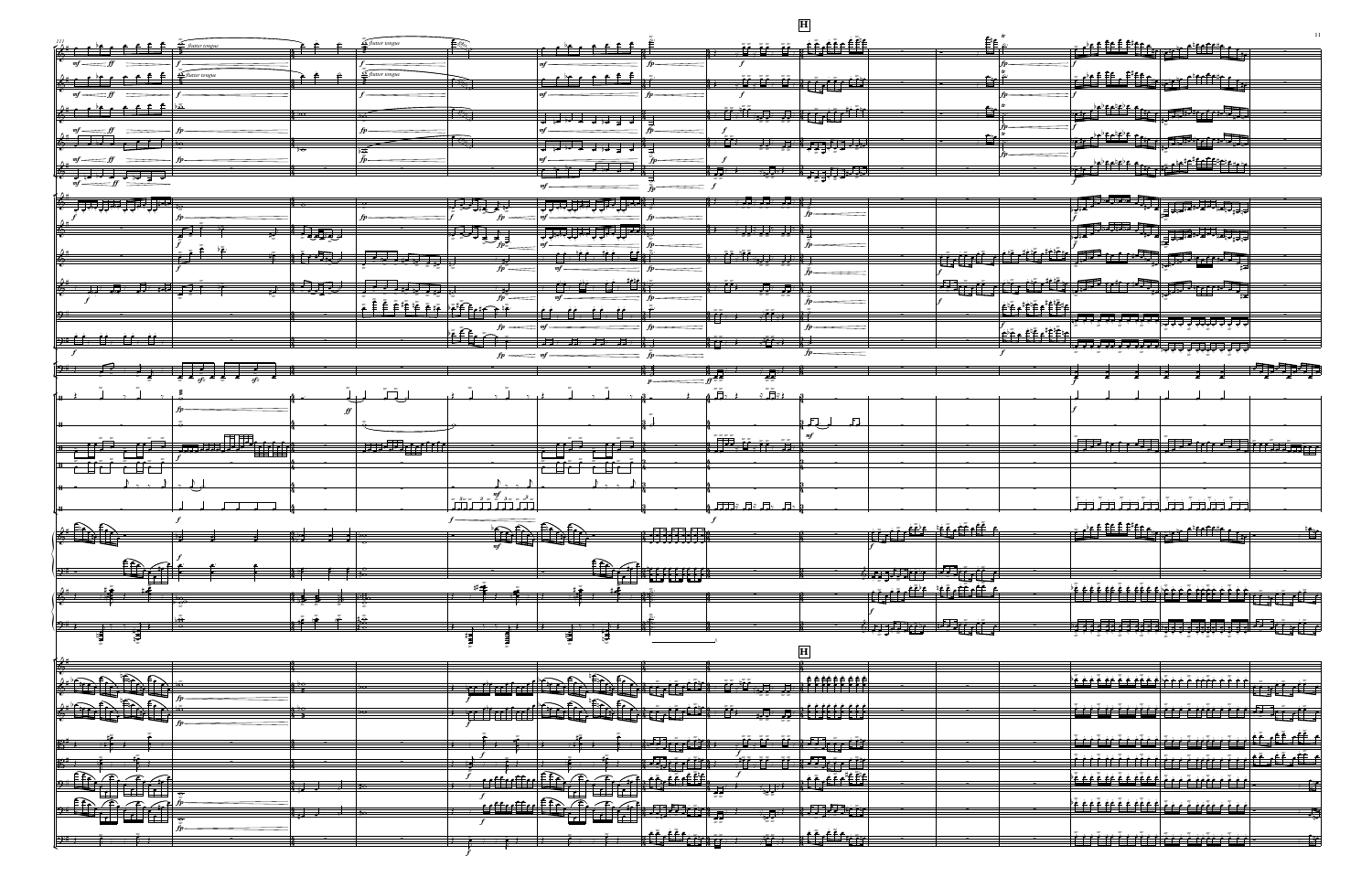|                                                                      |                                                                   | a a a a a a a                                                                                                                                                                                                                                                                                                                                                                                                                                             | <u>, ř. čí, ř.</u>                                                                                                                                                                                                                                                                                                                                                                                                                                                                      |                                                                                                                                         |                                                                                     |                                                                             |                                    |                                                                                                                                                                                                                                                                                                                                                                                                                                                          |                                                                                                               |                                                                                                                                                                                                                                                                                                                                                                                                                         |
|----------------------------------------------------------------------|-------------------------------------------------------------------|-----------------------------------------------------------------------------------------------------------------------------------------------------------------------------------------------------------------------------------------------------------------------------------------------------------------------------------------------------------------------------------------------------------------------------------------------------------|-----------------------------------------------------------------------------------------------------------------------------------------------------------------------------------------------------------------------------------------------------------------------------------------------------------------------------------------------------------------------------------------------------------------------------------------------------------------------------------------|-----------------------------------------------------------------------------------------------------------------------------------------|-------------------------------------------------------------------------------------|-----------------------------------------------------------------------------|------------------------------------|----------------------------------------------------------------------------------------------------------------------------------------------------------------------------------------------------------------------------------------------------------------------------------------------------------------------------------------------------------------------------------------------------------------------------------------------------------|---------------------------------------------------------------------------------------------------------------|-------------------------------------------------------------------------------------------------------------------------------------------------------------------------------------------------------------------------------------------------------------------------------------------------------------------------------------------------------------------------------------------------------------------------|
|                                                                      |                                                                   |                                                                                                                                                                                                                                                                                                                                                                                                                                                           |                                                                                                                                                                                                                                                                                                                                                                                                                                                                                         |                                                                                                                                         |                                                                                     | $\sim$ cessices from                                                        |                                    |                                                                                                                                                                                                                                                                                                                                                                                                                                                          |                                                                                                               |                                                                                                                                                                                                                                                                                                                                                                                                                         |
|                                                                      |                                                                   |                                                                                                                                                                                                                                                                                                                                                                                                                                                           | $\frac{f_{\rm s}}{\sqrt{2\pi}}$                                                                                                                                                                                                                                                                                                                                                                                                                                                         |                                                                                                                                         | بلغات<br><u>- er er er </u>                                                         |                                                                             | <u> امریکا میتا میتار است</u>      | ا میں انگل <sup>ائی</sup> استعمال                                                                                                                                                                                                                                                                                                                                                                                                                        | للغاث                                                                                                         |                                                                                                                                                                                                                                                                                                                                                                                                                         |
|                                                                      |                                                                   | <b>TARA</b>                                                                                                                                                                                                                                                                                                                                                                                                                                               |                                                                                                                                                                                                                                                                                                                                                                                                                                                                                         |                                                                                                                                         | $mf -$<br>e e <sup>pp</sup> e e <sup>pp</sup> e ef <sup>f</sup> e e <sup>ppe</sup>  | $\overline{\phantom{a}}$                                                    | bobe obebe expert                  |                                                                                                                                                                                                                                                                                                                                                                                                                                                          | أأموم فموم فطعوم فطومو                                                                                        |                                                                                                                                                                                                                                                                                                                                                                                                                         |
|                                                                      |                                                                   |                                                                                                                                                                                                                                                                                                                                                                                                                                                           |                                                                                                                                                                                                                                                                                                                                                                                                                                                                                         |                                                                                                                                         | <u>न्द्रं मुंग्रे</u>                                                               |                                                                             |                                    | <b>Title of City and</b>                                                                                                                                                                                                                                                                                                                                                                                                                                 |                                                                                                               |                                                                                                                                                                                                                                                                                                                                                                                                                         |
|                                                                      |                                                                   |                                                                                                                                                                                                                                                                                                                                                                                                                                                           | $\frac{1}{\sqrt{2}}$<br>$\frac{1}{2}$                                                                                                                                                                                                                                                                                                                                                                                                                                                   |                                                                                                                                         |                                                                                     |                                                                             |                                    | <u> Turker van d</u>                                                                                                                                                                                                                                                                                                                                                                                                                                     | <sup>نه:</sup> ۱۰ زمین خواه خواهیم ا                                                                          |                                                                                                                                                                                                                                                                                                                                                                                                                         |
|                                                                      |                                                                   |                                                                                                                                                                                                                                                                                                                                                                                                                                                           |                                                                                                                                                                                                                                                                                                                                                                                                                                                                                         |                                                                                                                                         |                                                                                     |                                                                             |                                    |                                                                                                                                                                                                                                                                                                                                                                                                                                                          |                                                                                                               |                                                                                                                                                                                                                                                                                                                                                                                                                         |
|                                                                      |                                                                   | CJUF <sup>RAA</sup>                                                                                                                                                                                                                                                                                                                                                                                                                                       | $\partial_{\mu}$ , $\partial_{\nu}$<br>$\blacksquare$                                                                                                                                                                                                                                                                                                                                                                                                                                   |                                                                                                                                         | न्द्र न्दर्<br>尹<br>₹                                                               |                                                                             |                                    | <u>Erechtelse Cerechte (1995) er frager er en </u>                                                                                                                                                                                                                                                                                                                                                                                                       | चर्<br>्रद्                                                                                                   |                                                                                                                                                                                                                                                                                                                                                                                                                         |
|                                                                      |                                                                   |                                                                                                                                                                                                                                                                                                                                                                                                                                                           |                                                                                                                                                                                                                                                                                                                                                                                                                                                                                         |                                                                                                                                         |                                                                                     |                                                                             |                                    |                                                                                                                                                                                                                                                                                                                                                                                                                                                          |                                                                                                               |                                                                                                                                                                                                                                                                                                                                                                                                                         |
|                                                                      |                                                                   |                                                                                                                                                                                                                                                                                                                                                                                                                                                           | $\mathbb{Z}$ , $\mathbb{Z}$                                                                                                                                                                                                                                                                                                                                                                                                                                                             | $\frac{1}{2}$ , $\frac{1}{2}$ , $\frac{1}{2}$ , $\frac{1}{2}$ , $\frac{1}{2}$ , $\frac{1}{2}$ , $\frac{1}{2}$                           | $\sqrt{2}$                                                                          |                                                                             |                                    | <b>The Control of the Second Property</b>                                                                                                                                                                                                                                                                                                                                                                                                                | $\frac{1}{2}$ , $\frac{1}{2}$ , $\frac{1}{2}$ , $\frac{1}{2}$ , $\frac{1}{2}$ , $\frac{1}{2}$ , $\frac{1}{2}$ |                                                                                                                                                                                                                                                                                                                                                                                                                         |
|                                                                      | 3.7.7.7                                                           |                                                                                                                                                                                                                                                                                                                                                                                                                                                           |                                                                                                                                                                                                                                                                                                                                                                                                                                                                                         |                                                                                                                                         |                                                                                     |                                                                             |                                    |                                                                                                                                                                                                                                                                                                                                                                                                                                                          |                                                                                                               | $f_p$ —                                                                                                                                                                                                                                                                                                                                                                                                                 |
|                                                                      |                                                                   |                                                                                                                                                                                                                                                                                                                                                                                                                                                           | <b>RIVER</b>                                                                                                                                                                                                                                                                                                                                                                                                                                                                            | $\rightarrow$ By $\Box$ $\rightarrow$ $\Box$ $\rightarrow$ $\Box$ $\rightarrow$ $\Box$ $\rightarrow$                                    | $\overline{L}$ , $\overline{L}$ , $\overline{L}$ , $\overline{L}$ , $\overline{L}$  |                                                                             | $\frac{1}{2}$                      | $\frac{1}{\sqrt{1-\frac{1}{2}}\sqrt{\frac{1}{2}}\sqrt{\frac{1}{2}}\sqrt{\frac{1}{2}}\sqrt{\frac{1}{2}}\sqrt{\frac{1}{2}}\sqrt{\frac{1}{2}}\sqrt{\frac{1}{2}}\sqrt{\frac{1}{2}}\sqrt{\frac{1}{2}}\sqrt{\frac{1}{2}}\sqrt{\frac{1}{2}}\sqrt{\frac{1}{2}}\sqrt{\frac{1}{2}}\sqrt{\frac{1}{2}}\sqrt{\frac{1}{2}}\sqrt{\frac{1}{2}}\sqrt{\frac{1}{2}}\sqrt{\frac{1}{2}}\sqrt{\frac{1}{2}}\sqrt{\frac{1}{2}}\sqrt{\frac{1}{2}}\sqrt{\frac{1}{2}}\sqrt{\frac{1$ | $\overline{\phantom{a}}$ , $\overline{\phantom{a}}$ , $\overline{\phantom{a}}$                                |                                                                                                                                                                                                                                                                                                                                                                                                                         |
|                                                                      |                                                                   |                                                                                                                                                                                                                                                                                                                                                                                                                                                           | $\mathbf{F}^{\mathbf{G}}$                                                                                                                                                                                                                                                                                                                                                                                                                                                               |                                                                                                                                         | <u> 11 ⁄ اسم</u>                                                                    |                                                                             |                                    |                                                                                                                                                                                                                                                                                                                                                                                                                                                          |                                                                                                               | fp—                                                                                                                                                                                                                                                                                                                                                                                                                     |
|                                                                      |                                                                   |                                                                                                                                                                                                                                                                                                                                                                                                                                                           |                                                                                                                                                                                                                                                                                                                                                                                                                                                                                         |                                                                                                                                         |                                                                                     |                                                                             |                                    | $\sqrt{2\pi\sqrt{2\pi}}$                                                                                                                                                                                                                                                                                                                                                                                                                                 |                                                                                                               |                                                                                                                                                                                                                                                                                                                                                                                                                         |
|                                                                      |                                                                   |                                                                                                                                                                                                                                                                                                                                                                                                                                                           |                                                                                                                                                                                                                                                                                                                                                                                                                                                                                         | $\frac{1}{\sqrt{2}}$ , $\frac{1}{\sqrt{2}}$ , $\frac{1}{\sqrt{2}}$ , $\frac{1}{\sqrt{2}}$ , $\frac{1}{\sqrt{2}}$ , $\frac{1}{\sqrt{2}}$ | $\gamma$ is the state of $\gamma$ is the state of $\gamma$ is the state of $\gamma$ |                                                                             |                                    |                                                                                                                                                                                                                                                                                                                                                                                                                                                          | <u>erer e</u> r er                                                                                            |                                                                                                                                                                                                                                                                                                                                                                                                                         |
|                                                                      |                                                                   |                                                                                                                                                                                                                                                                                                                                                                                                                                                           | $\frac{1}{\sqrt{\frac{1}{2}}}}$<br>$\frac{1}{2}$ $\frac{1}{2}$ $\frac{1}{2}$ $\frac{1}{2}$ $\frac{1}{2}$ $\frac{1}{2}$ $\frac{1}{2}$ $\frac{1}{2}$                                                                                                                                                                                                                                                                                                                                      |                                                                                                                                         |                                                                                     |                                                                             |                                    |                                                                                                                                                                                                                                                                                                                                                                                                                                                          |                                                                                                               | fp—                                                                                                                                                                                                                                                                                                                                                                                                                     |
|                                                                      | 宝<br>$\overline{\mathcal{L}}$                                     |                                                                                                                                                                                                                                                                                                                                                                                                                                                           |                                                                                                                                                                                                                                                                                                                                                                                                                                                                                         |                                                                                                                                         |                                                                                     |                                                                             |                                    | )すすす <i>す すすすす すす すす</i>                                                                                                                                                                                                                                                                                                                                                                                                                                 |                                                                                                               | $f_p$ $\equiv$                                                                                                                                                                                                                                                                                                                                                                                                          |
|                                                                      |                                                                   |                                                                                                                                                                                                                                                                                                                                                                                                                                                           | $\mathscr{H}$                                                                                                                                                                                                                                                                                                                                                                                                                                                                           |                                                                                                                                         |                                                                                     |                                                                             |                                    | <u>ىن ئىن ئىن ئىن بىن ئىن ئىن ئ</u>                                                                                                                                                                                                                                                                                                                                                                                                                      |                                                                                                               |                                                                                                                                                                                                                                                                                                                                                                                                                         |
|                                                                      |                                                                   |                                                                                                                                                                                                                                                                                                                                                                                                                                                           |                                                                                                                                                                                                                                                                                                                                                                                                                                                                                         |                                                                                                                                         |                                                                                     |                                                                             |                                    |                                                                                                                                                                                                                                                                                                                                                                                                                                                          |                                                                                                               |                                                                                                                                                                                                                                                                                                                                                                                                                         |
|                                                                      |                                                                   |                                                                                                                                                                                                                                                                                                                                                                                                                                                           | $\frac{1}{\sqrt{\frac{1}{2}}}\frac{1}{\sqrt{\frac{1}{2}}}\frac{1}{\sqrt{\frac{1}{2}}}\frac{1}{\sqrt{\frac{1}{2}}}\frac{1}{\sqrt{\frac{1}{2}}}\frac{1}{\sqrt{\frac{1}{2}}}\frac{1}{\sqrt{\frac{1}{2}}}\frac{1}{\sqrt{\frac{1}{2}}}\frac{1}{\sqrt{\frac{1}{2}}}\frac{1}{\sqrt{\frac{1}{2}}}\frac{1}{\sqrt{\frac{1}{2}}}\frac{1}{\sqrt{\frac{1}{2}}}\frac{1}{\sqrt{\frac{1}{2}}}\frac{1}{\sqrt{\frac{1}{2}}}\frac{1}{\sqrt{\frac{1}{2}}}\frac{1}{\sqrt{\frac{$<br><del>ਕ 7   447 } .</del> |                                                                                                                                         |                                                                                     |                                                                             |                                    |                                                                                                                                                                                                                                                                                                                                                                                                                                                          |                                                                                                               |                                                                                                                                                                                                                                                                                                                                                                                                                         |
|                                                                      | $mp \leq f$                                                       |                                                                                                                                                                                                                                                                                                                                                                                                                                                           |                                                                                                                                                                                                                                                                                                                                                                                                                                                                                         |                                                                                                                                         |                                                                                     |                                                                             |                                    |                                                                                                                                                                                                                                                                                                                                                                                                                                                          |                                                                                                               |                                                                                                                                                                                                                                                                                                                                                                                                                         |
|                                                                      |                                                                   |                                                                                                                                                                                                                                                                                                                                                                                                                                                           |                                                                                                                                                                                                                                                                                                                                                                                                                                                                                         |                                                                                                                                         |                                                                                     |                                                                             |                                    |                                                                                                                                                                                                                                                                                                                                                                                                                                                          |                                                                                                               |                                                                                                                                                                                                                                                                                                                                                                                                                         |
|                                                                      |                                                                   |                                                                                                                                                                                                                                                                                                                                                                                                                                                           |                                                                                                                                                                                                                                                                                                                                                                                                                                                                                         |                                                                                                                                         |                                                                                     |                                                                             |                                    |                                                                                                                                                                                                                                                                                                                                                                                                                                                          |                                                                                                               |                                                                                                                                                                                                                                                                                                                                                                                                                         |
|                                                                      |                                                                   |                                                                                                                                                                                                                                                                                                                                                                                                                                                           |                                                                                                                                                                                                                                                                                                                                                                                                                                                                                         |                                                                                                                                         |                                                                                     |                                                                             |                                    |                                                                                                                                                                                                                                                                                                                                                                                                                                                          |                                                                                                               |                                                                                                                                                                                                                                                                                                                                                                                                                         |
| eriting                                                              |                                                                   |                                                                                                                                                                                                                                                                                                                                                                                                                                                           |                                                                                                                                                                                                                                                                                                                                                                                                                                                                                         |                                                                                                                                         | $\varpi \varpi_{\mathcal{M}}$                                                       |                                                                             |                                    |                                                                                                                                                                                                                                                                                                                                                                                                                                                          |                                                                                                               |                                                                                                                                                                                                                                                                                                                                                                                                                         |
|                                                                      |                                                                   |                                                                                                                                                                                                                                                                                                                                                                                                                                                           |                                                                                                                                                                                                                                                                                                                                                                                                                                                                                         |                                                                                                                                         | <u>  Egi Egili Egi Egili Egili Egi Egili Egi Egili Egili Egili</u>                  |                                                                             |                                    |                                                                                                                                                                                                                                                                                                                                                                                                                                                          |                                                                                                               |                                                                                                                                                                                                                                                                                                                                                                                                                         |
|                                                                      | $\frac{1}{2}$                                                     |                                                                                                                                                                                                                                                                                                                                                                                                                                                           | $x + y$                                                                                                                                                                                                                                                                                                                                                                                                                                                                                 |                                                                                                                                         |                                                                                     |                                                                             |                                    |                                                                                                                                                                                                                                                                                                                                                                                                                                                          |                                                                                                               |                                                                                                                                                                                                                                                                                                                                                                                                                         |
|                                                                      |                                                                   |                                                                                                                                                                                                                                                                                                                                                                                                                                                           |                                                                                                                                                                                                                                                                                                                                                                                                                                                                                         |                                                                                                                                         |                                                                                     |                                                                             |                                    |                                                                                                                                                                                                                                                                                                                                                                                                                                                          |                                                                                                               |                                                                                                                                                                                                                                                                                                                                                                                                                         |
|                                                                      |                                                                   |                                                                                                                                                                                                                                                                                                                                                                                                                                                           |                                                                                                                                                                                                                                                                                                                                                                                                                                                                                         |                                                                                                                                         |                                                                                     |                                                                             |                                    | 用用用用用用用用                                                                                                                                                                                                                                                                                                                                                                                                                                                 | $\blacksquare$<br>F.,<br>$\blacksquare$                                                                       |                                                                                                                                                                                                                                                                                                                                                                                                                         |
|                                                                      |                                                                   |                                                                                                                                                                                                                                                                                                                                                                                                                                                           |                                                                                                                                                                                                                                                                                                                                                                                                                                                                                         |                                                                                                                                         |                                                                                     |                                                                             |                                    |                                                                                                                                                                                                                                                                                                                                                                                                                                                          |                                                                                                               |                                                                                                                                                                                                                                                                                                                                                                                                                         |
|                                                                      |                                                                   |                                                                                                                                                                                                                                                                                                                                                                                                                                                           |                                                                                                                                                                                                                                                                                                                                                                                                                                                                                         |                                                                                                                                         |                                                                                     |                                                                             |                                    |                                                                                                                                                                                                                                                                                                                                                                                                                                                          |                                                                                                               |                                                                                                                                                                                                                                                                                                                                                                                                                         |
| $\ell$                                                               | $\mathbf{t}$ , $\mathbf{t}$                                       | $\mathbf{1}$                                                                                                                                                                                                                                                                                                                                                                                                                                              |                                                                                                                                                                                                                                                                                                                                                                                                                                                                                         |                                                                                                                                         |                                                                                     |                                                                             |                                    |                                                                                                                                                                                                                                                                                                                                                                                                                                                          |                                                                                                               |                                                                                                                                                                                                                                                                                                                                                                                                                         |
|                                                                      |                                                                   |                                                                                                                                                                                                                                                                                                                                                                                                                                                           |                                                                                                                                                                                                                                                                                                                                                                                                                                                                                         |                                                                                                                                         |                                                                                     |                                                                             |                                    |                                                                                                                                                                                                                                                                                                                                                                                                                                                          |                                                                                                               |                                                                                                                                                                                                                                                                                                                                                                                                                         |
|                                                                      |                                                                   |                                                                                                                                                                                                                                                                                                                                                                                                                                                           |                                                                                                                                                                                                                                                                                                                                                                                                                                                                                         |                                                                                                                                         |                                                                                     |                                                                             |                                    |                                                                                                                                                                                                                                                                                                                                                                                                                                                          |                                                                                                               |                                                                                                                                                                                                                                                                                                                                                                                                                         |
|                                                                      |                                                                   |                                                                                                                                                                                                                                                                                                                                                                                                                                                           |                                                                                                                                                                                                                                                                                                                                                                                                                                                                                         |                                                                                                                                         |                                                                                     |                                                                             |                                    |                                                                                                                                                                                                                                                                                                                                                                                                                                                          |                                                                                                               |                                                                                                                                                                                                                                                                                                                                                                                                                         |
|                                                                      | $\overline{X}$ $\overline{Y}$                                     |                                                                                                                                                                                                                                                                                                                                                                                                                                                           |                                                                                                                                                                                                                                                                                                                                                                                                                                                                                         |                                                                                                                                         |                                                                                     |                                                                             |                                    | #短盘盘盘 再用用用                                                                                                                                                                                                                                                                                                                                                                                                                                               |                                                                                                               |                                                                                                                                                                                                                                                                                                                                                                                                                         |
|                                                                      | 帽                                                                 |                                                                                                                                                                                                                                                                                                                                                                                                                                                           |                                                                                                                                                                                                                                                                                                                                                                                                                                                                                         |                                                                                                                                         |                                                                                     |                                                                             |                                    |                                                                                                                                                                                                                                                                                                                                                                                                                                                          |                                                                                                               |                                                                                                                                                                                                                                                                                                                                                                                                                         |
| <u>is</u>                                                            |                                                                   |                                                                                                                                                                                                                                                                                                                                                                                                                                                           |                                                                                                                                                                                                                                                                                                                                                                                                                                                                                         |                                                                                                                                         |                                                                                     |                                                                             |                                    |                                                                                                                                                                                                                                                                                                                                                                                                                                                          |                                                                                                               |                                                                                                                                                                                                                                                                                                                                                                                                                         |
| <u> 21 15 115 115 1</u>                                              | المناعبات أندا                                                    | <u>ئے ان م</u><br>- 11                                                                                                                                                                                                                                                                                                                                                                                                                                    | <u>efker er er e f</u><br>$\frac{1}{2}$                                                                                                                                                                                                                                                                                                                                                                                                                                                 |                                                                                                                                         |                                                                                     | pizz.<br><del>, 같 , 한 , 같 ,</del> 같 , 같                                     |                                    |                                                                                                                                                                                                                                                                                                                                                                                                                                                          |                                                                                                               | arco<br>$\left\{ \left( \left  \mathbf{r} \right  \right) \in \mathbb{R}^d \right\}$                                                                                                                                                                                                                                                                                                                                    |
|                                                                      |                                                                   |                                                                                                                                                                                                                                                                                                                                                                                                                                                           |                                                                                                                                                                                                                                                                                                                                                                                                                                                                                         |                                                                                                                                         |                                                                                     |                                                                             |                                    |                                                                                                                                                                                                                                                                                                                                                                                                                                                          |                                                                                                               |                                                                                                                                                                                                                                                                                                                                                                                                                         |
|                                                                      | ee <sup>be</sup> ee <sup>ss</sup> ee                              | مغانهم والمومود والمستور                                                                                                                                                                                                                                                                                                                                                                                                                                  | $\overline{P}$<br>$\gamma$ in                                                                                                                                                                                                                                                                                                                                                                                                                                                           |                                                                                                                                         |                                                                                     |                                                                             |                                    |                                                                                                                                                                                                                                                                                                                                                                                                                                                          |                                                                                                               | $\begin{array}{ c c c c }\hline &\text{ $g_2$ $g_2$} &\text{ $g_3$} &\text{ $g_4$} &\text{ $g_5$} &\text{ $g_6$} \\ \hline &\text{ $g_{00}$} &\text{ $g_2$} &\text{ $g_2$} &\text{ $g_2$} &\text{ $g_3$} \\ \hline &\text{ $g_4$} &\text{ $g_4$} &\text{ $g_5$} &\text{ $g_6$} &\text{ $g_6$} &\text{ $g_7$} \\ \hline \end{array}$                                                                                     |
|                                                                      |                                                                   |                                                                                                                                                                                                                                                                                                                                                                                                                                                           |                                                                                                                                                                                                                                                                                                                                                                                                                                                                                         |                                                                                                                                         |                                                                                     |                                                                             |                                    |                                                                                                                                                                                                                                                                                                                                                                                                                                                          |                                                                                                               |                                                                                                                                                                                                                                                                                                                                                                                                                         |
|                                                                      | r de techt eel                                                    | $\rightarrow$ eeffeef feel a sere e d sadd                                                                                                                                                                                                                                                                                                                                                                                                                | <u> Fírin</u>                                                                                                                                                                                                                                                                                                                                                                                                                                                                           |                                                                                                                                         |                                                                                     | <u>recording a filter con</u>                                               | وفقه فقه فقد فقدا أفقه أقلاقها فقد |                                                                                                                                                                                                                                                                                                                                                                                                                                                          |                                                                                                               |                                                                                                                                                                                                                                                                                                                                                                                                                         |
|                                                                      | === ===                                                           |                                                                                                                                                                                                                                                                                                                                                                                                                                                           |                                                                                                                                                                                                                                                                                                                                                                                                                                                                                         |                                                                                                                                         |                                                                                     |                                                                             |                                    |                                                                                                                                                                                                                                                                                                                                                                                                                                                          |                                                                                                               | $\begin{array}{ c c c c c c } \hline \textbf{4} & \textbf{5} & \textbf{6} & \textbf{8} & \textbf{9} & \textbf{1} & \textbf{1} & \textbf{1} & \textbf{1} & \textbf{1} & \textbf{1} & \textbf{1} & \textbf{1} & \textbf{1} & \textbf{1} & \textbf{1} & \textbf{1} & \textbf{1} & \textbf{1} & \textbf{1} & \textbf{1} & \textbf{1} & \textbf{1} & \textbf{1} & \textbf{1} & \textbf{1} & \textbf{1} & \textbf{1} & \text$ |
| $\left \mathbb{B}^*\right _2^*$ , if $\left \mathbb{B}^*\right _2^*$ | $\overline{\phantom{a}}$ . For the state $\overline{\phantom{a}}$ |                                                                                                                                                                                                                                                                                                                                                                                                                                                           | $\frac{1}{2}$ eeffect fee a self e a band a $\frac{1}{2}$ $\frac{1}{2}$ $\frac{1}{2}$ $\frac{1}{2}$                                                                                                                                                                                                                                                                                                                                                                                     |                                                                                                                                         |                                                                                     | <u>keesstele e Chief e e e</u>                                              |                                    | <u>I CONCO CON CON EXITENTE EXI</u>                                                                                                                                                                                                                                                                                                                                                                                                                      |                                                                                                               |                                                                                                                                                                                                                                                                                                                                                                                                                         |
|                                                                      | $\mathbf{f}$                                                      |                                                                                                                                                                                                                                                                                                                                                                                                                                                           |                                                                                                                                                                                                                                                                                                                                                                                                                                                                                         |                                                                                                                                         |                                                                                     | pizz.                                                                       |                                    | <u>, 11111111111111111111111111</u>                                                                                                                                                                                                                                                                                                                                                                                                                      |                                                                                                               |                                                                                                                                                                                                                                                                                                                                                                                                                         |
| $ 2^*$ ,<br>fp-                                                      | $\leftarrow$                                                      |                                                                                                                                                                                                                                                                                                                                                                                                                                                           | <del>ा परिस्स्त स्</del> त्रीका को प्रोफोर परिवार समिति हो। स्त्री स्थान स्थान स्थान स्थान स्थान स्थान स्थान स्थान स्थान स                                                                                                                                                                                                                                                                                                                                                              |                                                                                                                                         |                                                                                     | - カ・カ・カ・<br>$\frac{m f}{m}$                                                 |                                    |                                                                                                                                                                                                                                                                                                                                                                                                                                                          |                                                                                                               |                                                                                                                                                                                                                                                                                                                                                                                                                         |
| $2^*$ .                                                              | 万万万万                                                              | $\frac{1}{\sqrt{2}}\left[\frac{1}{\sqrt{2}}\left(\frac{1}{\sqrt{2}}\right)^2-\frac{1}{\sqrt{2}}\left(\frac{1}{\sqrt{2}}\right)^2-\frac{1}{\sqrt{2}}\left(\frac{1}{\sqrt{2}}\right)^2-\frac{1}{\sqrt{2}}\left(\frac{1}{\sqrt{2}}\right)^2-\frac{1}{\sqrt{2}}\left(\frac{1}{\sqrt{2}}\right)^2-\frac{1}{\sqrt{2}}\left(\frac{1}{\sqrt{2}}\right)^2-\frac{1}{\sqrt{2}}\left(\frac{1}{\sqrt{2}}\right)^2-\frac{1}{\sqrt{2}}\left(\frac{1}{\sqrt{2}}\right)^2$ | $\blacksquare$<br>ブルフォ                                                                                                                                                                                                                                                                                                                                                                                                                                                                  |                                                                                                                                         |                                                                                     | pizz.<br>$\overline{J}$<br>アカラ                                              |                                    | <u>اَخْفَهُ خَفَهُ خَفَهُ خَفَهُ أَخَذَهُ خَفَيْفَهُ * خَفَفَ</u>                                                                                                                                                                                                                                                                                                                                                                                        |                                                                                                               |                                                                                                                                                                                                                                                                                                                                                                                                                         |
| $f\!p$<br>$-$ fr                                                     |                                                                   |                                                                                                                                                                                                                                                                                                                                                                                                                                                           |                                                                                                                                                                                                                                                                                                                                                                                                                                                                                         |                                                                                                                                         |                                                                                     | $m f \frac{1}{pizz}$<br>▏ <del>Ŋ</del> ŗĸŊŗĸŊŗ <u>ŖŶĿĿĔĿĿĔĔĿĔĔĔĔĔĔĔĔĔĔĔ</u> |                                    |                                                                                                                                                                                                                                                                                                                                                                                                                                                          |                                                                                                               | $\frac{1}{4}$<br>$\frac{1}{3}$<br>$\frac{1}{3}$<br>$\frac{1}{3}$<br>$\frac{1}{3}$<br>$\frac{1}{3}$<br>$\frac{1}{3}$<br>$\frac{1}{3}$<br>$\frac{1}{3}$<br>$\frac{1}{3}$<br>$\frac{1}{3}$<br>$\frac{1}{3}$<br>$\frac{1}{3}$<br>$\frac{1}{3}$<br>$\frac{1}{3}$<br>$\frac{1}{3}$<br>$\frac{1}{3}$<br>$\frac{1}{3}$<br>$\frac{1}{3}$<br>$\frac{1}{3}$<br>$\frac{1}{3}$<br>$\frac{1}{3}$<br>                                  |
| $2 + 1$                                                              |                                                                   |                                                                                                                                                                                                                                                                                                                                                                                                                                                           | $\frac{1}{2}$ $\frac{1}{2}$ $\frac{1}{2}$ $\frac{1}{2}$ $\frac{1}{2}$ $\frac{1}{2}$ $\frac{1}{2}$ $\frac{1}{2}$ $\frac{1}{2}$ $\frac{1}{2}$ $\frac{1}{2}$ $\frac{1}{2}$ $\frac{1}{2}$ $\frac{1}{2}$ $\frac{1}{2}$ $\frac{1}{2}$ $\frac{1}{2}$ $\frac{1}{2}$ $\frac{1}{2}$ $\frac{1}{2}$ $\frac{1}{2}$ $\frac{1}{2}$                                                                                                                                                                     |                                                                                                                                         |                                                                                     |                                                                             |                                    |                                                                                                                                                                                                                                                                                                                                                                                                                                                          |                                                                                                               | $\left[\begin{array}{c c} \text{arc} & \text{ } \\ \text{arc} & \text{ } \\ \text{arc} & \text{ } \\ \end{array}\right]$<br><del>*********</del><br>$s^2$ $s^2$ $s^2$ $s^2$ $s^2$ $s^2$ $s^2$ $s^2$ $s^2$ $s^2$ $s^2$ $s^2$ $s^2$ $s^2$ $s^2$ $s^2$ $s^2$ $s^2$ $s^2$ $s^2$ $s^2$ $s^2$ $s^2$ $s^2$ $s^2$ $s^2$ $s^2$ $s^2$ $s^2$ $s^2$ $s^2$ $s^2$ $s^2$ $s^2$ $s^2$ $s^2$ $s^2$                                       |
|                                                                      |                                                                   |                                                                                                                                                                                                                                                                                                                                                                                                                                                           |                                                                                                                                                                                                                                                                                                                                                                                                                                                                                         |                                                                                                                                         |                                                                                     |                                                                             |                                    |                                                                                                                                                                                                                                                                                                                                                                                                                                                          |                                                                                                               |                                                                                                                                                                                                                                                                                                                                                                                                                         |